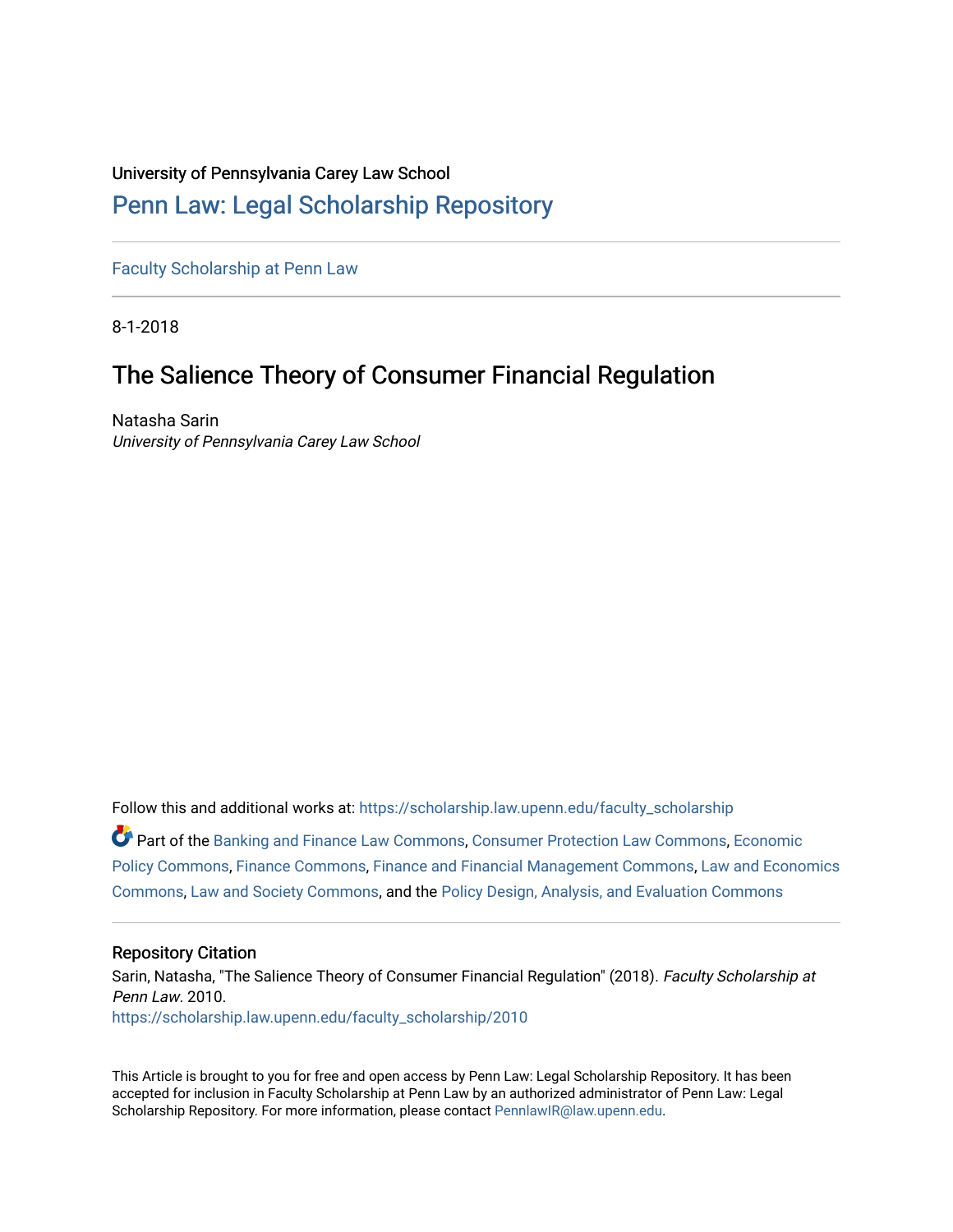# THE SALIENCE THEORY OF CONSUMER FINANCIAL REGULATION

# Natasha Sarin\* August 2018

# **Abstract**

Prior to the financial crisis, banks' fee income was their fastest-growing source of revenue. This revenue was often generated through nefarious bank practices (e.g., ordering overdraft transactions for maximal fees). The crisis focused popular attention on the extent to which current regulatory tools failed consumers in these markets, and policymakers responded: A new Consumer Financial Protection Bureau was tasked with monitoring consumer finance products, and some of the earliest post-crisis financial reforms sought to lower consumer costs.

This Article is the first to empirically evaluate the success of the consumer finance reform agenda by considering three recent price regulations: a decrease in merchant interchange costs, a cap on credit card penalty fees and interest-rate hikes, and a change to the policy default rule that limited banks' overdraft revenue. The varied efficacies of these interventions suggest several insights for policymakers. First, price regulation of non-salient prices (such as late fees or overdraft charges) is desirable. This is true even in a perfectly competitive world, because the existence of shrouded prices can lead to excessive demand for consumer financial products; cause consumers to expend tremendous energy to avoid hidden fees; and result in cross-subsidy of sophisticated consumers, who incorporate these prices into their decision-making, by unsophisticated customers, who do not. In an imperfectly competitive world, regulations that target non-salient prices can also decrease overall consumer costs. A substitute for price regulation is the use of behavioral tools, such as shocks to consumer attention, to encourage consumers to take non-salient prices into account. Such simple, timely disclosure is a choice-preserving alternative to banning expensive consumer finance products.

<sup>\*</sup> Assistant Professor of Law, the University of Pennsylvania Law School, and Assistant Professor of Finance, the Wharton School of the University of Pennsylvania. For thoughtful guidance and discussion, I am grateful to Oren Bar-Gill, Michael Barr, Howell Jackson, Louis Kaplow, Lawrence Summers, and Cass Sunstein. For helpful conversations, I am grateful to David Abrams, Regina Austin, Tom Baker, Michal Barzuza, Emiliano Catan, Cary Coglianese, Angus Corbett, Elizabeth de Fontenay, Ofer Eldar, Jill Fisch, Jean Galbraith, Jonah Gelbach, Talia Gillis, Claudia Goldin, Jeffrey Gordon, Andrew Hayashi, Jim Hines, Scott Hirst, Colleen Honigsberg, David Hoffman, Richard Hynes, Lawrence Katz, Aaron Klein, Adam Levitin, Nellie Liang, Joshua Mitts, Vladimir Mukharlyamov, Eva Nagypal, Scott Nelson, Gabriel Rauterberg, Morgan Ricks, David Scharfstein, Dorothy Shapiro-Lund, Steven Shavell, Louise Sheiner, Jeremy Stein, Guhan Subramaniam, Eric Talley, Aileen Thomas, and Tess Wilkinson-Ryan. I am indebted to Adabelle Ekechukwu for outstanding research assistance.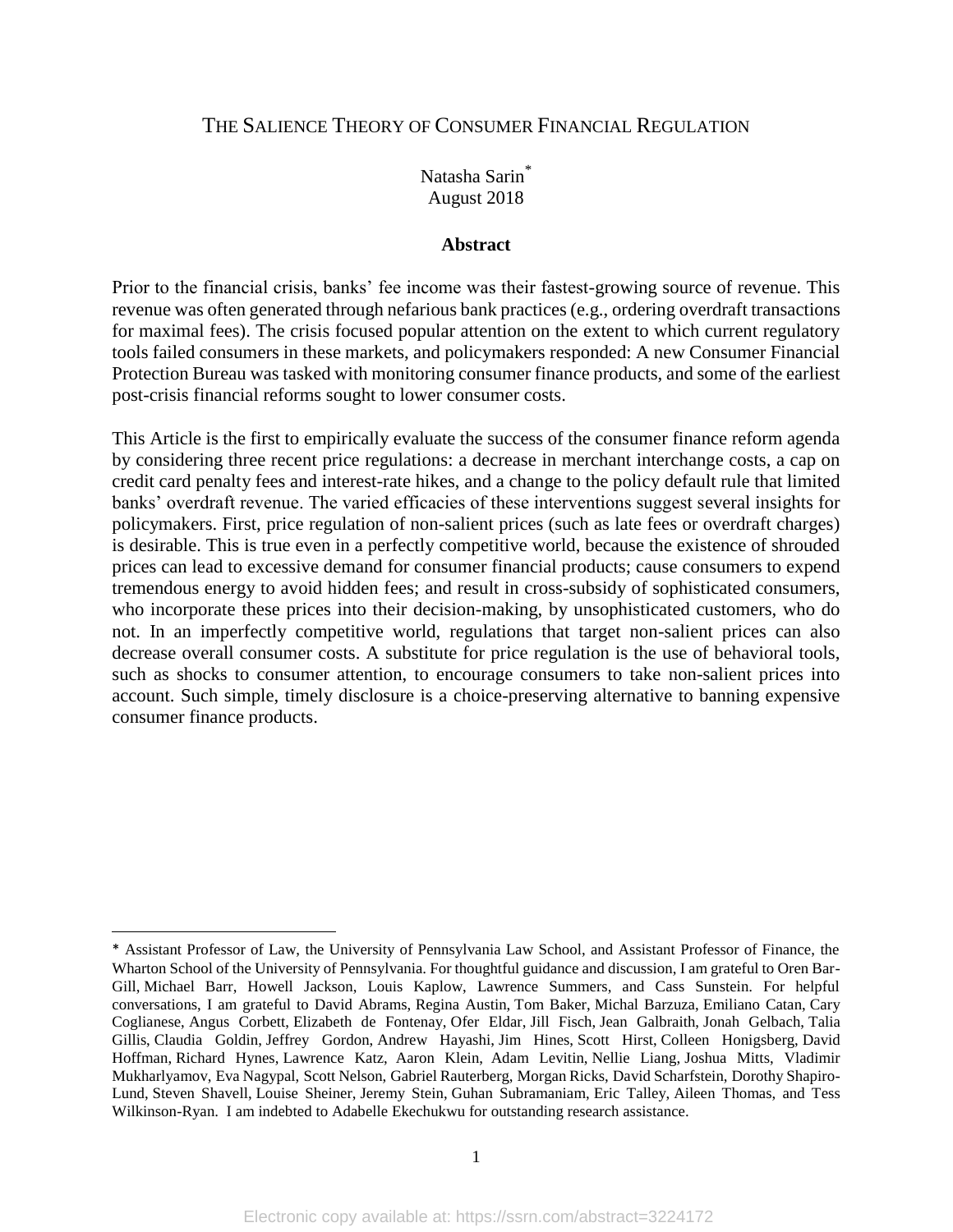## **INTRODUCTION**

In the decades leading up to the Great Recession ("Recession" or "crisis"), consumer finance increasingly became a "do-it-yourself" industry, with individuals forced to take responsibility for a greater set of important, and increasingly complex, financial decisions.<sup>1</sup> Given the asymmetry of sophistication between consumers and large financial institutions, the result was a market in which unwitting consumers often bore high and avoidable costs. Regulators responded: A new Consumer Financial Protection Bureau was tasked with monitoring these markets, and some of the earliest post-crisis financial reforms were aimed at reining in consumer costs.

This Article studies three of these reforms—restrictions on late fees and interest rate hikes in the CARD Act, caps on debit interchange from the Durbin Amendment, and changes to the overdraft default rules—and draws lessons from their varied efficacies. These interventions all sought to curb banks' fee revenue. And yet a careful empirical study illustrates that while banks offset Durbin interchange losses by raising other fees, the same is not true for the CARD Act, and is true to a much lesser extent for the overdraft opt-in rules. This Article considers why similarly situated regulatory interventions had such different impacts on consumers, seeking to draw lessons for future policy.

One answer it offers is salience. Consider a simple example: Penalty fees are ignored by unsophisticated consumers. Banks then charge above-cost fees, either keeping this revenue as profit (in an imperfectly competitive market) or using it to offer a below-cost salient price, for example a no-interest line of credit to a new customer. Regulatory interventions that curb banks' ability to exploit some consumers' ignorance of non-salient prices will decrease inefficiencies as well as cross-subsidies by unsophisticated consumers, who bear non-salient costs, of their more sophisticated counterparts, who do not. In imperfectly competitive markets, price regulation can also increase overall consumer welfare.

This Article's contribution is three-fold. First, it applies the shrouded pricing framework to consumer finance markets, shedding light both on how the regulation of non-salient prices is effective (e.g., the CARD Act) and how price regulation in the absence of a salience problem may fail to meet is objectives (e.g., the Durbin Amendment). Second, it offers a novel alternative to price regulation: intervening to make prices salient to consumers—a "salience shock." The recent experience of the UK Financial Conduct Authority, where text alerts indicating low account balances substantially decrease the likelihood of costly overdrafts, illustrates the promise of such an approach. Finally, this Article responds to recent debates in the legal literature surrounding mandated disclosure (offered notably by Professors Omri Ben-Shahar and Carl Schneider) and the limits of behavioral law and economics (offered forcefully by Professors Lauren Willis, Ryan Bubb, and Richard Pildes). This Article offers a path forward for disclosure as it advocates for simple, timely disclosures that consumers can retain long enough to act upon. It also argues against the necessity of paternalistic bans of expensive consumer products, since choice-preserving approaches like salience shocks are both theoretically and empirically viable.

This Article proceeds in five parts. Part I presents evidence from case studies of three recent price regulations involving debit interchange fees, credit card contract terms, and overdraft fees. First, I consider the Durbin Amendment (hereinafter referred to as "Durbin"), which restricts debit swipe fees, reducing bank interchange revenue by nearly 40%. Impacted banks responded to Durbin by increasing fees on all customer accounts. They also encouraged greater use of credit,

<sup>1</sup> Andrea Ryan et al., *A Brief Postwar History of U.S. Consumer Finance,* 85 BUS. HIST. REV. 461 (2011).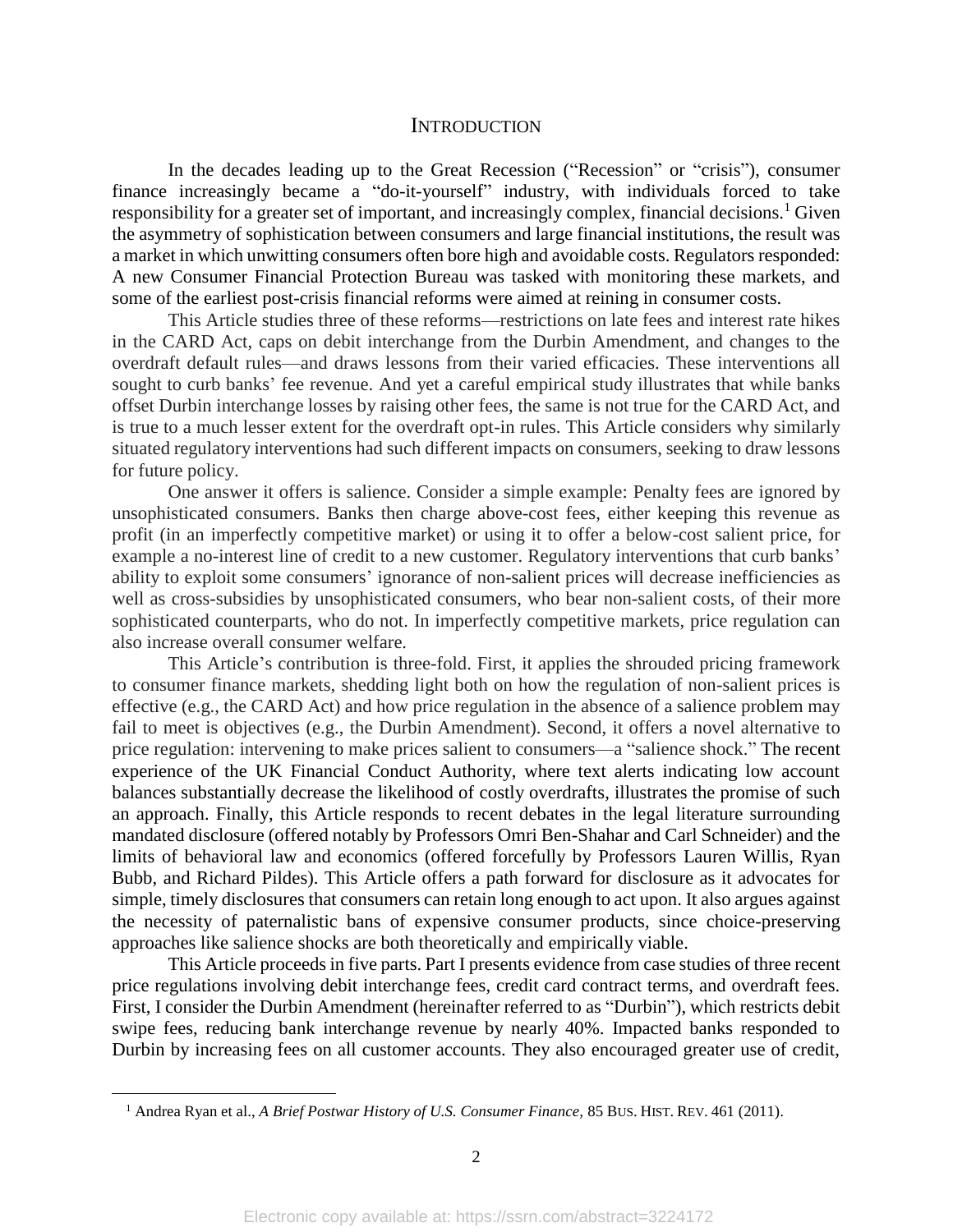because credit interchange fees are not capped by Durbin. Moreover, the decrease in debit interchange fees—a large cost of doing business for merchants—was intended to be passed down to consumers through lower prices. However, Durbin failed to result in any meaningful consumer savings, and some merchants even raised prices. Durbin had an especially deleterious impact on low-income consumers who found themselves priced out of the traditional financial system because of higher account fees.

<span id="page-3-0"></span>Second, I examine the CARD Act, which limited the ability of card companies to change interest rates and charge penalty fees without appropriate disclosure. Academics who have studied the CARD Act<sup>2</sup> find that, unlike the response to Durbin, affected financial institutions did not offset the CARD Act's impact by raising other fees or restricting consumer access to credit in unintended ways.<sup>3</sup> Overall, the distortionary consequences of the CARD Act appear to be much more limited than those of Durbin.

<span id="page-3-2"></span><span id="page-3-1"></span>Third, I consider restrictions on bank overdraft practices. Under new rules, banks are not allowed to impose overdraft fees for ATM or point-of-sale overdraft without opting customers in to their overdraft protection. Legal scholars who study overdraft conclude that, because banks are eager to game the rules by putting pressure on customers to opt in, the new regime is a nudge gone awry<sup>4</sup> that demonstrates the limitations of behaviorally informed policymaking.<sup>5</sup> I argue that this interpretation is overly pessimistic. First, opt-in rates for existing accounts (16%) and new accounts (22%) are substantially below the pre-regulation opt-in rate (100% for most banks). Second, many large financial institutions (such as Bank of America, JPMorgan Chase & Co., and Wells Fargo) went beyond the new requirements, moving away from overdraft entirely because of reputational consequences and litigation risk associated with it.

Part II of this Article provides a simple conceptual framework to establish that the existence of non-salient prices justifies regulatory intervention and that, in the presence of market imperfections, this intervention can lower overall consumer costs. It demonstrates that while price regulation in the absence of a salience problem may be desirable, it is more likely to be offset by profit-maximizing firms.

Part III then applies this conceptual framework to the case studies described above to argue for several principles to guide consumer financial regulation. First, shrouded pricing is common in consumer finance—for example, penalty fees are not salient to consumers when they decide on credit instruments and overdraft fees are not salient, even to consumers who bear them frequently—suggesting the potential for effective price regulation in these markets. Importantly, the desirability of regulatory intervention does not hinge on monopoly market power: Even without supracompetitive profits, regulating non-salient prices will reduce both cross-subsidies and inefficient consumer searches for banking alternatives. In the presence of market power, price regulation decreases overall consumer costs. Understanding market dynamics can shed light on other useful policy interventions. For example, market power that results from customer stickiness

<sup>2</sup> *See* Sumit Agarwal et al., *Regulating Consumer Financial Products: Evidence from Credit Cards,* 130 Q.J. ECON. 111 (2014); Oren Bar-Gill & Ryan Bubb, *Credit Card Pricing: The CARD Act and Beyond*, 97 CORNELL L. REV. 967 (2012).

<sup>&</sup>lt;sup>3</sup> Chris Dodd, *The Moment for Credit Card Reform*, *HUFFPOST* (May 25, 2011),

https://www.huffingtonpost.com/chris-dodd/the-moment-for-credit-car\_b\_181296.html (last visited on June 11, 2018). The CARD Act did reduce access to credit for students under 21 years of age, but this was an intended consequence.

<sup>4</sup> Lauren E. Willis, *When Nudges Fail: Slippery Defaults*, 80 U. CHI. L. REV. 1155 (2013).

<sup>5</sup> Ryan Bubb & Richard H. Pildes, *How Behavioral Economics Trims Its Sails and Why*, 127 HARV. L. REV. 1593 (2013).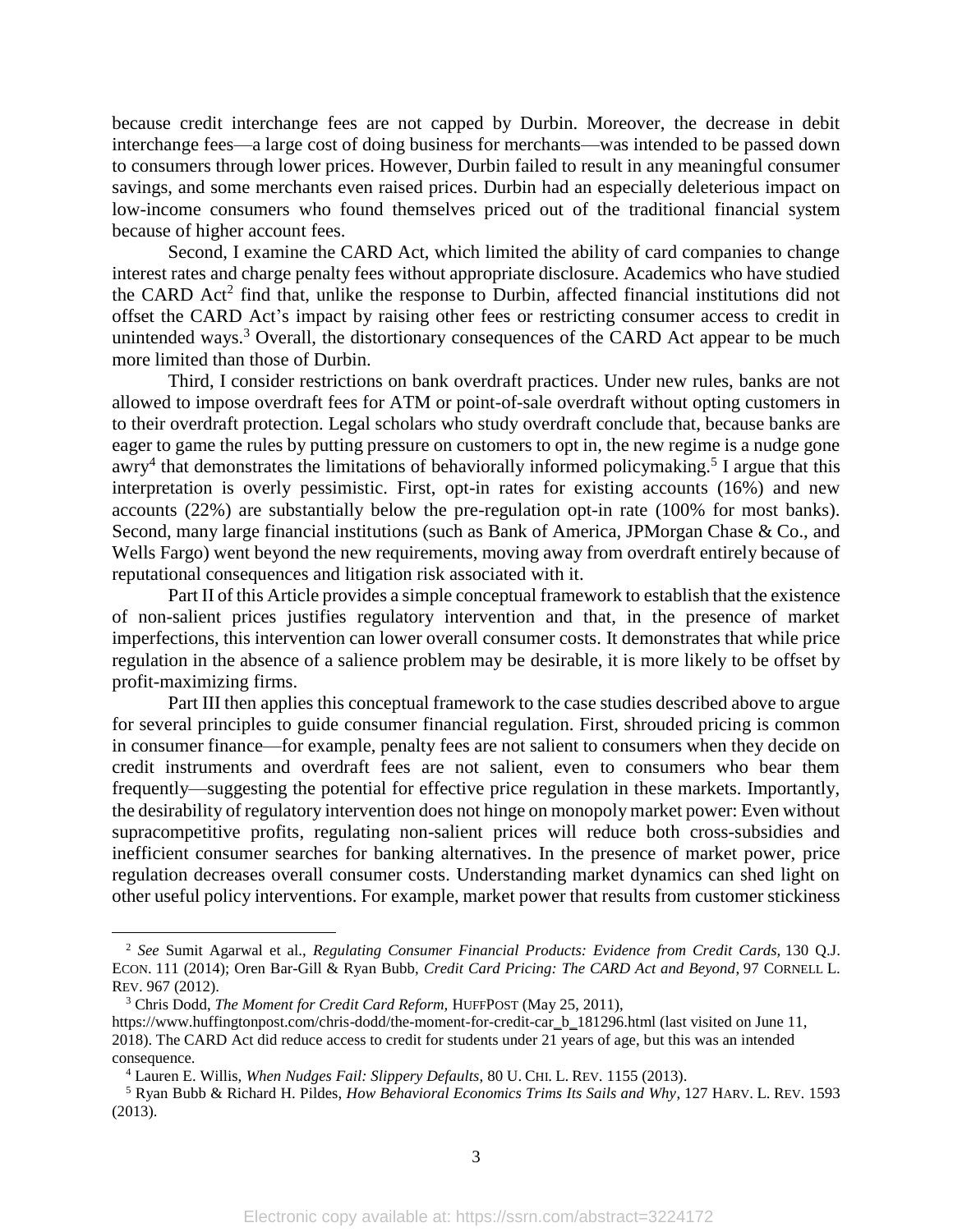can be diminished by decreasing switching costs. Additionally, cost shocks to merchants, like interchange savings from the Durbin Amendment, may not be fully passed through to consumers. As such, if decreasing consumer costs is the objective, regulations resulting in direct consumer savings are most likely to be effective. Finally, behavioral tools, particularly nudges toward desirable behavior, play an important role in consumer financial regulation, as demonstrated by the new overdraft opt-in regime. To the extent nudges can be designed to make non-salient bank fees and practices salient to consumers, they can achieve the same ends as regulating shrouded prices directly and are superior to mandates (like banning overdraft protection) because they preserve a role for consumer choice.

Part IV considers limitations to the salience theory and examines aspects of the case studies—for example, the differential bank response to changes to the overdraft opt-in regime—it struggles to explain. Part V then concludes.

# I. CASE STUDIES

In the wake of the Recession, the financial sector underwent significant regulatory changes, many of which were targeted at regulating consumer financial products. Three of these changes implemented through Durbin, the CARD Act, and Regulation E—focused on the regulation of debit and credit cards. They sought to reduce the financial burden consumers face due to merchant interchange fees, credit card contract terms, and overdraft fees. Each regulation is discussed to elucidate the successes and failures of regulating non-salient and salient prices.

# <span id="page-4-0"></span>*A. The Durbin Amendment*

*1. The Policy Problem.* The payment card system is a two-sided market, with cards demanded both by cardholders who use them as a means of purchase and merchants who accept them as payment for goods.<sup>6</sup> To simplify a complex series of transactions,<sup>7</sup> the interchange fee can be viewed as the processing fee that a customer's bank collects from a merchant following a card transaction. 8

The legality of interchange has been challenged repeatedly in court, the earliest example being *National Bancard Corp. (NaBanco) v. Visa USA, Inc*., <sup>9</sup> which was followed by a nearconstant stream of antitrust cases<sup>10</sup> alleging price fixing by Visa and Mastercard, who together

<sup>6</sup> Benjamin Klein et al., *Competition in Two-Sided Markets: The Antitrust Economics of Payment Card Interchange Fees,* 73 ANTITRUST L.J. 571, 626 (2006).

<sup>7</sup> Barbara Pacheco & Richard Sullivan. *Interchange Fees in Credit and Debit Card Markets: What Role for Public Authorities? A Summary of a Federal Reserve Bank of Kansas City Conference,* KANSAS CITY FED. RES. (2006), https://www.kansascityfed.org/OfOWO/publicat/econrev/PDF/1q06pach.pdf (last visited Mar. 13, 2018) (providing extensive detail on the mechanics of interchange).

<sup>&</sup>lt;sup>8</sup> *Id.* In general, this processing fee varies depending on the card used: "[C]redit cards carry the highest interchange fee, PIN debit the lowest, with signature debit in between."

<sup>9</sup> 596 F. SUPP. 1231 (S.D. Fla. 1984), *aff'd*, 779 F.2d 592 (11th Cir. 1986) (finding interchange fee arrangements more procompetitive than anticompetitive).

<sup>10</sup> *See, e.g.,* Kendall v. Visa U.S.A., Inc., 518 F.3d 1042 (9th Cir. 2008), *aff'g*, 2005 U.S. Dist. LEXIS 21450 (N.D. Cal. Jul. 25, 2005); In re Visa Check/Mastermoney Antitrust Litig., 396 F.3d 96 (2d Cir. 2005), *aff'g,* 297 F. Supp. 2d 503 (E.D.N.Y., 2003); United States v. Visa U.S.A., Inc., 344 F.3d 229 (2d Cir. 2003), *aff'g*, 163 F. Supp. 2d 322 (S.D.N.Y. 2001), *cert. denied*, 543 U.S. 811 (2004); *see also* Avivah Litan, *Retailers Sue Visa, Seek Lower Credit Card Interchange Fees*, GARTNER RESEARCH (2005). For a full description of legal challenges to interchange, see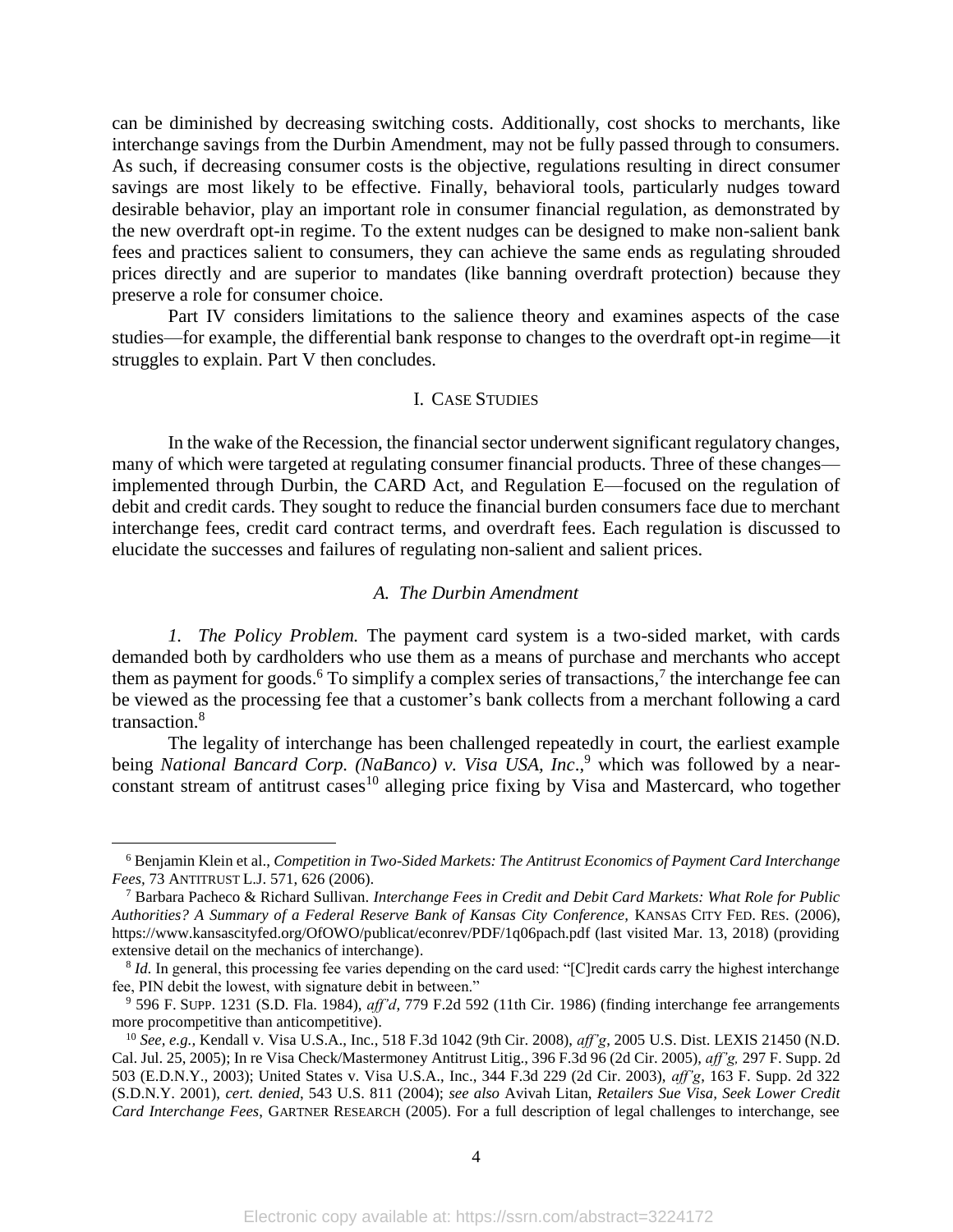control nearly 70% of the payment card market and set interchange rates directly.<sup>11</sup> These fees are increasing in significance for merchants—now often the second-highest cost of operating after labor<sup>12</sup>—both because of the growth in electronic payments and because of the introduction of high-interchange rewards cards. Exploding interchange fees prompted calls for regulatory intervention.<sup>13</sup>

2. Regulatory Approach to Solving the Problem. Section 1075 of the Dodd-Frank Act<sup>14</sup> was introduced by Senator Dick Durbin (D-Ill) and is colloquially known as the "Durbin Amendment." In its final form, it required that the Federal Reserve Board ("Federal Reserve" or "Board") establish rules ensuring "reasonable and proportional" debit interchange fees that would decrease merchant costs and result in lower consumer prices.<sup>15</sup> The amendment preserved an exception for small issuers (with less than \$10 billion in assets).<sup>16</sup> Because of its late introduction to Dodd-Frank in May 2010, Durbin was passed without hearings or debate, and many took issue with the speed of its passage.<sup>17</sup> Critics also pointed to the difficulties of prior interchange caps; for example those implemented in Australia, which resulted in bank fee increases to recover lost revenue. 18

<sup>12</sup> Paul Gackle, *The Fight Over Interchange Fees,* FRONTLINE (2009),

https://www.pbs.org/wgbh/pages/frontline/creditcards/themes/interchange.html (last visited Mar. 14, 2018).

<sup>13</sup> Pacheco & Sullivan, *supra* note [7.](#page-4-0)

<sup>14</sup> DODD-FRANK WALL STREET REFORM AND CONSUMER PROTECTION ACT, Pub. L. No. 111-203, §1075, 124 Stat. 1376, 2068-74 (2010) (codified at 15 U.S.C. §1693o-2 (2012)).

<sup>15</sup>*Id.* § 1693o-2(b)(2). For this work, I focus on Durbin's interchange cap. Further work remains to be done on the consequences of other aspects of Durbin, for example the exclusivity and routing restrictions, which halved volume for Visa's pin-debit payment processer, Interlink, causing it to levy a network fee to encourage routing through Interlink. *See Interlink Loses More Than Half Its Volume as Durbin Routing Provisions Take Effect*, DIGITAL TRANSACTIONS (Jul. 25, 2012), https://www.digitaltransactions.net/interlink-loses-more-than-half-its-volume-asdurbin-routing-provisions-take-effect/; Ursula Librizzi, *Visa Increasing Fixed Acquirer Network Fee (FANF) Rates*, PAYJUNCTION BLOG (Dec. 21, 2017), https://blog.payjunction.com/visa-fixed-acquirer-network-fee/.

 $16$  *Id.* § 1693o-2(a)(6)

<span id="page-5-0"></span> $\overline{a}$ 

<sup>17</sup> The President of the American Bankers Association called this " $11<sup>th</sup>$  hour" legislation that "handed one industry a victory without considering the unintended consequences of the government second-guessing the market." Rob Nichols, *The Durbin Amendment: A Costly Price Control Experiment*, THE HILL (June 27, 2016), http://thehill.com/blogs/congress-blog/economy-budget/284842-the-durbin-amendment-a-costly-price-control-

experiment. Some even attacked Durbin for his championing of interchange legislation, noting that some of the largest beneficiaries (Wal-Mart and Home Depot) lobbied him intensely. Wal-Mart even opened stores in the Chicago area (which Durbin represents) and donated \$20 million to Illinois charities on the eve of a key vote on the measure. *See* Jonathan Strong, *Dick Durbin's Cozy Alliance with Wal-Mart, Home Depot, and the Giant Retail Lobby* (Mar. 29, 2011), http://dailycaller.com/2011/03/29/dick-durbins-cozy-alliance-with-wal-mart-home-depot-and-the-giant-retaillobby/ (last visited on Jun. 11, 2018).

<sup>18</sup> *See, e.g.*, Howard Chang et al., *The Effect of Regulatory Intervention in Two-Sided Markets: An Assessment of Interchange-Fee Capping in Australia*, 4 Rev. Network Econ. 328 (2005) (noting that the five major banks in Australia increased credit card fees by 50 percent in response to credit card interchange regulation and that the intervention benefitted merchants with the costs shared by banks and consumers). Note though that this assessment of the Australian experience is not shared by all observers. *Cf.* Joseph Farrell, *Assessing Australian Interchange Regulation: Comments on Chang, Evans and Garcia Swartz*, 4 REV. NETWORK ECON. 400 (2005).(arguing that Chang (2005) suffer from limited and noisy data, and that the "correct reading" is "so far, the data doesn't show much.").

*Rising Interchange Fees Have Increased Costs for Merchants, but Options for Reducing Fees Pose Challenge,* GOV'T ACCOUNTABILITY OFFICE (2009).

<sup>&</sup>lt;sup>11</sup> See Travis B. Plunkett, *Debit Card Interchange Fees and Routing: Proposed Rule* (2011), 12 CFR Part 235, Docket No. R-1404, https://consumerfed.org/pdfs/debit-cards-FRB-interchange-rule-comments-2-22-11.pdf (last visited Mar. 13, 2018).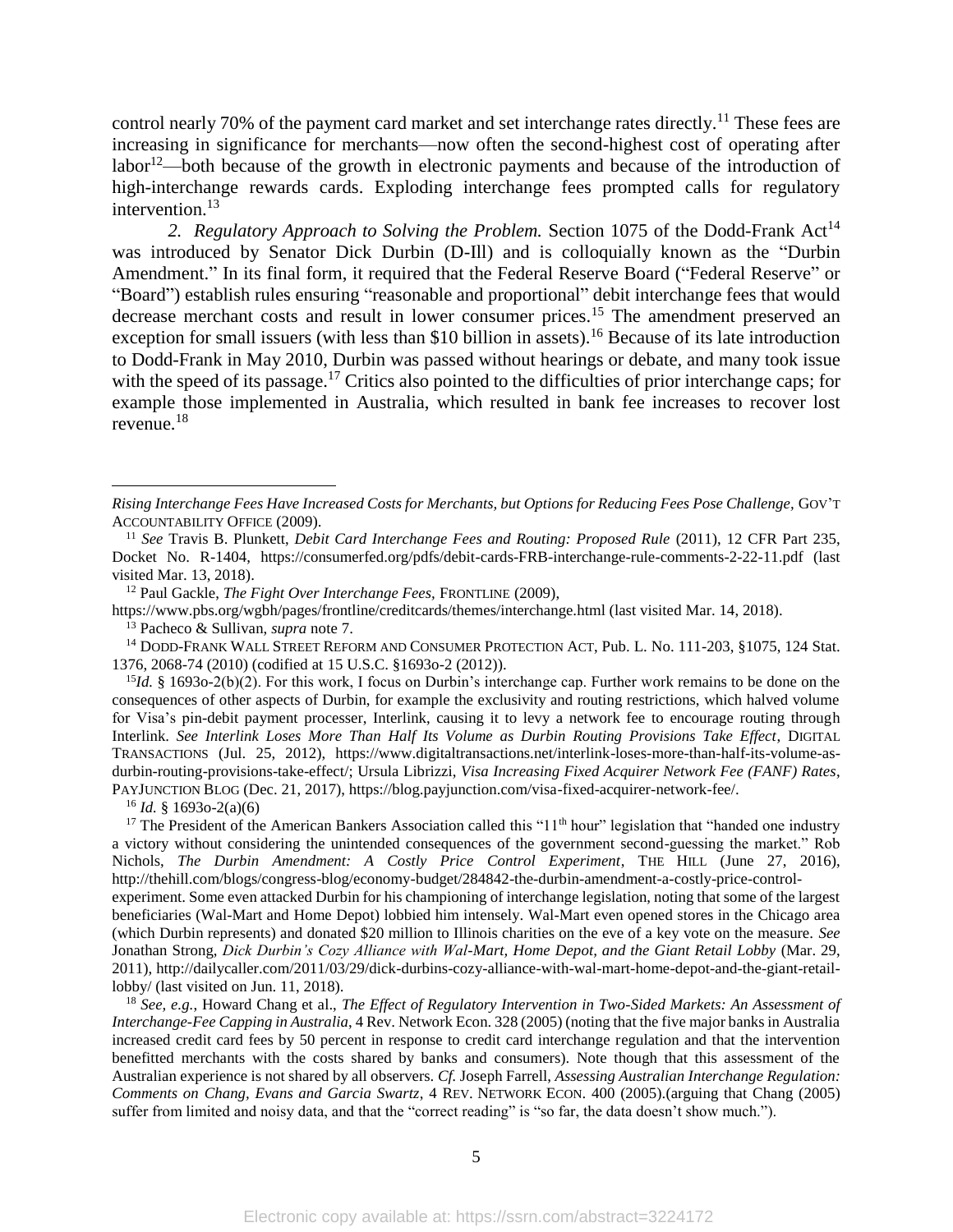In December 2010, the Federal Reserve proposed a rule implementing Durbin: a \$0.12 cap per debit transaction.<sup>19</sup> The financial services industry was outraged: In fact, a midsize bank, TCF, challenged the constitutionality of Durbin, arguing that the regulation forced banks to offer debit services at a price below cost.<sup>20</sup> Regulators voiced concern as well, suggesting that the small-issuer exemption would fail in practice because networks would decrease interchange rates for large and small issuers alike, rather than vary rates by issuer size. $2<sup>1</sup>$ 

The Federal Reserve's final rule raised the interchange fee cap to \$0.21 plus five basis points times the total value of the transaction. This final rule prompted yet another constitutional challenge, this time by a coalition of merchants led by the National Retail Federation angered by the Board's decision to raise the fee cap from its initial proposal.<sup>22</sup> The Supreme Court declined to hear the case, and the  $$0.21$  cap remains.<sup>23</sup>

*3. Impact of Regulatory Intervention*. Given that more than six years have passed since the debit fee cap was implemented, it is important to consider whether Durbin has had its intended effect on banks, merchants, and consumers.

*Bank impact.* Interchange income dropped instantaneously after Durbin. Figure 1 shows that the decrease is concentrated in banks above the \$10 billion threshold, suggesting that large issuers bore the brunt of Durbin, as intended. Losses for banks above the Durbin threshold total approximately \$6.5 billion per year, constituting a 25% decrease in interchange revenue.<sup>24</sup>

<sup>19</sup> *Federal Reserve requests comment on a proposed rule to establish debit card interchange fee standards and prohibit network exclusivity arrangements and routing restrictions*. BD. OF GOVERNORS OF THE FED. RESERVE SYST. (Dec. 16, 2010), https://www.federalreserve.gov/newsevents/pressreleases/bcreg20101216a.htm.

<sup>20</sup> TCF lost in district court in South Dakota and lost its appeal in the Eighth Circuit*.* TCF Nat'l Bank v. Bernanke (TCF I), No. CIV 10-4149, 2011 U.S. Dist. LEXIS 45059, *aff'd*, 643 F.3d 1158 (8th Cir. June 29, 2011).

<sup>&</sup>lt;sup>21</sup> Both Ben Bernanke, former Chairman of the Federal Reserve, and Sheila Bair, former Chair of the Federal Deposit Insurance Corporation (FDIC), voiced these concerns. In response, an amendment was offered to delay the implementation of Durbin until an FDIC study ascertaining its impact on community banks was completed. This bill failed by only six votes. *See* Evan Weinberger, *Bernanke Questions Small Bank Swipe Fee Exemption*, LAW360 (Feb. 17, 2011), https://www.law360.com/articles/225275/bernanke-questions-small-bank-swipe-fee-exemption (last visited on June 11, 2018). *See also On the Eve of Implementation, Fed Chairman Bernanke and FDIC Chairman Bair Still "'Concerned"' that Debit Card Rule Exemption for Small Financial Institutions Won't Work,* ELECTRONIC PAYMENTS COALITION (MAY 12, 2011), https://www.prnewswire.com/news-releases/on-the-eve-of-implementationfed-chairman-bernanke-and-fdic-chairman-bair-still-concerned-that-debit-card-rule-exemption-for-small-financialinstitutions-wont-work-121734093.html (last visited on Jun. 2, 2018).

<sup>22</sup> NACS v. Board of Governors of the Federal Reserve System*,* 746 F.3d 474 (D.C. Cir. 2014), *cert. denied,* 135 S.CT. 1170 (2015).

 $^{23}$  *Id.* 

<sup>&</sup>lt;sup>24</sup> This estimate understates bank losses because banks report interchange revenue only if it constitutes more than 3% of non-interest income. Ten percent of banks above the Durbin threshold that reported interchange income in Q3 2011 no longer reported it in Q4 2011.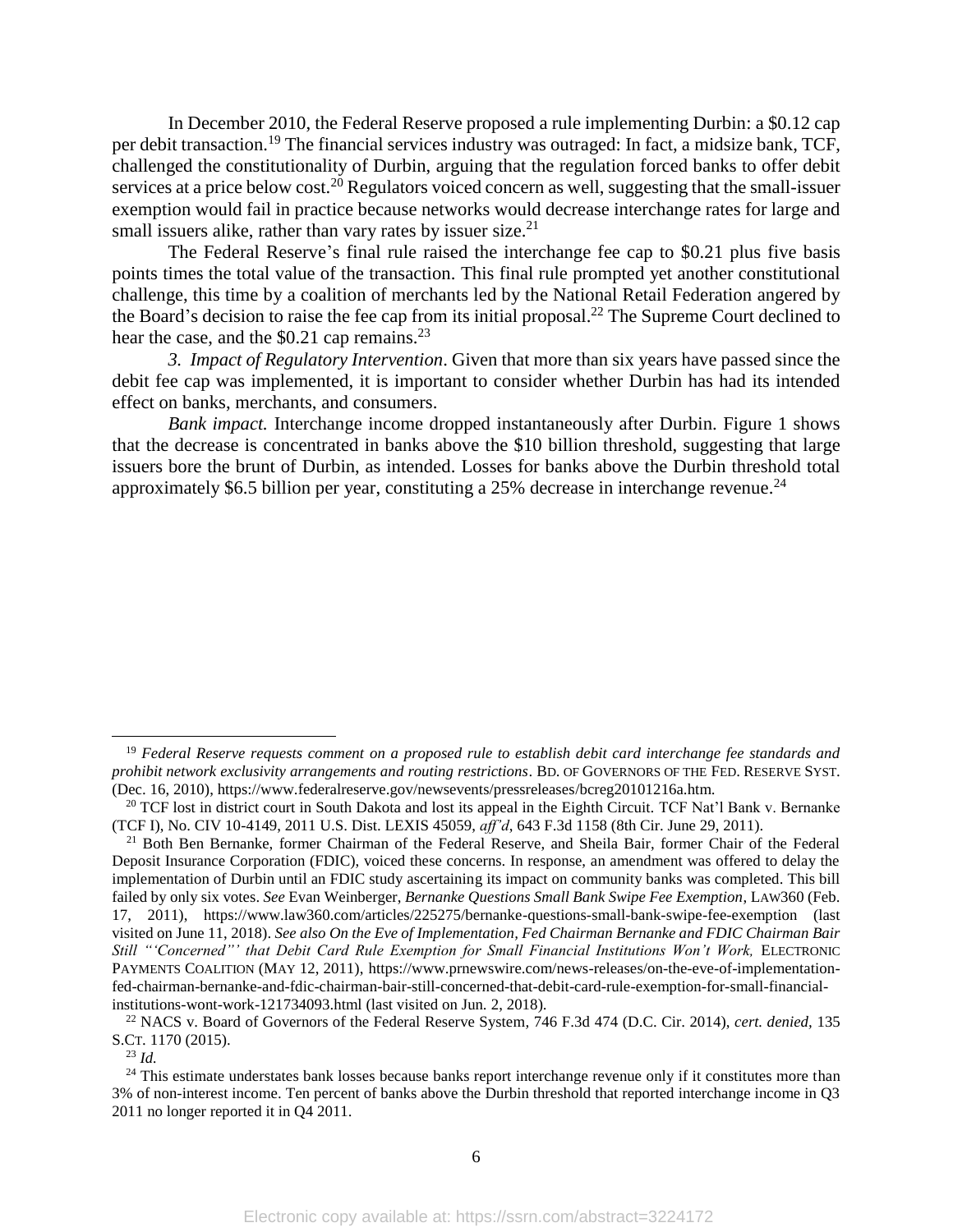

Notes: Data from bank regulatory filings (Call Reports)

Decreasing banks' interchange revenue was, of course, Durbin's purpose. However, banks warned that they would be forced to recover lost revenue by increasing other consumer fees. Bank of America asserted that "while producing a windfall to large merchants, the [Federal Reserve's] Proposal will force the Bank to [recover] lost revenue . . . through increased consumer costs<sup>"25</sup> and TCF, which challenged the Durbin Amendment's constitutionality, stated, "Who is going to pay for this? That Customer that gets that debit card for free."26

Perhaps unsurprisingly, many of the largest banks (Bank of America, JPMorgan Chase, Suntrust, and Regions Financial) initially proposed a fee on debit purchases to recoup Durbin losses: \$5 every month when consumers used their debit cards as a means of purchase. This fee was abandoned because of consumer outrage. A bank consultant noted that the result would be a decrease in salient fees, and instead banks "are going to have to hide the fees and the customers will still have to pay for them."<sup>27</sup>

<span id="page-7-0"></span>In practice, this is exactly what happened. Figures 2 and 3 below show the impact of Durbin on free checking and monthly fees associated with bank checking accounts. Post-Durbin, the availability of free checking accounts decreased by more than 40% for covered issuers—in the pre-Durbin period, nearly 60% of large banks offered free checking; post-Durbin, this share fell below 20%. Alternatively, checking account fees more than doubled from around \$3 to more than

<sup>&</sup>lt;sup>25</sup> Karl. F. Kaufmann, *Bank of America Comment Letter on Durbin Amendment*, BANK OF AM. (Feb. 22, 2011), https://www.federalreserve.gov/SECRS/2011/March/20110302/R-1404/R-1404\_022211\_67233\_584174234336\_1.pdf (last visited Jun. 27, 2018).

<sup>26</sup> Brian J. Hurd. *TCF Comment Letter on Durbin Amendment*, TCF NAT'L BANK (Feb. 18, 2011). https://www.federalreserve.gov/SECRS/2011/April/20110405/R-1404/R-

<sup>1404</sup>\_030411\_68936\_437488369604\_1.pdf (last visited on Jun. 27, 2018).

<sup>27</sup> Tara Siegel Bernard, *In Retreat, Bank of America Cancels Debit Card Fee*. N.Y. TIMES (Nov. 1, 2011), http://www.nytimes.com/2011/11/02/business/bank-of-america-drops-plan-for-debit-card-fee.html (last visited Mar. 14, 2018).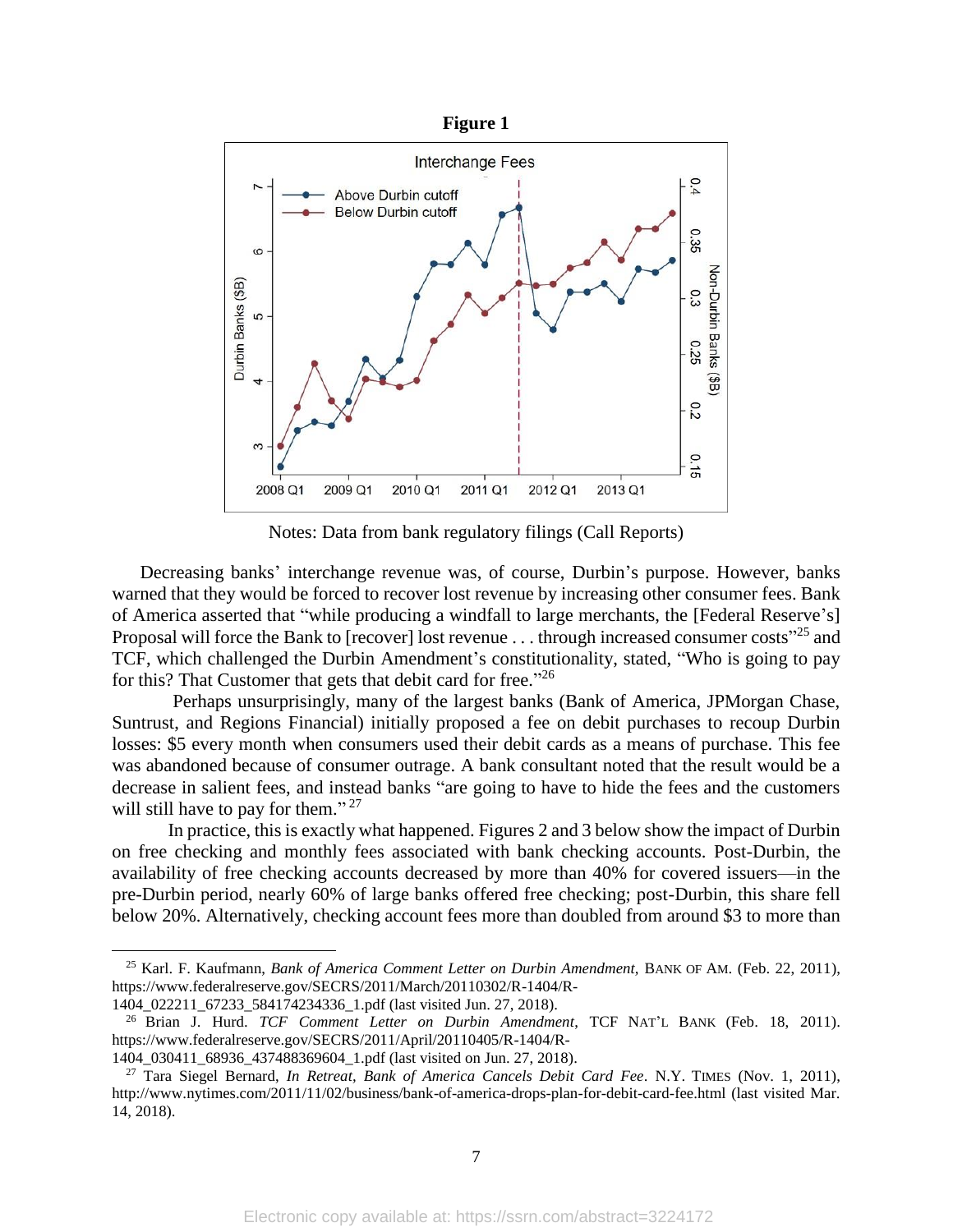\$7 for Durbin banks. Significantly, these increases are not related to general trends in banking there is no equivalent decrease in free checking, nor an increase in maintenance fees, for banks below the Durbin threshold.

The increase in fees is borne primarily by low-income customers—monthly maintenance fees are waived for customers above a certain minimum threshold in their checking accounts (pre-Durbin, this averaged \$920, but Durbin banks raised this by nearly 40%, to \$1,265). Some lowincome customers who were priced out of the market by higher fees may have turned to moreexpensive banking replacements such as check-cashing and payday lending facilities.<sup>28</sup> In the most recent FDIC Survey of Unbanked and Underbanked Households, more than 30% of respondents who previously had a bank account reported that they were now unbanked because account fees were too high and unpredictable.<sup>29</sup>



Notes: Data from RateWatch, which surveys bank branches weekly for fee information.

 $^{28}$  Bord (2017) provides suggestive evidence for this result, albeit in a different setting. He finds that an increase in bank fees (stemming from mergers) leads to closures of consumer checking accounts and a greater use of payday lending. Vitaly M. Bord, *Bank Consolidation and Financial Inclusion: The Adverse Effects of Bank Mergers on Depositors*, HARV. U. (Nov. 7, 2017),

https://scholar.harvard.edu/files/vbord/files/vbord\_bank\_consolidation\_and\_financial\_inclusion\_tu.pdf (last visited on Jun. 27, 2018).

<sup>29</sup> *FDIC National Survey of Unbanked and Underbanked Households* FED. DEPOSIT INS. CORP. (2015), https://www.fdic.gov/householdsurvey/2015/2015appendix.pdf (last visited Mar. 14, 2018). This growth in the unbanked and underbanked population has drawn attention and necessitates further study. A recent documentary, *Spent*, chronicles the difficulties faced by nearly 70 million American families without access to the traditional financial sector. http://www.spentmovie.com/ (last visited on Jun. 20, 2018). *See also* Michael S. Barr, *Banking the Poor*, 21 YALE J. REG. 121, 121 (2004) (discussing barriers to banking for low-income families).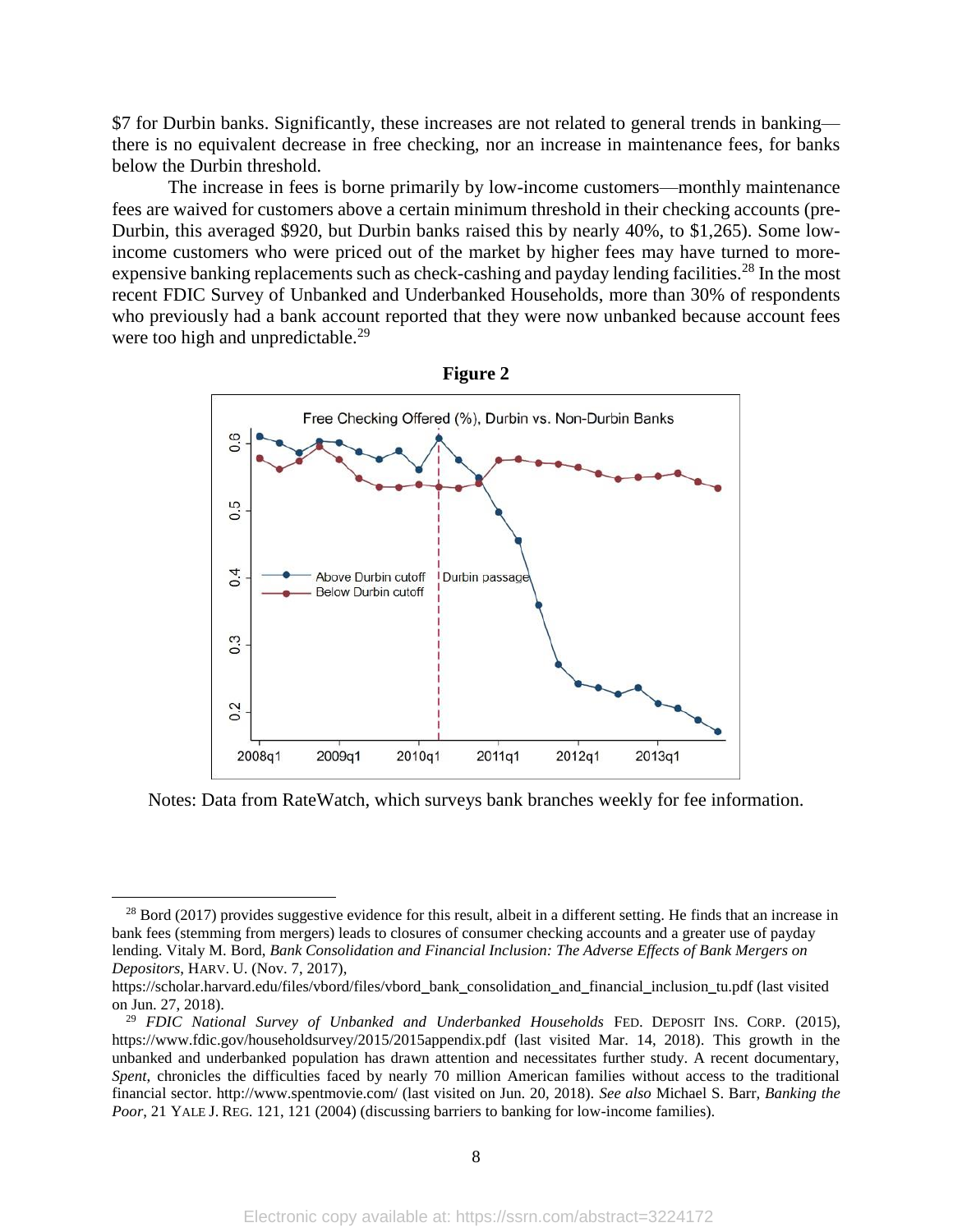

<span id="page-9-0"></span>Notes: Data from RateWatch, which surveys bank branches weekly for fee information.

Economists Natasha Sarin and Vladimir Mukharlyamov estimate that banks recovered nearly 60% of lost interchange revenue by increasing consumer fees.<sup>30</sup> These firms likely recovered even more by pushing consumers toward unregulated credit, as discussed below.

*Merchant impact.* Advocates of Durbin asserted that it would "enable smaller businesses and merchants to lower their costs and provide discounts for their customers."<sup>31</sup> As a result of Durbin, merchant interchange fees decreased by \$6.5 billion annually. In a perfectly competitive world, these merchant savings would be passed through to consumers in the form of lower prices. But many were skeptical that consumers would see any benefit: Mark Pryor, a former Republican Arkansas senator, suggested that "[t]he consumer probably ends up paying for [the interchange regulation]. They'll get you. You're going to pay for it one way or another."<sup>32</sup>

Stock-price reaction to Durbin suggests that, as Senator Pryor predicted, merchant interchange savings were not fully passed through to consumers. The market capitalization of

<sup>&</sup>lt;sup>30</sup> Interestingly, some small banks appear to decrease fees during this same period, which these authors attribute to banks using Durbin-related fee increases by competitors as an opportunity to grow their market share. Natasha Sarin & Vladimir Mukharlyamov, *The Impact of the Durbin Amendment on Banks, Merchants, and Consumers* (working paper) (2018). These estimates are directionally consistent with Benjamin S. Kay et al., *Bank Profitability and Debit Card Interchange Regulation: Bank Responses to the Durbin Amendment,* BD. OF GOV. OF THE FED. RESERVE SYST. (2014), the only other empirical study that considers bank responses to the Durbin Amendment.

<sup>31</sup> Dick Durbin, Press Release, *Durbin Sends Letter To Wall Street Reform Conferees On Interchange Amendment*, DICK DURBIN, UNITED STATES SENATOR, ILLINOIS (May 25, 2010), https://www.durbin.senate.gov/newsroom/pressreleases/durbin-sends-letter-to-wall-street-reform-conferees-on-interchange-amendment (last visited Mar. 14, 2018).

<sup>&</sup>lt;sup>32</sup> Zach Carter & Ryan Grim, *Swiped: Banks, Merchants, and Why Washington Doesn't Work for You*, HUFFPOST<br>2017) https://www.huffingtonpost.com/2011/04/28/swipe-fees-interchange-banks-(Dec. 6, 2017) https://www.huffingtonpost.com/2011/04/28/swipe-fees-interchange-banksmerchants\_n\_853574.html (last visited Apr. 30, 2018).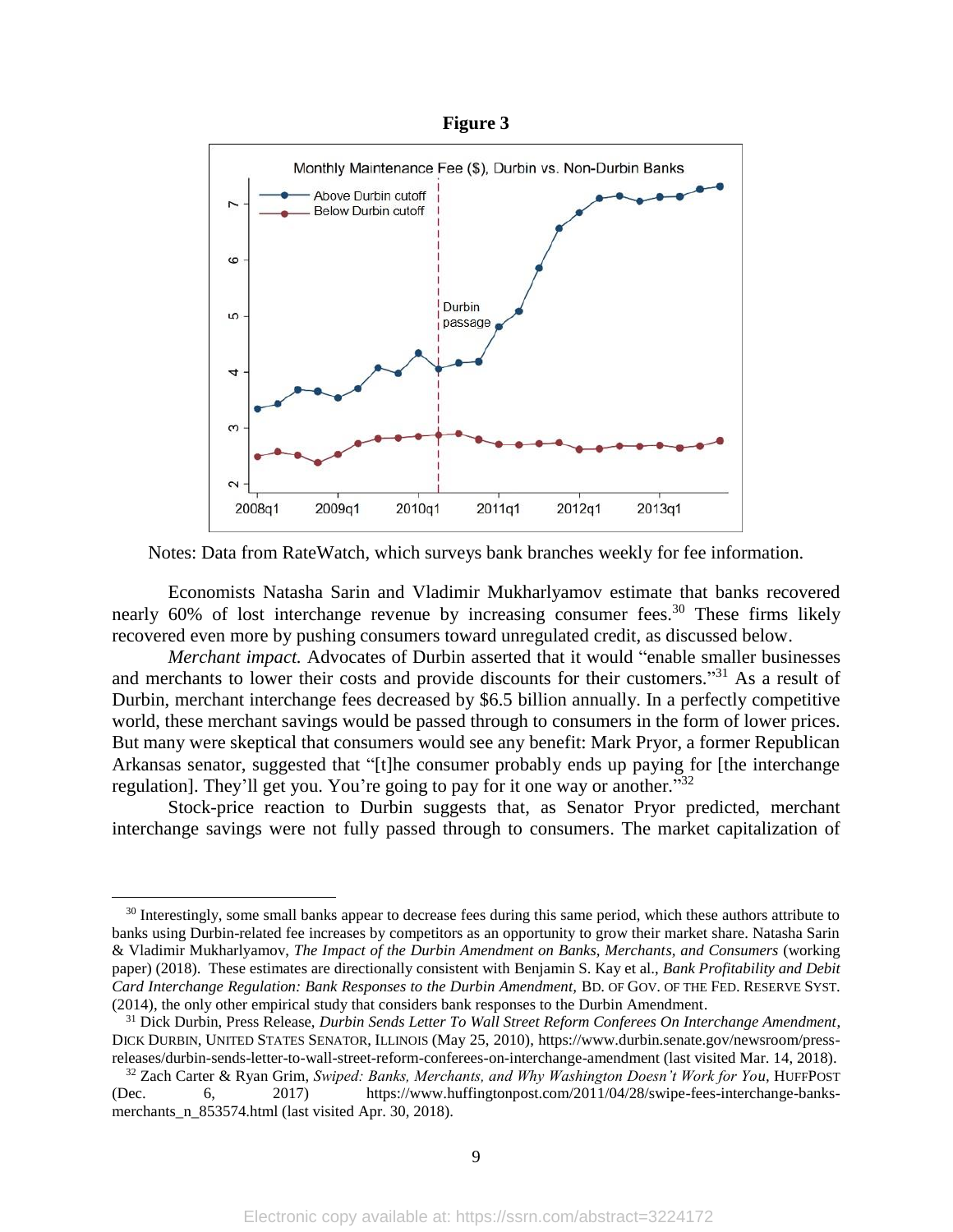publicly traded retailers increased by nearly 50 basis points in response to Durbin.<sup>33</sup> This stock price movement is consistent with public statements by large retailers: For example, The Home Depot said it gained \$35 million per year from Durbin.<sup>34</sup>

Evidence from merchant prices also suggests that retailers failed to pass through Durbin savings. Prices set by gas stations, supermarkets, and convenience stores whose costs fell significantly because of Durbin are statistically indistinguishable from those set by merchants with low (or no) interchange savings.<sup>35</sup> And when surveyed, the sectors that experienced the greatest cost reduction report that they did not decrease prices in response to Durbin.<sup>36</sup>

<span id="page-10-0"></span>Durbin did not help all retailers. Small-ticket merchants without sufficient market power to negotiate with Visa and Mastercard saw their interchange rates rise, not fall, as the Board's \$0.21 debit interchange cap became a floor. These merchants *raised* prices. <sup>37</sup> For example, Redbox, which provides movie rentals through vending machines, increased prices by 20% post-Durbin.<sup>38</sup> Parkmobile, a smartphone application that helps Washington, D.C. residents pay for parking, raised its fees by over 40%.<sup>39</sup> Small business owners decried Durbin's impact. An owner of New York coffee houses said: "[M]y choice is to raise prices, discount for cash, or get an ATM."<sup>40</sup> Another merchant said that when customers offer a card to purchase a banana, he gives it to them for free: "Just take the banana. Don't give me the card."<sup>41</sup>

The vending-machine industry was especially hurt by Durbin: It increased interchange fees by more than 200%.<sup>42</sup> Visa struck agreements with payment processors for this industry.<sup>43</sup> However, Mastercard refused to negotiate a lower rate, leading many vending machines to drop

<sup>&</sup>lt;sup>33</sup> These results are consistent with prior work by Professor David Evans who, with a different event study approach, estimate that over time consumers will lose between \$22–\$25 billion from Durbin. David S. Evans et al., *"The Impact of the U.S. Debit Card Interchange Fee Regulation on Consumer Welfare: An Event Study Analysis*," U. CHI. L. SCHOOL COASE-SANDOR INST. FOR L. & ECON. (2013) (working paper).

<sup>34</sup> *Q4 2010 Home Depot, Inc. Earnings Conference Call*, THE HOME DEPOT INC. (Feb. 2011), http://phx.corporateir.net/External.File?item=UGFyZW50SUQ9ODMwMTB8Q2hpbGRJRD0tMXxUeXBlPTM=&t=1 (last visited Mar. 14, 2018).

<sup>35</sup> Sarin & Mukharlyamov, *supra* not[e 30.](#page-9-0)

<sup>36</sup> Zhu Wang et al., *The Impact of the Durbin Amendment on Merchants: A Survey Study,* FED. RES. BANK OF RICHMOND ECON. Q. (2014). The authors survey 420 merchants across 26 sectors and find that only four sectors decrease price in response to Durbin (Art, Automobiles, Sporting Goods, and Other); and even in these four sectors, prices fall for less than 6% of merchants.

<sup>37</sup> *See, e.g.*, *id.*; Sarin & Mukharlyamov, *supra* note [30.](#page-9-0) 

<sup>38</sup> Daniel Indiviglio, *Angry that Redbox Is Hiking DVD Rental Prices? Blame Congress,* ATLANTIC (Oct. 28, 2011), https://www.theatlantic.com/business/archive/2011/10/angry-that-redbox-is-hiking-dvd-rental-prices-blamecongress/247535/ (last visited on Jun. 11, 2018).

 $39$  Parkmobile eventually had to apologize when Senator Durbin wrote a letter calling their claim "grossly" misleading" since it was Visa and Mastercard's reaction to the Durbin Amendment, not the legislation itself, that resulted in higher costs for Parkmobile. Robin Sidel, *Debit-Fee Cap Has Nasty Side Effect*, WALL ST. J. (Dec. 8, 2011), https://www.wsj.com/articles/SB10001424052970204319004577084613307585768 (last visited on Mar. 24 2018).

 $40 \nightharpoonup d$ .

<sup>41</sup> *Id.*

<sup>42</sup> *Id.*

<sup>43</sup> *Apriva Extends Agreement with Visa to Offer Discounted Vending-Machine Pricing*, DIGITAL TRANSACTIONS, (Nov. 29, 2012), http://www.digitaltransactions.net/apriva-extends-agreement-with-visa-to-offer-discountedvending-machine-pricing/ (last visited on Mar. 14, 2018).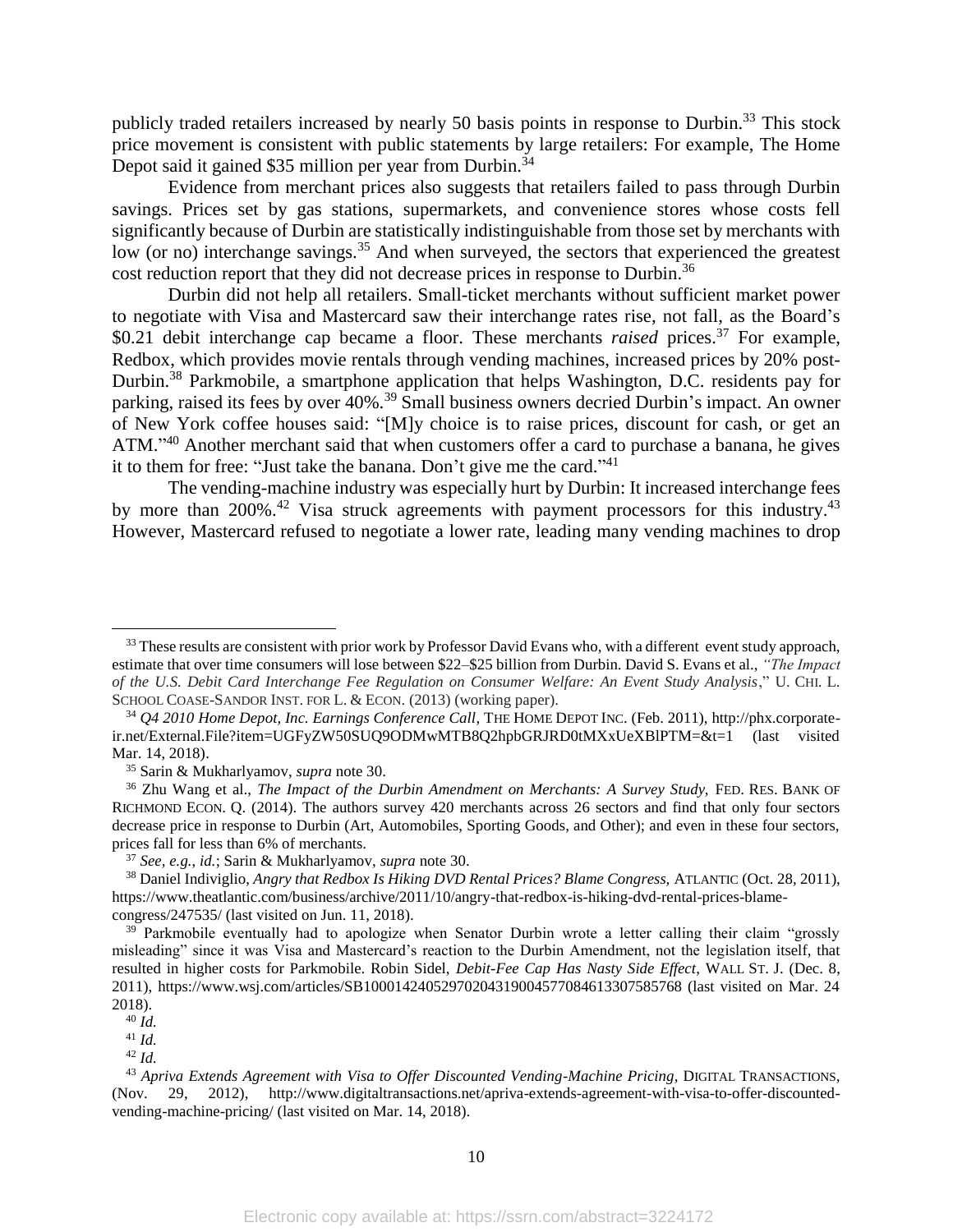Mastercard debit from their list of accepted payment methods until a deal similar to Visa's was eventually reached years later.<sup>44</sup>

*Credit impact.* Durbin was not the first legislative attempt to rein in interchange fees. Interestingly, earlier iterations focused on *credit* rather than *debit* fees. <sup>45</sup> This is both because credit interchange fees were historically higher and because legislators hoped to dissuade merchants and banks from encouraging consumers to overuse credit cards, which can lead to expensive cycles of indebtedness.

The latter was exactly the rationale for the Reserve Bank of Australia's 2003 decision to intervene in this market by capping *credit* interchange fees at 0.55% of total transaction value. The RBA's primary objective "was to change the relative prices of credit cards and debit cards to cardholders . . . reducing the substantial incentive to use credit cards over debit cards."<sup>46</sup>

<span id="page-11-0"></span>Despite the fact that the Australian case-study was well-known to policymakers during the Durbin debate, $47$  the legislation eventually targeted debit interchange. This was in response to a substantial lobbying effort by banks and credit card networks, who warned that any restriction on credit interchange would lead issuers to "squeeze credit and raise the cost of credit cards at a time when the economy thirsts for credit to sustain an economic recovery."<sup>48</sup> In fact, Durbin lauded the Amendment's focus on debit interchange, noting that as a result it would avoid any undesirable credit supply impact.<sup>49</sup>

However, in capping *debit* interchange, the Durbin Amendment perversely increased the use of credit relative to its cheaper and less pernicious debit counterpart. David Evans, an academic with extensive background in payment systems, commented on the irony:

Debit cards . . . are the responsible man's plastic. You are only using the money you have, it comes right out of your checking account, so if you're concerned about consumer debt, you want people to be using debit cards more. . . . It makes no sense for the Dodd-Frank Act to include an amendment that is going to make debit cards less available for consumers,

<sup>&</sup>lt;sup>44</sup> *Id.* In 2015 after a hiatus of more than three years, vending machines that get payment services through USA Technologies began accepting Mastercard debit again in January 2015.

<sup>45</sup> *See, e.g.*, H.R. 6248, "Credit Card Interchange Fees Act of 2008 ("sponsored in the House by Representative Peter Welch); H.R. 5546, "The Credit Card Fair Fee Act of 2008" (sponsored by Representative John Conyers, and in the Senate a companion bill S. 3086 sponsored by Durbin); S. 3252, "Credit Card Accountability and Responsibility Disclosure Act of 2008" (sponsored by Senator Chris Dodd).

<sup>46</sup> Michele Bullock, *A Guide to the Card Payment System Reforms*, RES. BANK AUS. (Sept. 2010), https://www.rba.gov.au/publications/bulletin/2010/sep/7.html.

<sup>47</sup> *See, e.g.*, Testimony of Governor Sarah Bloom Raskin (distinguishing the Durbin Amendment from its Australian predecessor: "The Reserve Bank of Australia actually regulates credit card interchange on a cost basis. We are obviously looking just at debit card interchange.").

<sup>48</sup> Keith Bradsher, *U.S. Looks to Australia on Credit Card Fees*, N.Y. TIMES (Nov. 24, 2009), https://www.nytimes.com/2009/11/25/your-money/credit-and-debit-cards/25card.html. The implications of a potential credit squeeze were especially worrying for minority groups, who historically have less credit access than their white counterparts. CHRISTIAN E. WELLER, "ACCESS DENIED: LOW-INCOME AND MINORITY FAMILIES FACE MORE CREDIT CONSTRAINTS AND HIGHER BORROWING COSTS" (2007).

<sup>49</sup> Press Release, *Durbin Sends Letter to Wall Street Reform Conferees on Interchange Amendment*, DICK DURBIN, UNITED STATES SENATOR, ILLINOIS (May 25, 2010), https://www.durbin.senate.gov/newsroom/press-releases/durbinsends-letter-to-wall-street-reform-conferees-on-interchange-amendment.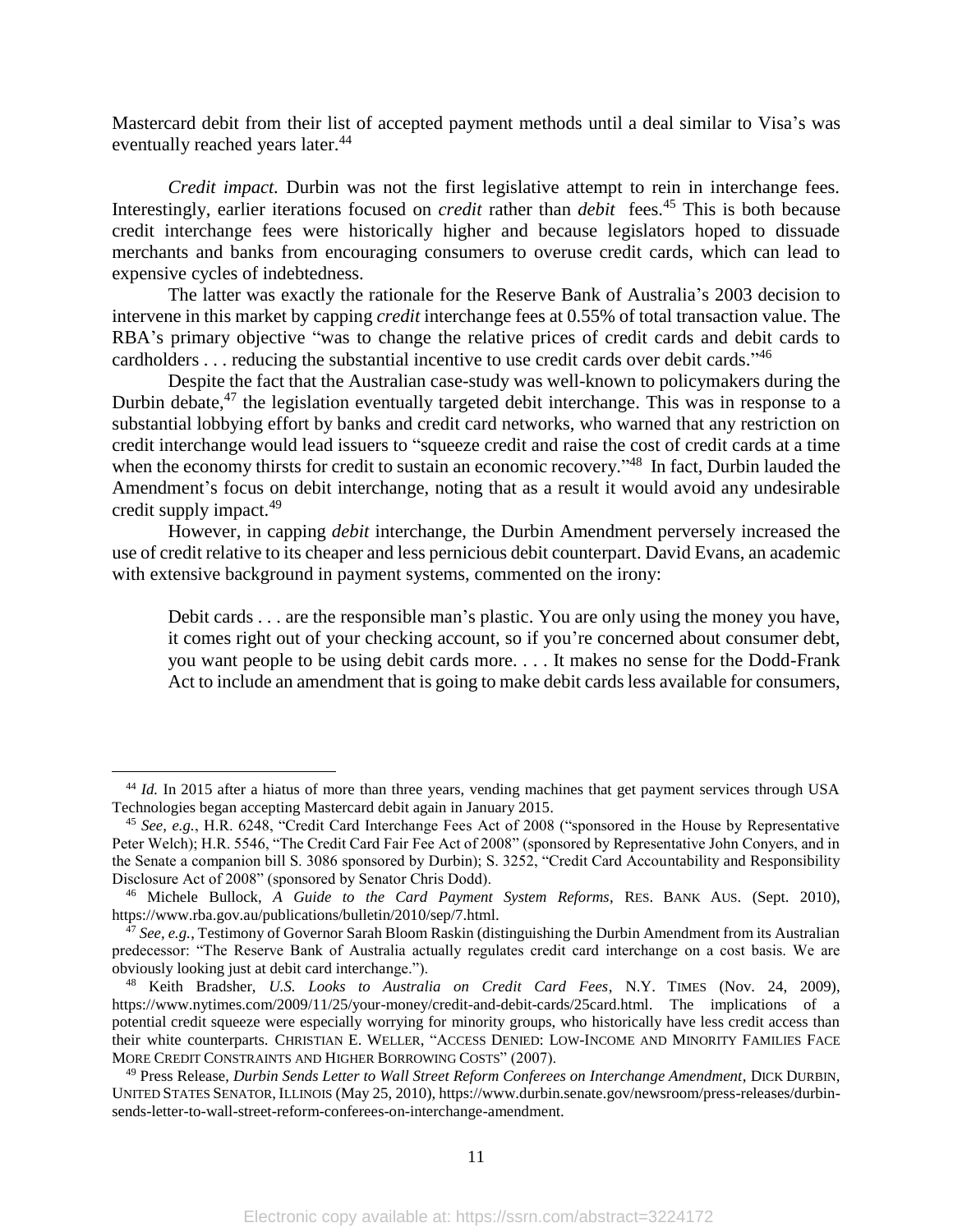and it's going to have the unavoidable consequences to push them towards credit. I think it's nuts. $50$ 

In response to Durbin, banks do appear to have pushed consumers toward credit usage.<sup>51</sup> For example, spending on credit card rewards among big issuers more than doubled since  $2010^{52}$ while debit rewards programs were largely eliminated.<sup>53</sup> Visa's CEO Joe Saunders highlighted this trend and noted that it is "what one would expect" from legislation capping debit, but not credit, interchange. <sup>54</sup> Unsurprisingly, credit usage grew more in the three years following Durbin's enactment than in any other three year period since 2000.<sup>55</sup> The push toward credit is especially problematic for low-income consumers for two reasons—first, it can lead to an expensive cycle of debt; and second, for consumers without credit access, the population-wide growth in credit usage increases costly subsidization by debit and cash users of their credit counterparts.<sup>56</sup>

# <span id="page-12-0"></span>*B. The CARD Act*

*1. The Policy Problem.* In 1980, credit card contracts were a page long. Today, the average contract is more than 30 pages. Professor and now-Senator Elizabeth Warren called this a move toward the inclusion of "tricks and traps that would obscure the true cost of credit—and drive profits through the roof."<sup>57</sup> To some extent, she was right.

Card fees have exploded since the late 1990s, when the Supreme Court allowed issuers to apply lax (or non-existent) limitations on fees from their home states to borrowers in other states.<sup>58</sup> Penalty fees accounted for more than half of the \$24 billion in credit card fees U.S. cardholders paid in 2004 and 12.5% of issuers' revenues.<sup>59</sup> Various credit card contract terms enabled issuers to extract maximum fees. For example, card companies did not have to provide advance notice of default or penalty-rate increases; either could rise without warning when cardholders applied for a

<sup>54</sup> Q1 2012 Visa Inc. Earnings Conference Call (Feb. 8, 2012, 10:00 PM),

 $\overline{a}$ 

https://s1.q4cdn.com/050606653/files/doc\_financials/transcript/2012/V-Transcript-2012-Q1-2012.pdf

<sup>57</sup> Benjamin Sarlin, *Elizabeth Warren Talks Bank Reform,* DAILY BEAST (Apr. 21, 2010),

<sup>&</sup>lt;sup>50</sup> Martin Neal Baily, Reasonable Regulation of Debit Card Fees (Transcript), PYMTS.com (May 2,

<sup>2011),</sup> https://www.pymnts.com/news/2011/martin-neal-baily-reasonable-regulation-of-debit-card-fees-transcript/ (last visited Mar. 14, 2018).

<sup>51</sup> As an example, in September 2011 Chase distributed a brochure to explain that credit is a superior payment instrument to debit for all purchases. Arin H. Smith, Note, *Durbin's Defect: The Impact of Post-Recession Legislation on Low Income Consumers*, 89 N.Y.U L. REV. 363, 369 n.17, 369–70 (2014).

<sup>52</sup> *Credit Card Rewards More Than Doubled Since the Recession, New Study Shows*, MAGNIFY MONEY BLOG (May 4, 2017), http://www.magnifymoney.com/blog/news/credit-card-issuers-doubled-spending-rewards840948580/ (last visited Mar. 14, 2018).

<sup>53</sup> Richard Kerr, *Where Have All the Rewards Cards Gone?* THE POINTS GUY (June 24, 2015),

https://thepointsguy.com/2015/06/rewards-debit-cards-gone/ (last visited Mar. 14, 2018).

<sup>55</sup> Survey of Consumer Payments. https://www.federalreserve.gov/newsevents/press/other/2016-payments-study-20161222.pdf

<sup>&</sup>lt;sup>56</sup> This is because prices are equivalent, regardless of payment instrument; and yet credit card users also receive valuable rewards. *See, e.g.*, Adam J. Levitin, *Priceless? The Economic Costs of Credit Card Merchant Restraints*, 55 UCLA L. REV. 1321, 1358 (2008) (discussing the distributional consequences of the payments system, noting that "[i]n its worst form, food stamp consumers are subsidizing first-class frequent flier upgrades.")

https://www.thedailybeast.com/elizabeth-warren-talks-bank-reform (last visited on Mar. 14, 2018).

<sup>58</sup> Oren Bar-Gill & Elizabeth Warren, *Making Credit Safer*, 157 U. PA. L. REV. 1 (2008).

<sup>59</sup> Nadia Massoud et al., *The Cost of Being Late: The Case of Credit Card Penalty Fees* 2-3 (AM. FIN. ASS'N 2007 Chicago Meetings Paper, 2006); *see also* Bar-Gill & Warren, *supra* note [58.](#page-12-0)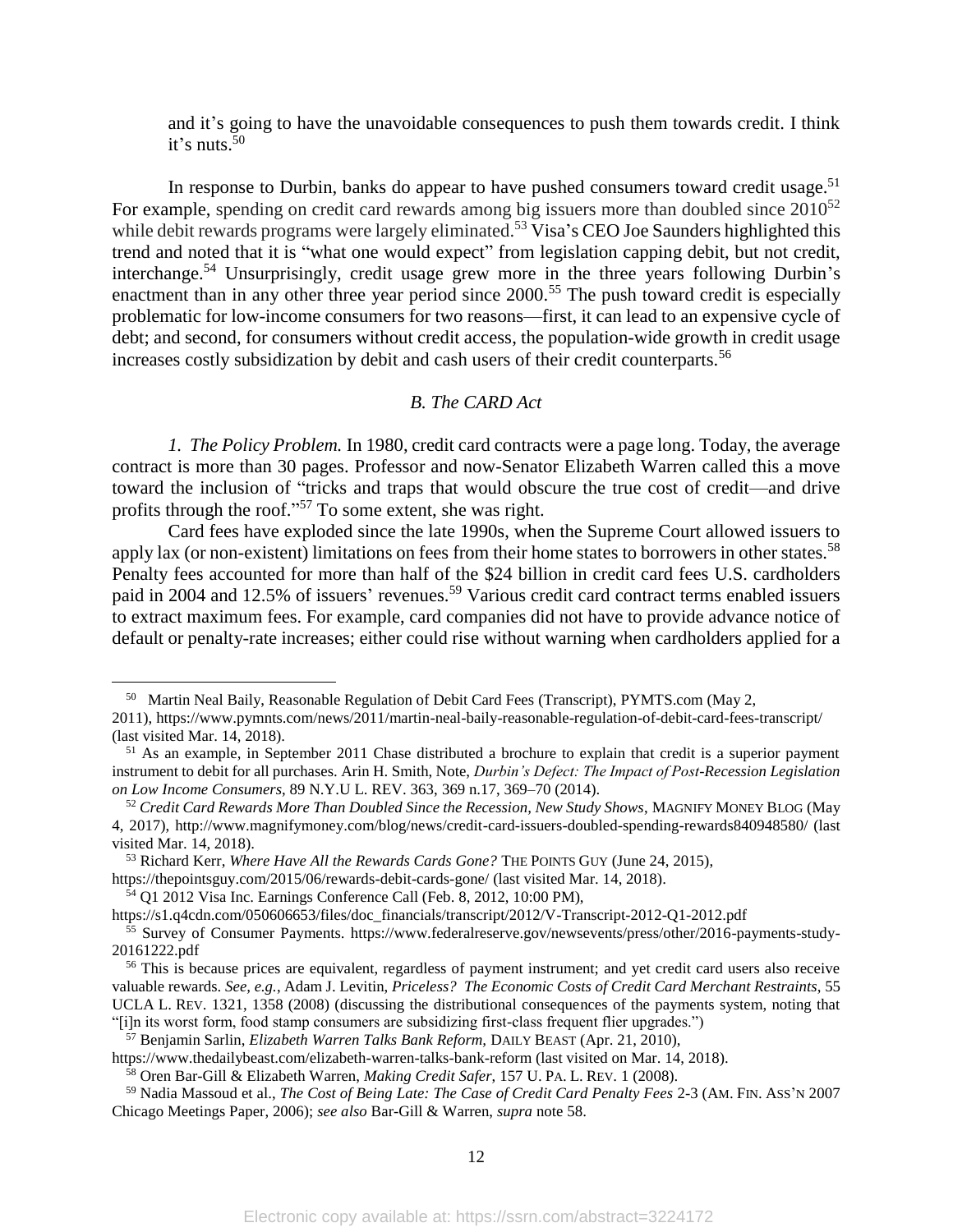mortgage or made a large purchase that lowered their credit score.<sup>60</sup> Although introductory teaser rates are presented to consumers up front, other fees—such as late fees, over-limit fees, bouncedcheck fees, convenience and service fees, fees for statement copies and replacement cards, foreigncurrency conversion fees, phone-payment convenience fees, wire-transfer fees, and balancetransfer fees—are buried deep in increasingly complex contracts.<sup>61</sup> Consumer inattention to these less-salient terms precipitated a status quo whereby consumers unknowingly incurred avoidable expenses.<sup>62</sup>

<span id="page-13-1"></span><span id="page-13-0"></span>*2. Regulatory Approach to Solving the Problem.* Given widespread outrage, interventions in this market began during the Recession. In May 2007, the Federal Reserve proposed revisions to the Truth in Lending Act, and in February 2008, Federal Reserve Chairman Ben Bernanke testified before Congress that the Federal Reserve planned to use its authority to prohibit unfair or deceptive credit card practices. <sup>63</sup> Its May 2008 proposed rules focused on protecting customers from unexpected increases in interest rates or penalty fees, ending two-cycle billing,  $64$  and prohibiting card issuers from creating a "cycle of debt" for subprime borrowers by opening accounts likely to generate astronomical fee revenue.<sup>65</sup>

In tandem, Congress focused on the consumer credit market. Carolyn Maloney (D-NY) introduced the "Credit Cardholder's Bill of Rights," which passed the House in September 2008 (but was never considered in the Senate). The bill was reintroduced in January 2009, only one month after the Federal Reserve issued its final rules to regulate card company practices.<sup>66</sup> In April 2009, both the House and the Senate overwhelmingly passed (357–70 and 90–5 votes, respectively) the reintroduced bill, the Credit Card Accountability Responsibility and Disclosure Act (" CARD Act"). The effective date for the Federal Reserve's rules was several months after the CARD Act, meaning it superseded the Board's proposals. The CARD Act adopted many of the same prohibitions (e.g., limiting unexpected interest rate hikes) and added terms to limit credit

<sup>60</sup> Bar-Gill & Warren, *supra* note [58.](#page-12-0)

<sup>&</sup>lt;sup>61</sup> Professors Xavier Gabaix and David Laibson discuss the tendency of firms to shroud information from lesssophisticated customers. One example they provide is bank accounts:

For example, banks prominently advertise the virtues of their accounts, but the marketing materials do not highlight the costs of an account which include ATM usage fees, bounced check fees, minimum balance fees, etc. Banks could compete on these costs, but they instead choose to shroud them. Indeed, many bank customers do not learn the details of the fee stricture until long after they have opened their accounts.

Xavier Gabaix & David Laibson, *Shrouded Attributes, Consumer Myopia, and Information Suppression in Competitive Markets*, 121 Q. J. ECON. 505, 540 (2006).

<sup>62</sup> *See* Gregory Bresiger, *People Are Unaware of How Much They Spend on Bank Fees*, N.Y. POST (July 16, 2016, 6:45 PM), https://nypost.com/2016/07/16/people-are-unaware-of-how-much-they-spend-on-bank-fees/ (last visited on Jun. 11, 2018).

<sup>63</sup> Vikram Jambulapati & Joanna Stavins, *The Credit CARD Act of 2009: What Did Banks Do?* FED. RES. BANK OF BOSTON (2013) (providing a detailed discussion of the CARD Act's staged legislative history).

 $64$  That is, when a consumer pays the entire balance one month but fails to do so the following month, and the bank calculates interest for the second month using days in the previous cycle as well as the current cycle.

<sup>65</sup> *Highlights of Final Rules Regarding Credit Card Accounts,* FED. RES. BD. OF GOVERNORS (Dec. 2008), https://www.federalreserve.gov/newsevents/pressreleases/files/bcreg20081218a1.pdf (last visited on Jun 11, 2018).

<sup>66</sup> Press Release, Carolyn B. Maloney, *The Credit Cardholder's Bill of Rights* (Feb. 6, 2008), https://maloney.house.gov/media-center/press-releases/credit-cardholders%E2%80%99-bill-rights-balanced-reform (last visited on Mar. 14, 2018).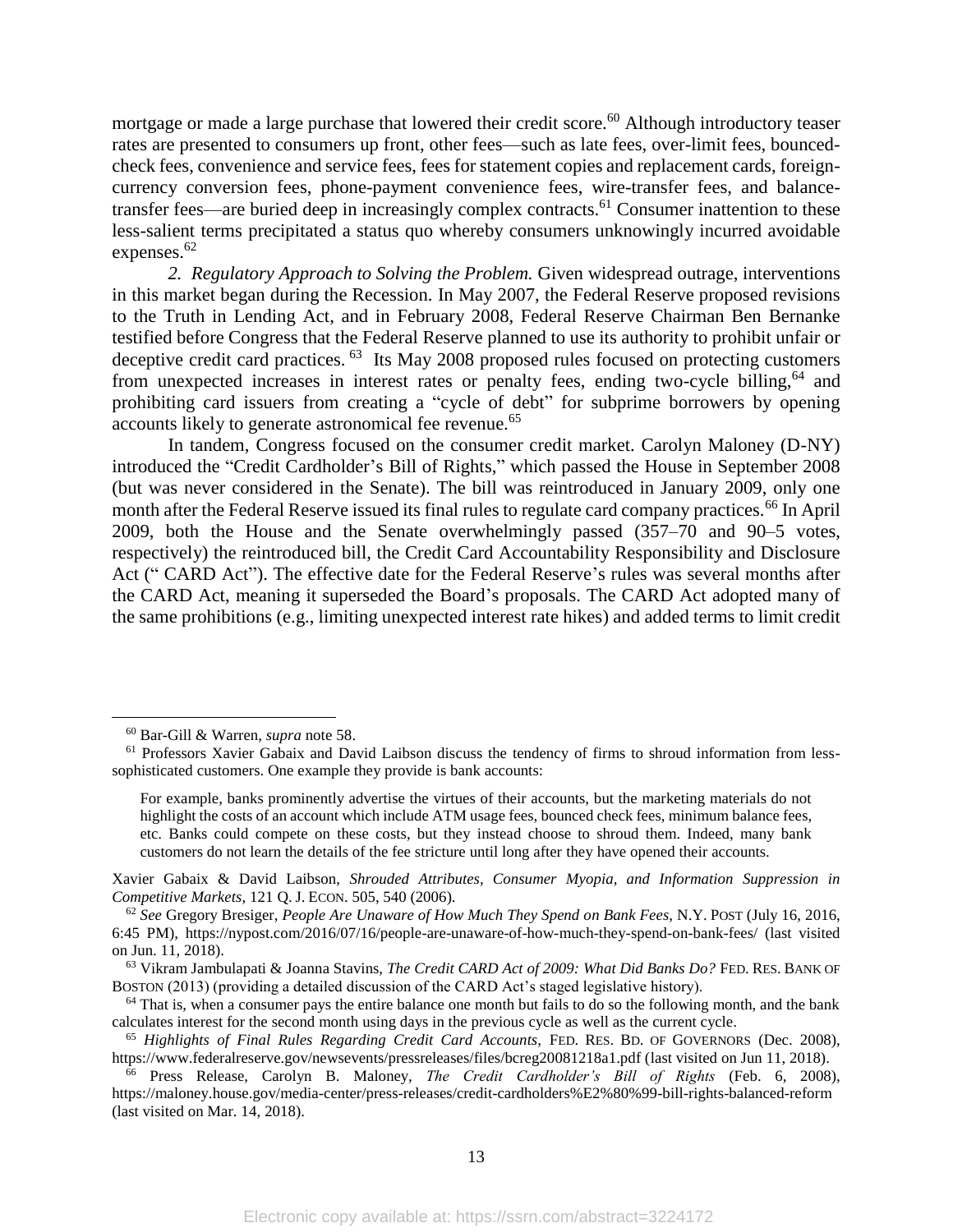availability for college students, which regulators hoped would decrease the likelihood that young borrowers would get trapped in a lifetime of debt.<sup>67</sup>

*3. Impact of Regulatory Intervention.* The CARD Act changed the economics of the credit card business by turning a short-term revolving unsecured loan, which could reprice when signals of consumer riskiness (or delinquency) materialized, into a longer-term unsecured loan with lower ability to price discriminate by risk type. Opponents of the CARD Act warned that the result would be higher interest rates for consumers across the board and a decrease in credit supply.<sup>68</sup>

<span id="page-14-1"></span>It is important to consider the impact of the CARD Act on the price and availability of consumer credit. Estimates suggest the CARD Act reduced overall credit card fees by nearly \$25 per account annually, resulting in total cost savings for credit card users of nearly \$12 billion per year.<sup>69</sup> These savings were largest (nearly \$60 per account per year) for the least-credit-worthy borrowers—that is, those with a FICO score below  $660$ .<sup>70</sup> Overall, these savings represent a decrease in account fees of over 20%. 71

<span id="page-14-0"></span>Despite early anecdotal evidence to the contrary,<sup>72</sup> most academic work finds little support for the notion that card companies offset the CARD Act's fee losses through increases in interest rates or other unregulated fees.<sup>73</sup> There appears to be no increase in interest rates in response to the CARD Act, either on existing accounts or on new accounts, which are less constrained by the CARD Act's repricing restrictions. However, there is some evidence that unregulated fees less salient to consumers—such as cash advance APRs—increased slightly in response to the CARD Act. $74$ 

Evidence on the CARD Act's impact on credit supply is more mixed. While some authors find no impact on credit availability (e.g., no lower credit limits or more account closures<sup>75</sup>) others

<sup>74</sup> Bar-Gill & Bubb, *supra* note [2.](#page-3-0)

 $67$  For this Article, I focus on the aspects of the CARD Act that regulated issuers' back-end credit card contract terms rather than other features; for example requirements that issuers' assess borrowers' ability-to-repay before providing credit. These too had unintended consequences: Until the CARD Act was amended, one group of borrowers who found their access to credit restricted is spouses or partners who do not work outside the home. *See The CFPB Amends Card Act Rule to Make It Easier for Stay-at-Home Spouses and Partners to Get Credit Cards*, CONSUMER FIN. PROTECTION BUREAU (Apr. 29, 2013), https://www.consumerfinance.gov/about-us/newsroom/the-cfpb-amendscard-act-rule-to-make-it-easier-for-stay-at-home-spouses-and-partners-to-get-credit-cards/ (last visited on Jun. 11, 2018).

<sup>68</sup> *See, e.g.,* Tomoeh Murakami Tse, *JP Morgan's Dimon Says New Laws Have Hurt His Company,* WASH. POST (Apr 22, 2010), http://www.washingtonpost.com/wp-dyn/content/article/2010/04/01/AR2010040103684.html (last visited on Mar. 14, 2018).

<sup>69</sup> *See generally* Agarwal et al., *supra* note [2](#page-3-0) (provides the most exhaustive empirical work done on the impact of the CARD Act to date. The authors use a panel data set covering 160 million credit card accounts and adopt a difference-in-difference research design, comparing changes in outcomes over time for consumer credit cards (subject to the new regulations) to small business cards (which were exempted)).

<sup>70</sup> Those with a FICO score above 660 experienced a smaller decline in fees, of around \$7.90 per account. *Id.* <sup>71</sup> *Id.*

<sup>72</sup> Eileen Connelly, *Mixed Blessing: Credit Card Reform May Shock Some,* SEATTLE TIMES, Feb. 22, 2010), https://www.seattletimes.com/business/mixed-blessing-credit-card-reform-may-shock-some/ (last visited on Mar. 14, 2018).

<sup>&</sup>lt;sup>73</sup> One recent exception is economist Scott Nelson who suggests that the CARD Act's limits on interest-rate adjustment resulted in across-the-board higher interest rates on average for all borrowers at origination. However, he concludes that the reduction in lender rents outweighs the impact of higher prices, "so that on net, the Act's restrictions allow consumers of all credit scores to capture higher surplus on average." Scott T. Nelson, *Private Information and Price Regulation in the US Credit Card Market*, (2018) (working paper).

<sup>75</sup> Agarwal et al., *supra* note [2](#page-3-0) (finding the CARD Act had but unable to rule out an impact on the number of new accounts).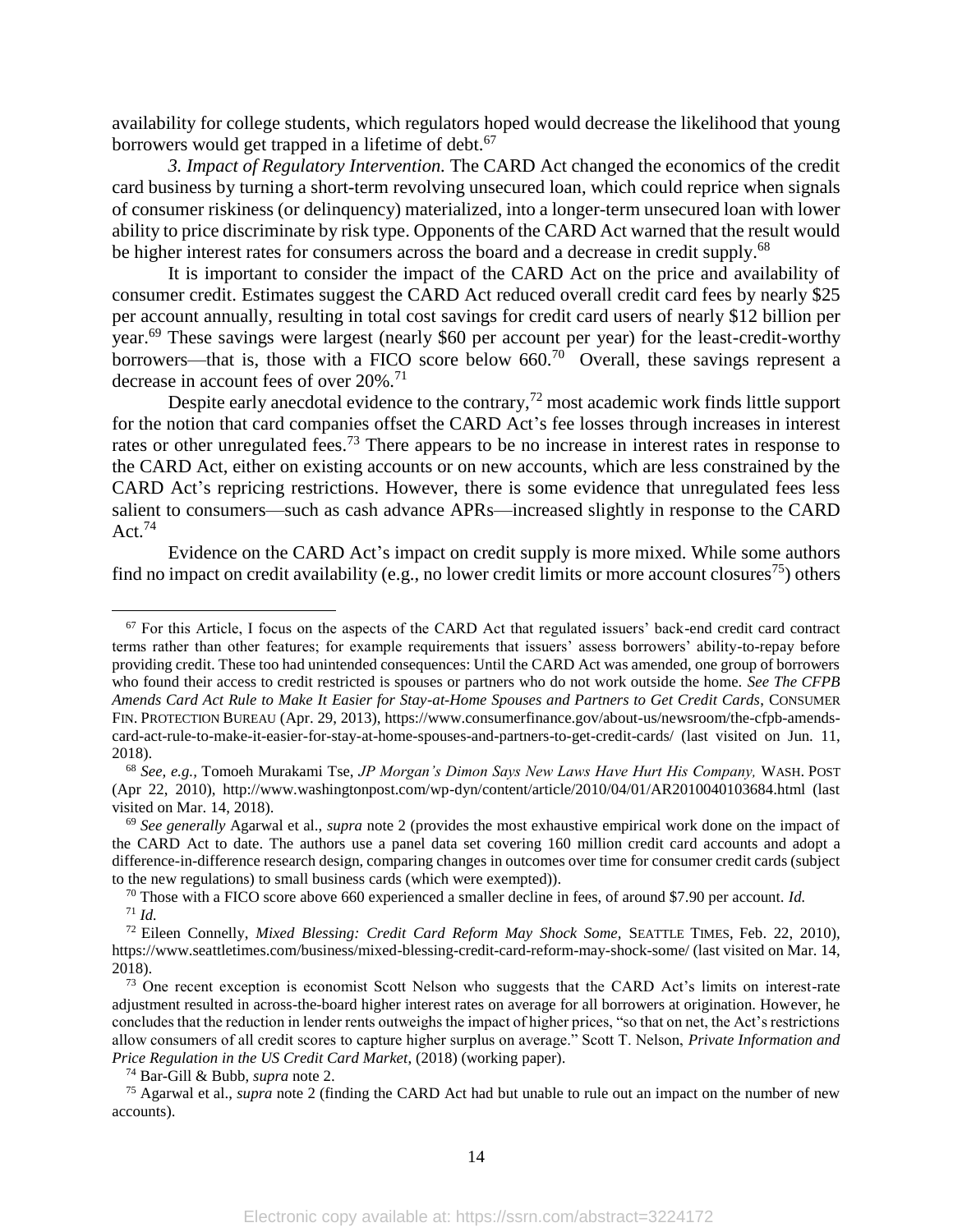find the probability of account closure nearly doubled.<sup>76</sup> This discrepancy is attributable to the different stages of the CARD Act: Although the Act was passed in May 2009, the Board proposed similar rules in May 2008. Thus, although there is no increase in account closures after the CARD Act's passage, there appears to be an increase in account closures after the Board's earlier proposal.<sup>77</sup> But given that this earlier proposal coincides with the Recession, it is difficult to establish causally that increases in account closures are attributable to imminent credit card pricing restrictions rather than to the general economic downturn.<sup>78</sup>

<span id="page-15-0"></span>Recent work suggests that the CARD Act did in fact decrease credit supply for subprime borrowers.<sup>79</sup> The existence of a supply-side credit effect, especially for the subprime, is consistent with anecdotal evidence and industry remarks at the time. <sup>80</sup> For example, JPMorgan Chase CEO Jamie Dimon said the bank would no longer offer credit cards to 15% of its customers, who became too risky to be attractive to the bank in light of the CARD Act's restrictions.<sup>81</sup> In its recent assessment of the CARD Act, the American Bankers Association highlighted that it decreased credit availability for subprime borrowers, noting that from 2008 to 2016, total credit card accounts for superprime borrowers rose from 151 million to 176 million while total credit card accounts for subprime borrowers fell from 89 million to 73 million.

Still, on aggregate, this credit supply effect is outweighed by a decrease in lender rents.<sup>82</sup> The overall equilibrium effect of the CARD Act is an increase in consumer surplus estimated to be approximately \$12 billion annually.<sup>83</sup> This finding is consistent with estimates from the CFPB, which argues that the total cost of consumer credit declined by two percentage points between 2008 and 2012.<sup>84</sup> Thus, credit card issuers appeared to be much less focused on offsetting losses from the CARD Act than debit card issuers were on offsetting losses relating to Durbin. I consider the reasons for this difference in Part III, when contemplating policy lessons that can be drawn from these case studies.

<sup>81</sup> *Id.*

 $\overline{a}$ 

<sup>82</sup> Nelson, *supra* note [73.](#page-14-0)

<sup>76</sup> Jambulapati & Stavins, *supra* not[e 63.](#page-13-0)

<sup>&</sup>lt;sup>77</sup> *Id.* Unfortunately, banks' reaction to the Board's proposed rules has not been considered by many academics in this space, for example Agarwal et al., *supra* note [2;](#page-3-0) and Bar-Gill & Bubb, *supra* note [2..](#page-3-0) Professor Todd Zwyicki makes this argument in his critique of Agarwal et al., *supra* note [2:](#page-3-0) "The entire paper rests on a fatal flaw in the authors' understanding of the regulatory regime they examine." Todd Zywicki, *No, the Credit Card Act Is Not a Free Lunch*, WASH. POST (Jan. 13, 2016), https://www.washingtonpost.com/news/volokh-conspiracy/wp/2016/01/13/nothe-credit-card-act-is-not-a-free-lunch/?utm\_term=.69fc36720335 (last visited Apr. 30, 2018).

<sup>78</sup> Jambulapati & Stavins, *supra* note [63](#page-13-0) (making clear that it is difficult to determine whether the cause of account closures "was the economic downturn or preemptive action in anticipation of the new legislation").

<sup>79</sup> Nelson, *supra* note [73.](#page-14-0)

<sup>80</sup> *See, e.g.* Connelly, *supra* note 43.

During the past nine months, credit card companies jacked up interest rates, created new fees and cut credit lines. They also closed down millions of accounts. So, a law hailed as the most sweeping piece of consumer legislation in decades has helped make it more difficult for millions of Americans to get credit, and made that credit more expensive.

<sup>83</sup> Agarwal et al., *supra* note [2.](#page-3-0) 

<sup>84</sup> *CARD Act Report: A review of the impact of the CARD Act on the consumer credit market,* CONSUMER FIN. PROTECTION BUREAU (Oct. 1, 2013), https://files.consumerfinance.gov/f/201309\_cfpb\_card-act-report.pdf (last visited on Mar. 14, 2018).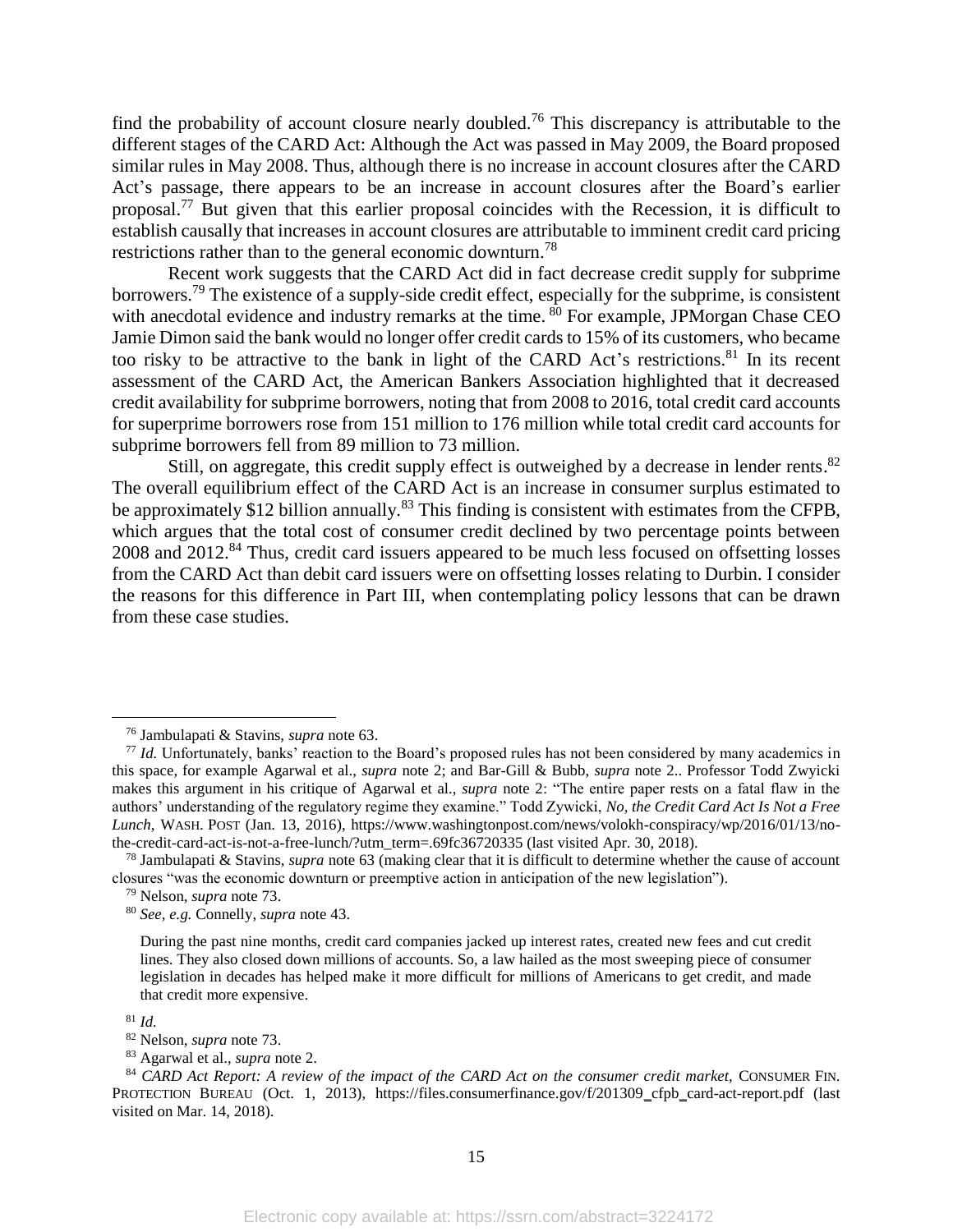## *C. Overdraft*

*1. The Policy Problem.* An overdraft occurs when a customer attempts to withdraw an amount from her checking account, either through an ATM withdrawal or point-of-sale purchase, that exceeds the funds available in her account. Banks earn overdraft revenue by allowing customers to complete these transactions for a fee. Historically, institutions determined whether to cover overdraft transactions on a case-by-case basis based on customer and overdraft characteristics. In the early 2000s, banks began transitioning to automated overdraft programs often designed by third-party vendors<sup>85</sup>—to maximize bank overdraft revenue by, for example, ordering customer overdrafts by size and advertising overdraft to customers as a simple way to meet short-term borrowing needs.<sup>86</sup> As a result, fee income on deposit accounts<sup>87</sup> increased by more than 90% between 1999 and 2009 (see Figure 4). In 2006, overdraft fees accounted for around 6% of banks' total net operating revenues. 88



**Figure 4**

Notes: Data from bank regulatory filings (Call Reports)

<sup>88</sup> *Id.*

<sup>85</sup> *FDIC Study of Bank Overdraft Programs,* FED. DEPOSIT INS. COMM'N. (Nov. 2008),

https://www.fdic.gov/bank/analytical/overdraft/fdic138\_report\_final\_v508.pdf (last visited Mar. 14, 2018). <sup>86</sup> *Id.*

<sup>87</sup> Until 2015, bank overdraft fees were not reported as a line item on financial filings. Instead, "Service Charges on Deposit Accounts" includes overdraft and other fees, including check-cashing fees and monthly maintenance fees on deposit accounts. But overdraft fees, at least prior to changes to Reg-E, were responsible for a sizable fraction of service charges on deposit accounts. The FDIC estimated that fees related to non-sufficient funds (NSF) were over 75% of total service charges on deposit accounts in 2006. *Id*.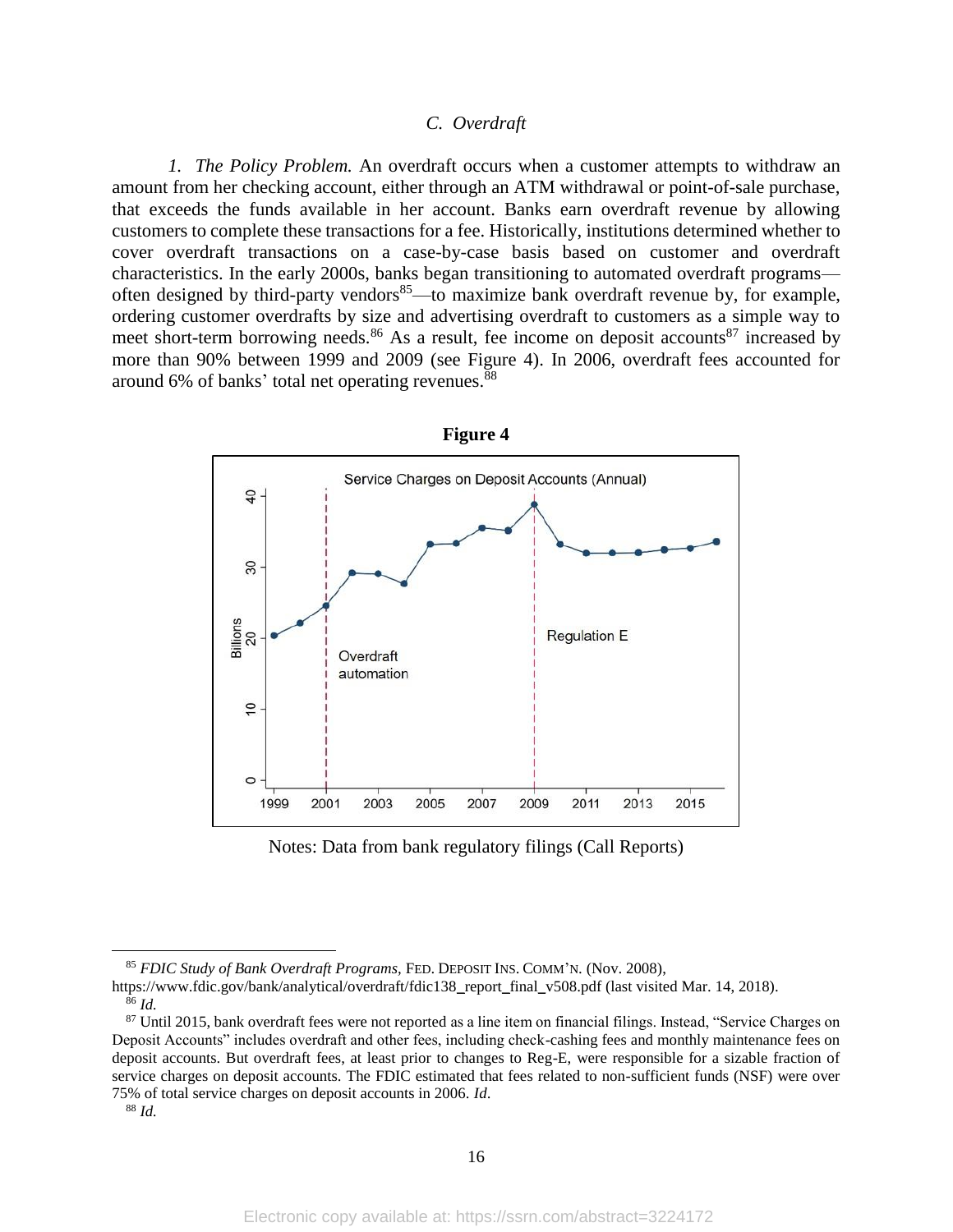Overdraft revenue is generated primarily by repeat overdrafters. Before the Recession, about 75% of accounts had no overdraft incidents, 12% had one to four, 5% had five to nine, 4% had 10 to 19, and only 5% had more than 20 overdrafts annually. Customers with more than 10 overdraft transactions—fewer than 10% of all checking account customers—accrued 84% of the reported overdraft fees.<sup>89</sup> These customers are less financially sophisticated and typically lowerincome: In 2006, 40% of low-income customers overdrafted, compared to only 20% of their highincome counterparts. Low-income customers are also twice as likely to be frequent overdrafters.<sup>90</sup>

Overdraft is essentially a very high-interest loan: Assuming, for example, a \$27 overdraft fee, <sup>91</sup> a customer repaying a \$20 point-of-sale overdraft in two weeks would incur an APR of 3,520%. Banks offer much cheaper ways to complete overdraft transactions, for example, by opening an overdraft line of credit (usually an APR of around 18%) or linking a checking account to a savings/credit card account (costing at most a \$5 flat fee).<sup>92</sup> Given the availability of cheaper alternatives, banks' ability to generate overdraft revenue, especially from repeat overdrafters, is puzzling. One possible explanation for overdrafts is consumer inattention—nearly all consumers who overdraft said they were unaware they were doing so.<sup>93</sup> The lack of salience of these fees to the consumers who bear them enables banks to generate significant overdraft revenue.

Prior to recent updates to overdraft rules, most bank customers were automatically opted in to overdraft protection. Given the rapid increase in overdraft fees since the early 1990s and their incidence on the least financially sophisticated, both popular commentators<sup>94</sup> and regulators<sup>95</sup> voiced concern.

*2. Regulatory Approach to Solving the Problem.* In 2005, the Federal Reserve amended Regulation DD,<sup>96</sup> which implements the Truth in Savings Act, to require additional disclosures about overdraft services and rein in misleading advertisements—for example, representing an overdraft service as a line of credit or describing overdraft protection as free.<sup>97</sup> Banks were also required to disclose total overdraft fees incurred in periodic account statements.<sup>98</sup> Regulators hoped these disclosures would make overdraft fees salient to consumers and push them toward cheaper alternatives.

<sup>89</sup> CFPB Study of Overdraft Programs, *supra* note 88.

<sup>90</sup> FDIC Study of Bank Overdraft Programs, *supra* note 89. Seven-point-five percent of low-income customers experienced 20 or more overdraft incidents in a year, compared to only 3.8% of high-income customers.

<sup>91</sup> Median for the FDIC study. *Id*.

<sup>92</sup> *Id.*

<sup>93</sup> *Overdraft America: Confusion and Concerns about Bank Practices,* PEW CTR. ON THE STATES (May 2012), http://www.pewtrusts.org/~/media/legacy/uploadedfiles/pcs\_assets/2012/sciboverdraft20america1pdf.pdf (last visited on Mar. 14, 2018).

<sup>94</sup> Ron Lieber & Andrew Martin, *Overspending on Debit Cards Is a Boon for Banks,* N.Y. TIMES (Sept. 8, 2009), http://www.nytimes.com/2009/09/09/your-money/credit-and-debit-cards/09debit.html (last visited on Jun. 11, 2018). One *New York Times* editorial called for regulators to "move quickly and aggressively to protect consumers." Editorial, *Debit Card Trap*, N.Y. TIMES (Aug. 19, 2009), http://www.nytimes.com/2009/08/20/opinion/20thu1.html (last visited on Jun. 27, 2018). The editorial offered vivid anecdotes, for example, of a college student who "made seven small purchases including coffee and school supplies that totaled \$16.55 and was hit with overdraft fees that totaled \$245." *See id.*; *see also* Editorial, *That \$35 Cup of Coffee,* N.Y. TIMES (Nov. 13, 2009), http://www.nytimes.com/2009/11/14/opinion/14sat2.html (last visited on Jun. 11, 2018)

<sup>95</sup> *FDIC Study of Bank Overdraft Programs*, *supra* note 89 (citing a 2006 FDIC study to gather data on overdraft programs in response to the growth in automated overdraft).

<sup>96</sup> 12 CFR Part 1030.

<sup>97</sup> *FDIC Study of Bank Overdraft Programs*, *supra* note 89 (citing § 226.4(c)(3)).

<sup>98</sup> *Id.*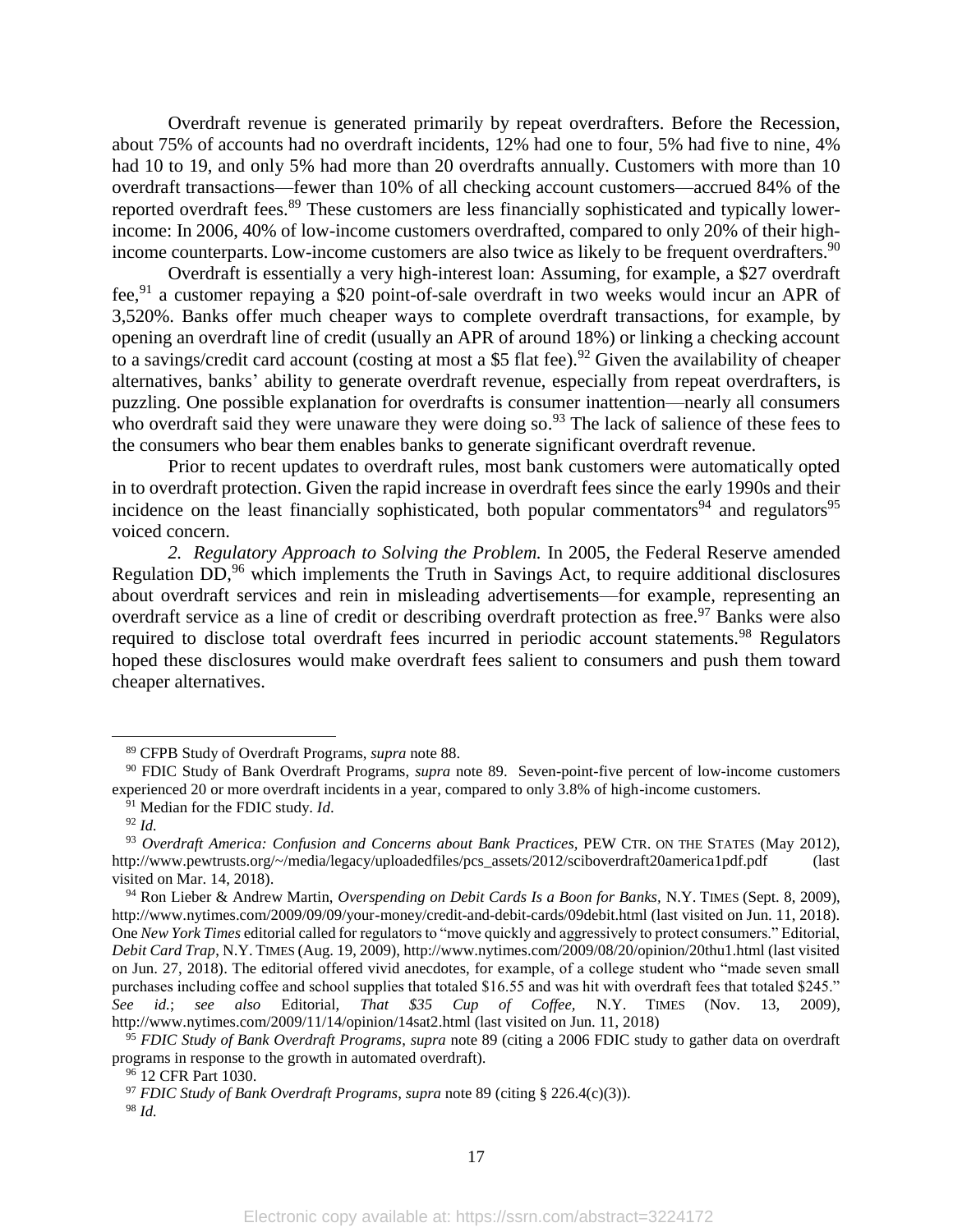Despite this intervention, overdraft fee income for banks and credit unions rose 35% from 2006 to 2008.<sup>99</sup> The Board then amended Regulation  $E^{100}$  to change the default rules for overdraft. In January 2009, it requested comment on two policy defaults: (1) an opt-out default, which would prohibit banks from assessing overdraft fees unless customers were given notice and a reasonable opportunity to opt out of overdraft protection and chose not to; and (2) an opt-in default, which would prohibit banks from assessing overdraft fees unless customers affirmatively opted in.

The final rule adopted an opt-in approach.<sup>101</sup> In selecting this policy default, the Board sought to address the lack of salience of overdraft fees to consumers. Specifically, it noted that "consumers may unintentionally overdraft their account based on the erroneous belief that a transaction would be paid only if the consumer has sufficient funds in the account to cover it."<sup>102</sup> Because consumers are likely to adhere to established defaults, <sup>103</sup> the Board believed the opt-in regime would help prevent expensive and frequent overdraft incidents.<sup>104</sup>

The new opt-in default was meant to be a strong nudge against overdraft protection: The Board concluded that consumers, if made aware of the cost of overdrafting, would prefer such transactions be declined and amended the default rule accordingly. This view is consistent with the Board's own internal testing<sup>105</sup> and surveys,<sup>106</sup> which demonstrate a majority of overdrafters would prefer that transactions incurring overdraft fees not be completed.

*3. Impact of Regulatory Intervention.* In commenting on the likely impact of changes to Regulation E, industry experts predicted that the result would be higher fees or a reduction in bank services given that "overdraft fees . . . subsidize other checking account features consumers enjoy, such as maintenance-fee-free checking accounts, and free online payment."<sup>107</sup> It is important to consider the actual impact of the new overdraft opt-in regime.

Figure 4 above shows that overdraft revenue decreased significantly immediately following changes to the overdraft default rules. Service charges on deposit accounts declined by

 $\overline{a}$ 

<sup>102</sup> 74 Fed. Reg. 220, 59039.

<sup>99</sup> Leslie Parrish, *Overdraft Explosion: Bank fees for Overdrafts Increase 35% in Two Years*, CTR. FOR RESPONSIBLE LENDING (Oct. 6, 2009), http://www.responsiblelending.org/overdraft-loans/research-analysis/crl-overdraftexplosion.pdf (last visited on Mar. 14, 2018).

<sup>100</sup> 12 CFR Part 1005.

<sup>&</sup>lt;sup>101</sup> Changes to Regulation E involve only ATM and point-of-sale overdrafts. Overdrafts for check or scheduled recurring payments are not subject to the new opt-in requirement.

<sup>103</sup> As support for this proposition, the Federal Reserve Board cited Brigette Madrian & Dennis Shea, *The Power of Suggestion: Inertia in 401(k) Participation and Savings Behavior,* 116 Q.J. ECON. 1149 (2001); and Gabriel D. Carroll et al., *Optimal Defaults and Active Decisions*, 124 Q.J. ECON. 1639 (2009). Both studies are of automatic enrollment in 401(k) savings plans and find a significant increase in employee participation when the default rule is enrollment rather than a default that requires employees agree to participation.

<sup>104</sup> *See* Todd Zywicki, *Behavioral Law and Economics and Bank Overdraft Protection*, VOLOKH CONSPIRACY (Nov. 20, 2013, 7:19 AM), http://volokh.com/2013/11/20/behavioral-law-economics-bank-overdraft-protection/ (last visited on Jun. 11, 2018).

<sup>105</sup> *See Design and Testing of Overdraft Notices: Phase Two,* ICF MACRO (Oct. 12, 2009),

https://www.federalreserve.gov/newsevents/pressreleases/files/bcreg20091112a4.pdf (last visited on Mar. 14, 2018). Most consumers indicated that they would prefer an opt-in to an opt-out regime for ATM and point-of-sale transactions, because these transactions tend to be discretionary in nature.

<sup>&</sup>lt;sup>106</sup> A 2012 Pew study reports that more than 75% of people who reported overdrafting said that they would have preferred the non-recurring debit transactions be declined. *Overdraft America*, *supra* note 97.  $107$  *Id.*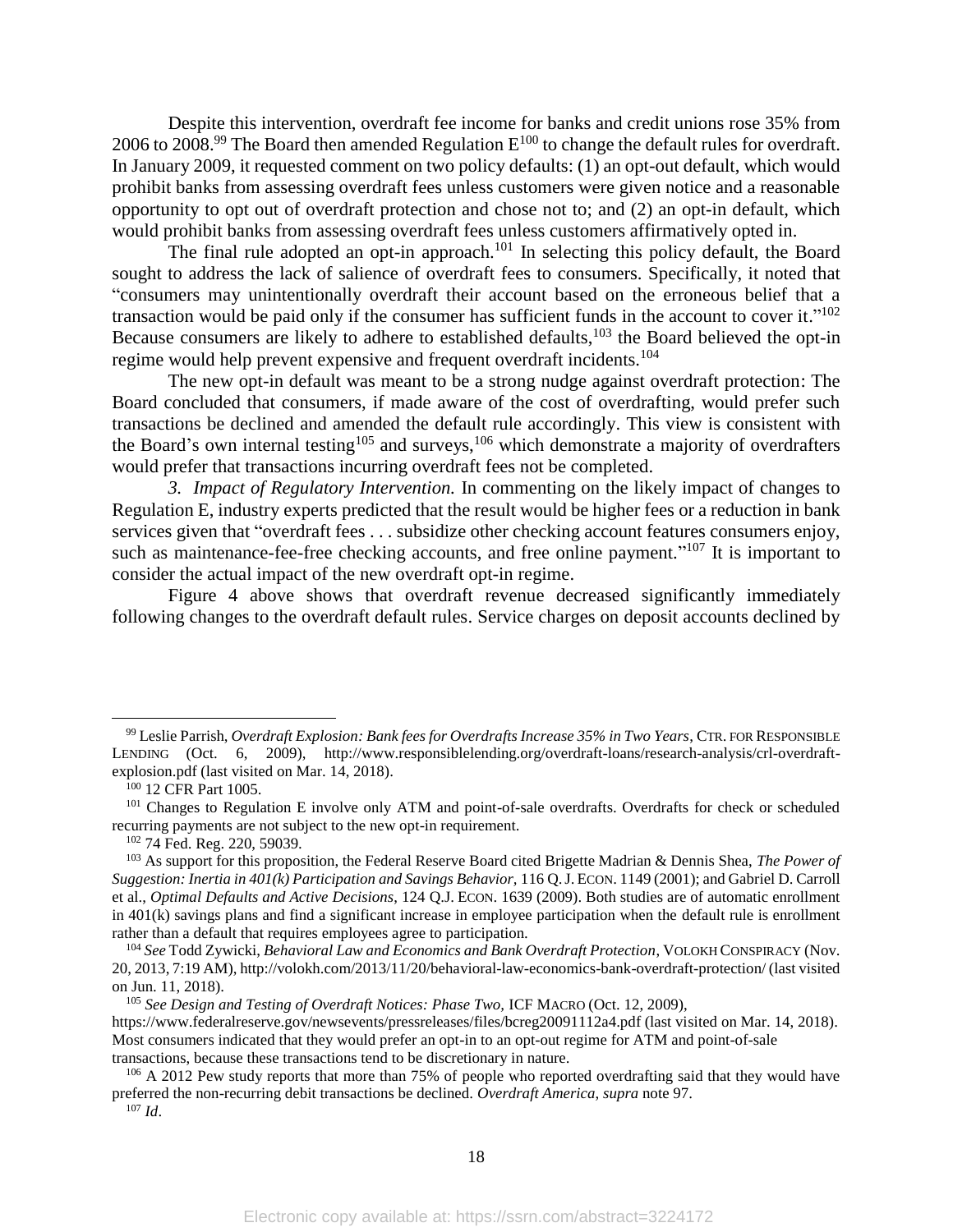14% in the year following the Board's changes. Banks do not appear to have recovered these losses. 108

Despite the decrease in overdraft revenue associated with the new opt-in regime, some academics have cited it as an example of a failed nudge, or a "slippery default,"<sup>109</sup> cautioning that, given an asymmetry in information and sophistication (as with naïve and inattentive consumers contracting with financial firms), policy defaults fail to stick because motivated firms are focused on persuading consumers to opt out of the default (in this case, by opting *in* to overdraft protection). Any appearance of consumer choice is therefore illusory.<sup>110</sup>

Professor Lauren Willis suggests that banks made the overdraft default position costly by bombarding customers with marketing and phone calls<sup>111</sup> so "consumers quickly realized that there [was] an immediate intangible benefit to opting out—the marketing will stop. The calls and emails will cease, the tellers will stop asking, and those who bank online will be able to navigate directly to their personal account without clicking through a computer screen asking whether they would like to opt out first."<sup>112</sup>

Certainly, some banks aggressively focused on opting customers in to overdraft protection. TCF is being sued by the CFPB for improper opt-in practices, $113$  including firing employees who fail to maintain an 80% opt-in rate for new accounts, publicly shaming branch managers who fail to meet their opt-in goals, failing to make clear to customers that opting in is a choice,  $114$  and offering emotional hypotheticals in the rare cases of customer resistance to overdraft protection. 115

<sup>112</sup> *Id.*

 $\overline{a}$ 

<sup>115</sup> *Id.* at 20:

<sup>&</sup>lt;sup>108</sup> In fact, overdraft revenue may have decreased further since 2010. We know that "Service Charges on Deposit Accounts" includes monthly maintenance fees, which double for banks above the \$10 billion threshold in response to the Durbin Amendment. *See* Figure 3.

<sup>109</sup> *See, e.g.*, Willis, *supra* not[e 4.](#page-3-1) Citing Professor Willis, Professors Ryan Bubb and Richard Pildes use the overdraft opt-in default as an example of a setting in which "behavioral economics trims its sails" and a case for which a policy mandate (here, no overdraft protection) is preferable. Bubb & Pildes, *supra* not[e 5.](#page-3-2)

<sup>110</sup> Bubb & Pildes, *supra* note [5.](#page-3-2)

<sup>111</sup> Willis, *supra* note [4,](#page-3-1) at 1188 (citing Phil Villareal, *When It Comes to Overdraft Opt-In, Chase Won't Take No for an Answer*, CONSUMERIST (Aug. 6, 2010), https://consumerist.com/2010/08/06/when-it-comes-to-overdraft-optin-chase-wont-take-no-for-an-answer/ (last visited on Mar. 14, 2018)).

<sup>113</sup> CFPB's complaint was two-fold: first, that TCF engaged in abusive and deceptive practices to opt in new consumers barred by Section 1031 of the Dodd-Frank Act, and second, that it violated Regulation E's opt-in requirement for new and existing customers. The latter has been dismissed. Consumer Financial Protection Bureau v. TCF National Bank, Civ. No. 17-166 (D. Minn. Sept. 8, 2017), https://www.consumerfinancemonitor.com/wpcontent/uploads/sites/14/2017/09/TCF-Order-17cv166-2.pdf.

<sup>&</sup>lt;sup>114</sup> To encourage existing customers to opt in, bank employees engaged in an aggressive telephone campaign and asked consumers whether they would "like your TCF check card to continue to work as it does today?"—the majority said yes, and TCF considered a "yes" opting in to overdraft protection. The strategy was a successful one: TCF achieved an opt-in rate of 66%, more than three times the industry average. *See* CFPB Complaint, Consumer Financial Protection Bureau v. TCF National Bank*,* No. 0:17-cv-00166 (D. Minn. Jan. 19, 2017), https://files.consumerfinance.gov/f/documents/201701\_cfpb\_TCF-National-Bank-complaint.pdf (last visited on Mar. 14, 2018).

The major strategy would be to present an example of how it benefited the customer. It tugged at your heart strings. It usually was related to an emergency situation in which you needed funds. [For example] 'We live in Minnesota too. It is cold outside. You are on the side of the road. You know your account has \$50 in it. You know to get a service call it is going to cost you \$80. You have to get it fixed. So you make that call. If you are opted in, we will pay it. You get an overdraft fee. If you don't Opt-In, it declines you. You might get stuck on the side of the road, kind of like scare tactics.'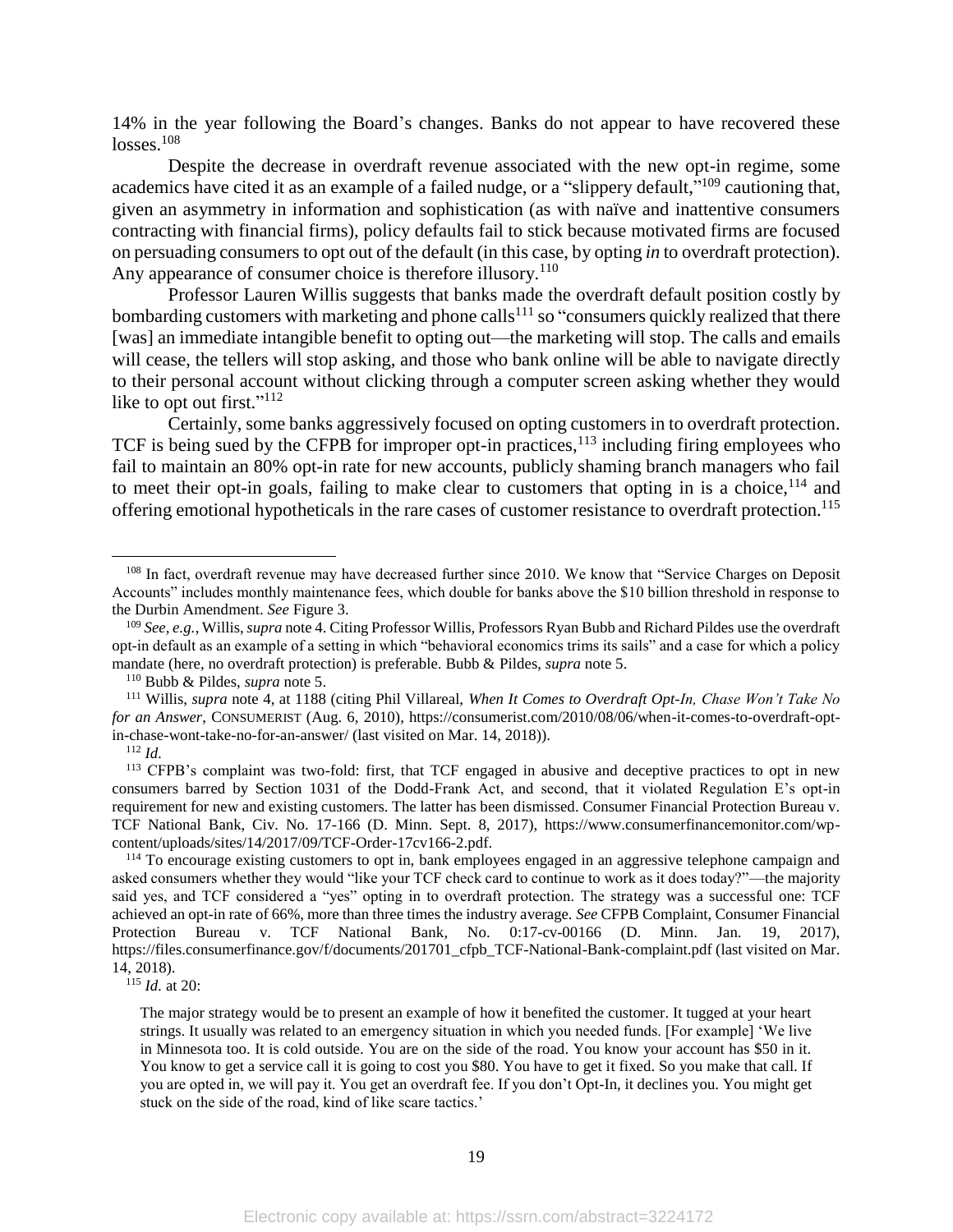But TCF is the exception, not the rule.<sup>116</sup> Relying on vivid anecdotal evidence about particular banks' opt-in practices fails to capture the reality that there is substantial heterogeneity in bank responses to the new overdraft regime.

Large banks mostly moved away from overdraft as a product. Bank of America, JPMorgan Chase, Wells Fargo, and Citibank, which together account for more than 35% of total domestic deposits,<sup>117</sup> exceed the opt-in requirements of Regulation E. In March 2010, Bank of America eliminated entirely overdraft protection on point-of-sale purchases, a substantial move given that debit purchases accounted for roughly 60% of its overdraft fee income. <sup>118</sup> More recently, in 2014, Bank of America launched a new a "SafeBalance" checking account to prevent customers from overdrafting when withdrawing cash from ATMs or paying bills (including check payments not covered by the new opt-in regime).<sup>119</sup> In July 2012, JPMorgan Chase decided to end overdraft charges on small transactions (purchases of \$5 or less).<sup>120</sup> In June 2017, Wells Fargo began notifying customers via email when their account balances drop to zero or less.<sup>121</sup> Most recently, in November 2017, Wells Fargo also eliminated overdraft fees for small transactions (less than \$5) and added a "rewind" option to eliminate the overdraft fees if a direct deposit large enough to cover the overdraft transactions is received by 9 A.M. the day after an account becomes negative.<sup>122</sup> Citibank, even prior to changes to Regulation E, never allowed overdrafts on ATM or point-of-sale transactions.<sup>123</sup> One reason the largest banks dislike overdraft as a product is its recent notoriety: Executives at two of these large banks<sup>124</sup> suggest industry movement away from overdraft stems from reputational costs associated with being an overdraft gouger, and relatedly, the threat of litigation for abusive overdraft practices.<sup>125</sup>

<sup>116</sup> Overdraft was such a successful product for TCF that Bill Cooper, the bank's former chairman and CEO, dubbed his boat *The Overdraft. Id.* at 7.

<span id="page-20-0"></span><sup>117</sup> Bank call reports.

<sup>118</sup> *See* Dan Fitzpatrick and Robin Sidel, *Bank of America Eliminates Overdraft Fees on Debit Buys*, WALL ST. J. (Mar. 10, 2010), https://www.wsj.com/articles/SB10001424052748704784904575112430638527738 (last visited on Jun. 11, 2018). Bank of America retains overdraft protection for ATM withdrawals but alerts customers who are about to overdraw their accounts that they will be charged a \$35 fee if they proceed. Geoff Williams, *Bank of America Announces New Information on Overdraft Policies*, AOL (Mar. 10, 2010), https://www.aol.com/2010/03/10/bank-ofamerica-announces-new-information-on-overdraft-policies/ (last visited on Mar. 14, 2018).

<sup>119</sup> Melanie Hicken, *BofA Rolls out Checking Account for Chronic Overdrafter,* CNN MONEY (Mar. 6, 2014), http://money.cnn.com/2014/03/06/pf/bank-of-america-overdraft/index.html (last visited on Mar. 14, 2018).

<sup>120</sup> Emily Cohn, *Chase Overdraft Fee Won't Apply to Purchases \$5 or Less,* HUFFPOST (June 20, 2012), https://www.huffingtonpost.com/2012/06/20/chase-overdraft-fee-5-dollars\_n\_1613406.html (last visited on Mar. 14, 2018).

<sup>121</sup> Robert Barbra, *Wells Fargo Adds Overdraft Protection with Rewind,* BANKRATE (Nov. 21, 2017). http://www.bankrate.com/banking/checking/wells-fargo-launches-overdraft-rewind/ (last visited on Mar. 14, 2018). <sup>122</sup> *See id.*

<sup>123</sup> *See* Jane Quinn, *Automatic Overdraft Protection: Just Say No*, MONEYWATCH (Aug. 16, 2010), https://www.cbsnews.com/news/automatic-overdraft-protection-just-say-no/ (last visited on Jun. 11, 2018).

 $^{124}$  Anonymous interview (on file with author).

<sup>&</sup>lt;sup>125</sup> Bank of America settled its overdraft lawsuit in November 2017 for \$66 million. The complaint alleged that the overdraft fees were in fact interest and therefore subject to restrictions on usurious or excessive rates. *See* Gordon Gibb, *Bank of America to Settle Excessive Fees Class Action for \$66.6 Million,* LAWYERSANDSETTLEMENTS.COM (Nov. 10, 2017), https://www.lawyersandsettlements.com/articles/excessive-bank-overdraft-fees/excessive-bankoverdraft-fees-43-22703.html (last visited on Jun. 11, 2018); Dena Aubin, *Bank of America Settles Overdraft Lawsuit for \$66.6 Million,* REUTERS (Nov. 2, 2017), https://www.reuters com/article/us-bank-of-america-overdrafts/bank-ofamerica-settles-overdraft-lawsuit-for-66-6-million-idUSKBN1D22ER (last visited on Jun. 11, 2018). And Wells Fargo is currently the target of class action lawsuits around the country that accuse it of changing the order of debit card transactions—from highest dollar amount to lowest dollar amount—with the sole purpose of increasing overdraft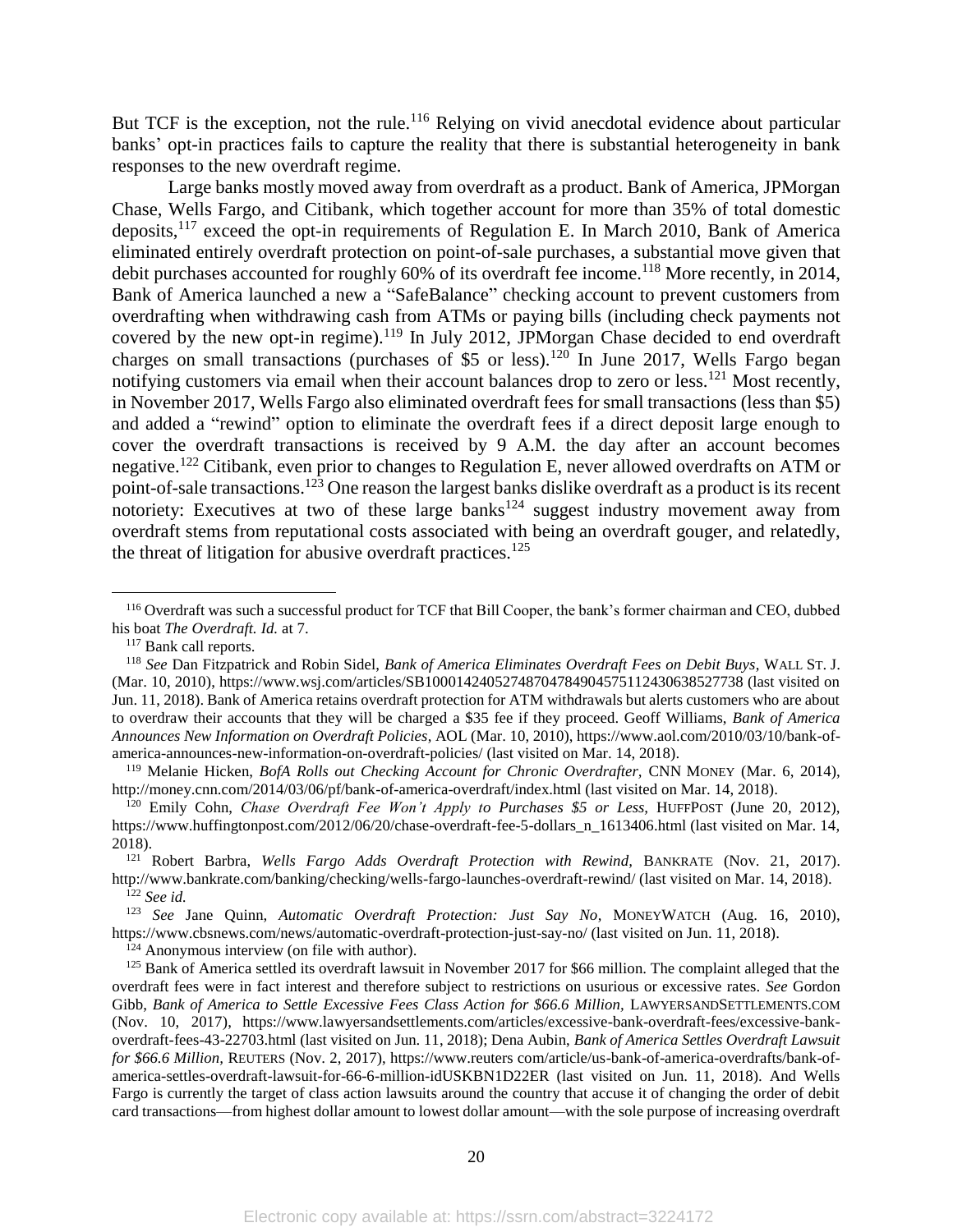Have overdraft losses been offset by increases in other types of bank fees? Figures 1 and 2 above illustrate that free checking has decreased by 40% since 2010. However, this decrease is concentrated in banks above the \$10 billion Durbin cut-off. Unlike Durbin, the new overdraft optin regime applies to large and small banks alike. In fact, smaller banks, more dependent on overdraft as a source of revenue, were harder hit by the new opt-in default.<sup>126</sup> As such, the fee increases observed appear to be more related to Durbin than to changes in banks' overdraft policies, although disentangling the two is difficult.<sup>127</sup>

As a result of the new overdraft regime, the share of bank customers opted in to overdraft protection (and thus capable of incurring overdraft fees) decreased from 100% to 16%.<sup>128</sup> Even among frequent overdrafters, only  $45\%$  have opted in to overdraft protection.<sup>129</sup> One way to interpret the higher opt-in rate for frequent overdrafters is that motivated banks seek to avoid the opt-in default for highly lucrative customers. Another interpretation of this evidence is that frequent overdrafters prefer overdraft protection to their transactions being declined.<sup>130</sup>

It seems extreme to characterize as a "slippery default" a default rule that decreased the share of bank customers eligible to incur overdraft fees by nearly 85%.<sup>131</sup> However, a valid concern is that banks may be focused on opting in the least financially sophisticated customers who generate the most overdraft revenue. Below, I consider additional behaviorally informed changes to the overdraft regime that could increase the salience of its costs to consumers but still preserve a role for consumer choice.

revenue, in violation of state competition laws. *See, e.g.,* Gutierrez v. Wells Fargo Bank, 704 F.3d 712 (9th Cir. 2012); *see also* Associated Press, *Wells Fargo Wants Court to Toss Overdraft Lawsuits and Let It Use Arbitration*, L.A. TIMES (Aug. 24, 2017, 3:15 PM), http://www.latimes.com/business/la-fi-wells-fargo-20170824-story.html (last visited on Jun. 11, 2018). A similar charge was at the heart of the JPMorgan Chase litigation that resulted in a \$110 million settlement. Jonathan Stempel, *JP Morgan Settles Overdraft Fee Case for \$110 Million,* REUTERS, (Feb. 7, 2012), https://www.reuters.com/article/us-jpmorgan-overdraft-settlement/jpmorgan-settles-overdraft-fee-case-for-110-million-idUSTRE8161CR20120207 (last visited on Jun. 11, 2018).

 $126$  As a result, smaller banks are more focused on opting in customers to overdraft protection: community banks, for example, report opt-out rates of around 60%. Willis, *supra* note [4.](#page-3-1)

<sup>&</sup>lt;sup>127</sup> Both were passed in Q2 2010, although changes to overdraft were previously proposed in 2008 and 2009.

<sup>128</sup> *CFPB Study of Overdraft Programs, supra* note 88. The opt-in rate is 22% for new accounts, which are easier to opt in to because they involve more direct contact with consumers.

<sup>129</sup> *Id.*

<sup>&</sup>lt;sup>130</sup> Professor Cass Sunstein suggests this rationale: for frequent overdrafters, "[i]t is plausible to think that opting in is a good idea. If they cannot borrow from their bank, they might have to borrow from someone else—which would mean a level of inconvenience . . . and potentially equivalent or higher interest rates." Cass R. Sunstein, *Nudges vs. Shoves: The Benefits of Preserving Choice*, 127 HARV. L. REV. F. 210, 215 (2014).

<sup>131</sup> Willis, *supra* not[e 4.](#page-3-1)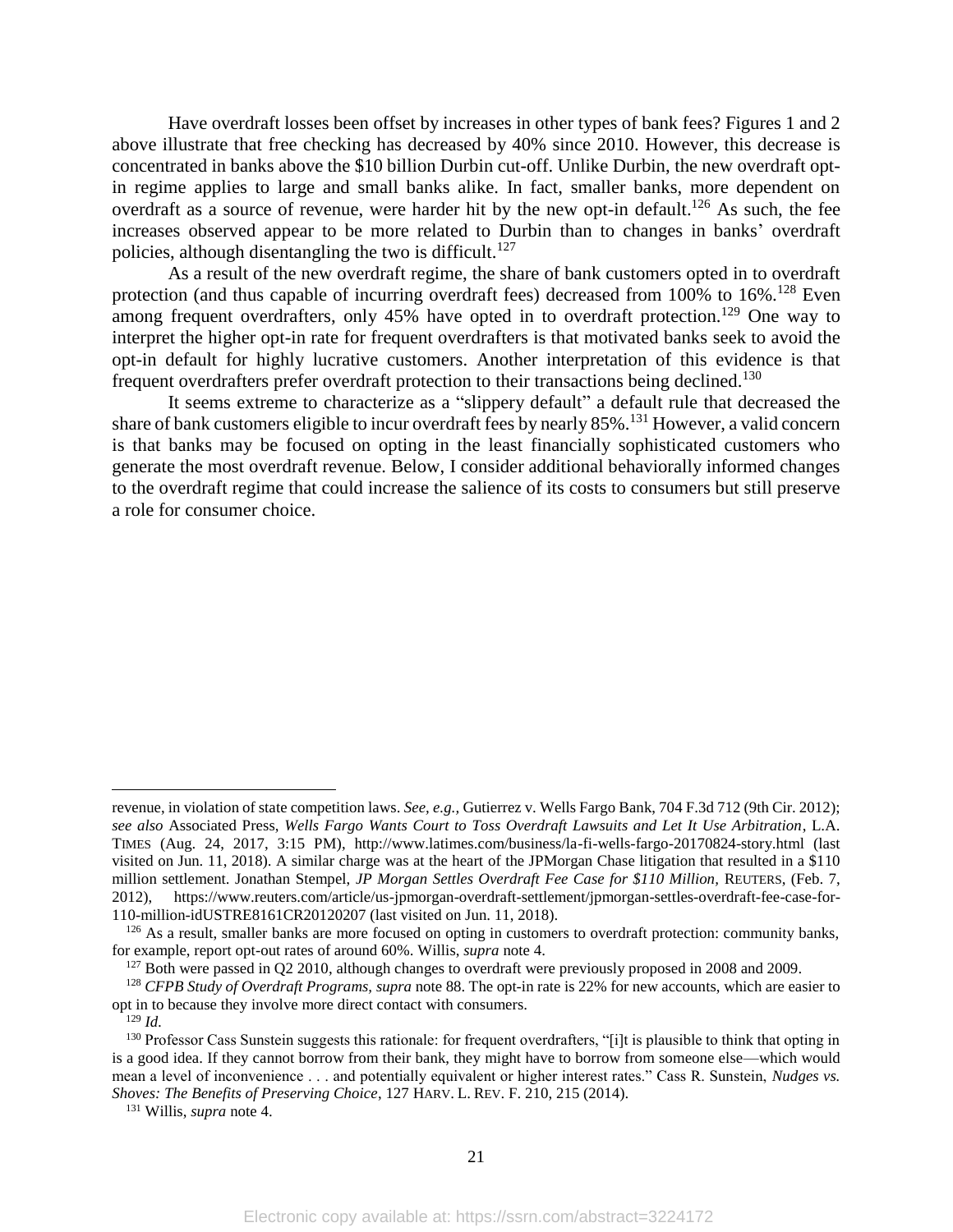| <b>Case Study</b>   | Cause $(s)$ for<br><b>Intervention</b>                                                                                                                                                                                   | <b>Summary of</b><br><b>Intervention</b>                                                                                         | <b>Efficacy</b> of<br><b>Intervention</b>                                                                                                                         | <b>Unintended</b><br><b>Consequences of</b><br><b>Intervention</b>                                                                                                                                         |
|---------------------|--------------------------------------------------------------------------------------------------------------------------------------------------------------------------------------------------------------------------|----------------------------------------------------------------------------------------------------------------------------------|-------------------------------------------------------------------------------------------------------------------------------------------------------------------|------------------------------------------------------------------------------------------------------------------------------------------------------------------------------------------------------------|
| Durbin<br>Amendment | Interchange became<br>a large operating<br>cost for merchants<br>as use of<br>credit/debit for<br>payment exploded.<br>Card network<br>market has<br>monopoly-like<br>features. 70%<br>controlled by<br>Visa/Mastercard. | \$0.21 cap on debit<br>interchange<br>collected from<br>merchants.                                                               | Bank interchange<br>revenue fell by<br>\$6.5 billion<br>annually.<br>Monthly checking<br>account fees<br>doubled.<br>Substantial<br>decrease in free<br>checking. | Shifted consumers<br>to credit.<br><b>Increased</b><br>interchange fees<br>for small-ticket<br>merchants.<br>Higher checking<br>account fees for<br>consumers.                                             |
| <b>CARD</b> Act     | Rise in complexity<br>of credit card<br>contracts.<br>Unanticipated<br>consumer fees.                                                                                                                                    | <b>Restricts</b><br>unannounced fee<br>increases and<br>back-end penalty<br>fees for late<br>payment/exceeding<br>credit limits. | Fee reductions of<br>\$12 billion<br>annually, with<br>little evidence of<br>offsetting increase<br>in interest rates or<br>reduction in credit<br>volume.        | Some evidence of<br>anticipatory<br>decreases in credit<br>availability.                                                                                                                                   |
| Overdraft<br>Opt-In | Overdraft revenue<br>grew by more than<br>100% in a decade,<br>due to automated<br>overdraft programs<br>aimed at generating<br>revenue; e.g., by<br>ordering<br>transactions for<br>maximum<br>overdrafts.              | Prohibit overdraft<br>protection (and<br>thus fees) unless<br>customers opt-in,<br>else transaction<br>denied.                   | Share of<br>customers opted in<br>to overdraft<br>protection<br>decreases from<br>100% to 16%<br>$(22%$ for new<br>customers).                                    | Banks dependent<br>on overdraft target<br>frequent<br>overdrafters (10%<br>are responsible for<br>85% of overdraft<br>revenue) for opt-<br>in; often poorest<br>and least<br>financially<br>sophisticated. |

**Table 1. Summary of Case Studies**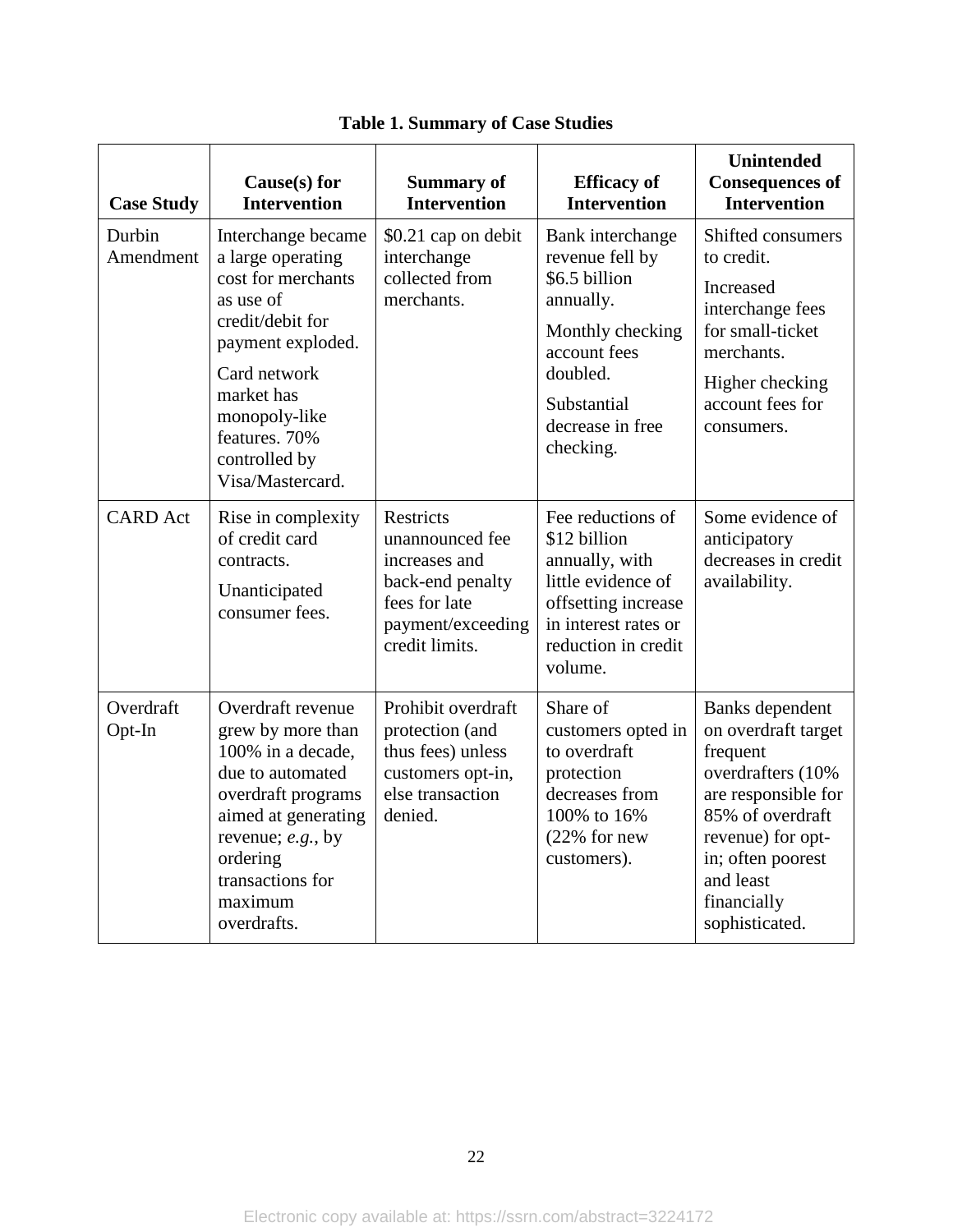#### II. CONCEPTUAL FRAMEWORK

The case studies in Part I show that recent consumer-payments regulations have had mixed efficacy. Part II begins to glean lessons from these interventions, providing a simplistic conceptual framework to establish that, in the presence of shrouded pricing, regulatory intervention can be effective.

# *A. Shrouded Information and Imperfect Markets*

This conceptual framework is built on the observation that banks regularly hide certain prices from consumers. Card issuers advertise low upfront pricing (for example, the introductory APR in large letters on envelopes to potential customers) but hide add-on costs those same customers are likely to incur (for example, higher interest rates when the introductory teaser offers expire and penalty fees for late payments). This framework sheds light on why price-shrouding occurs, its consequences, and why it persists in equilibrium.

Consider the consumer checking account. For simplicity, imagine it has two components: a salient price  $p_s$  (the monthly maintenance fee on the account), and a non-salient price  $p_{ns}$  (the overdraft fee charged to a customer for an overdraft incident).  $p_s$  is \$90,  $p_{ns}$  is \$20. First, note that the existence of price-shrouding leads to excessive credit card borrowing,<sup>132</sup> excessive use of credit or debit cards to pay for transactions,<sup>133</sup> and, in our example, too many checking accounts. How so? Assume there are two types of consumers, high-marginal-benefit consumers who derive a benefit of \$110 from the consumer checking account, and low-marginal-benefit consumers, who derive a benefit of only \$90. All consumers will need overdraft protection, but no consumers think they will. If costs were properly internalized by consumers, only high-marginal-benefit types would purchase checking accounts; however, believing the total cost is only \$90, both high and low types will purchase them.

Now assume awareness of the non-salient overdraft differs depending on customer sophistication. There are still two types of consumers: sophisticated, who consider both  $p_s$  and  $p_{ns}$ when they make product decisions, and unsophisticated, who neglect  $p_{ns}$ . Both types have equal marginal benefits of \$100. Sneaky Bank's total cost of servicing a checking account is \$100. Thus, in a perfectly competitive world, the total revenue it generates from customers must also equal \$100—any more, and the demand for its checking account will be 0; any less, and it will earn negative profits. Sophisticated customers avoid overdraft fees and pay only \$90 for their checking accounts; unsophisticated consumers know no better and pay \$110, both the \$90 monthly fee and a \$20 overdraft fee. This numerical example is summarized below.

<sup>132</sup> *See* Cass R. Sunstein, *Boundedly Rational Borrowing*, 73 U. CHI. L. REV. 249 (2006) (noting that "excessive borrowing, no less than insufficient savings, might be a product of bounded rationality").

<sup>133</sup> Oren Bar-Gill, *Seduction by Plastic*, 94 NW. U. L. REV. 1373 (2004) (highlighting that "teaser rates lead to excessive pre-distress borrowing, which in turn renders the consumer more vulnerable to financial hardships").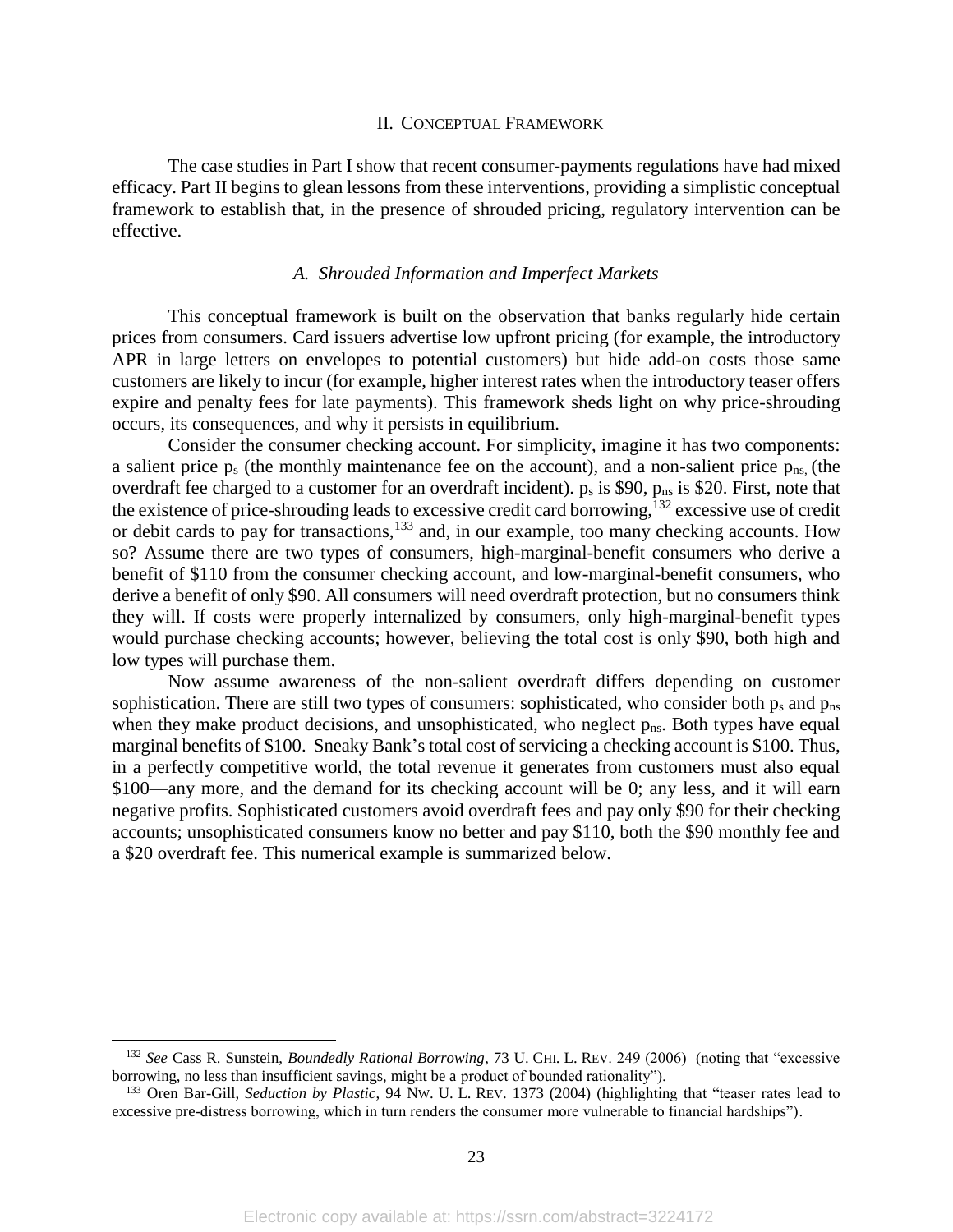| <b>Sneaky Bank</b>   |       |
|----------------------|-------|
| Cost                 | \$100 |
| $P_s$ (fee)          | \$90  |
| $P_{ns}$ (overdraft) | \$20  |
| Customer             |       |
| Sophisticated pays   | \$90  |
| Unsophisticated pays | \$110 |
| Profit               |       |

But what is to stop a competing bank from entering and being transparent about its pricing structure? If Transparent Bank offers a \$100 price, inclusive of overdraft, and advertises as not engaging in sneaky price-shrouding, newly educated consumers would still prefer checking accounts at Sneaky Bank: Because they are now sophisticated they will get a product worth \$100 for only \$90, plus some inconvenience cost to avoid overdrafting.<sup>134</sup>

The result is an equilibrium where Sneaky Bank charges high add-on overdraft fees to exploit unsophisticated customers, and sophisticated customers take advantage of Sneaky Bank by avoiding high add-on costs and getting checking accounts at the loss-leader price. Unsophisticated consumers pay more for their checking accounts, thereby cross-subsidizing their sophisticated counterparts.

Sophistication is costly on two dimensions: sophisticated consumers must (1) read through complex checking account contracts to locate non-salient terms and (2) be vigilant in avoiding fees, for example, by verifying that their account balances are positive regularly, or by carrying cash to make sure that they will never incur overdraft fees. If the total cost of understanding contract provisions, checking account balances, and keeping cash handy is \$8, sophisticated consumers will still prefer expending this effort to save \$2 (\$90 in checking account fees  $+$  \$8 to avoid overdraft costs) rather than signing on to Transparent Bank for a total cost of \$100.

What role can regulatory intervention play?<sup>135</sup> Consider a regulator that is aware of shrouded prices and heterogeneous customer sophistication and intervenes, perhaps by capping the overdraft fee at \$0.<sup>136</sup> Now, banks can no longer charge  $p_{ns}$  but still need to cover their \$100 costs in equilibrium. As such, Sneaky Bank would fully offset this price regulation through an increase in ps:

<sup>134</sup> This example is a simplistic version of the model presented in Gabaix & Laibson, *supra* note [61,](#page-13-1) at 508. The authors refer to the failure of the transparent bank to gain market share as illustrative of the "curse of debiasing": "Sophisticated consumers tend to be less profitable because they know how to avoid unnecessary costs. In such cases, firms do not have an incentive to pursue debiasing and competition will not lead consumers to behave rationally."

 $135$  Gabaix & Laibson briefly consider regulatory solutions for shrouded pricing, for example, enhanced disclosure and warning customers to pay attention to hidden costs. They are not very encouraging about the potential of regulatory price caps: "Finally regulators may impose markup caps on shrouded attributes. . . . However, even if good theoretical arguments exist for regulating shrouded fees, such regulations put us on a slippery slope that may produce great unintended harm. Mark-up regulations are often counterproductive." *Id.* at 531. I heed this caution and attempt to highlight cases where price caps are likely to be minimally distortive.

<sup>&</sup>lt;sup>136</sup> This is an extreme example, and illustrative only. For reasons I discuss in Part III, I believe capping overdraft fees at \$0 is undesirable because it will eliminate a product consumers may want despite its high cost. A more desirable cap would be to restrict overdraft fees to the cost of offering overdraft protection.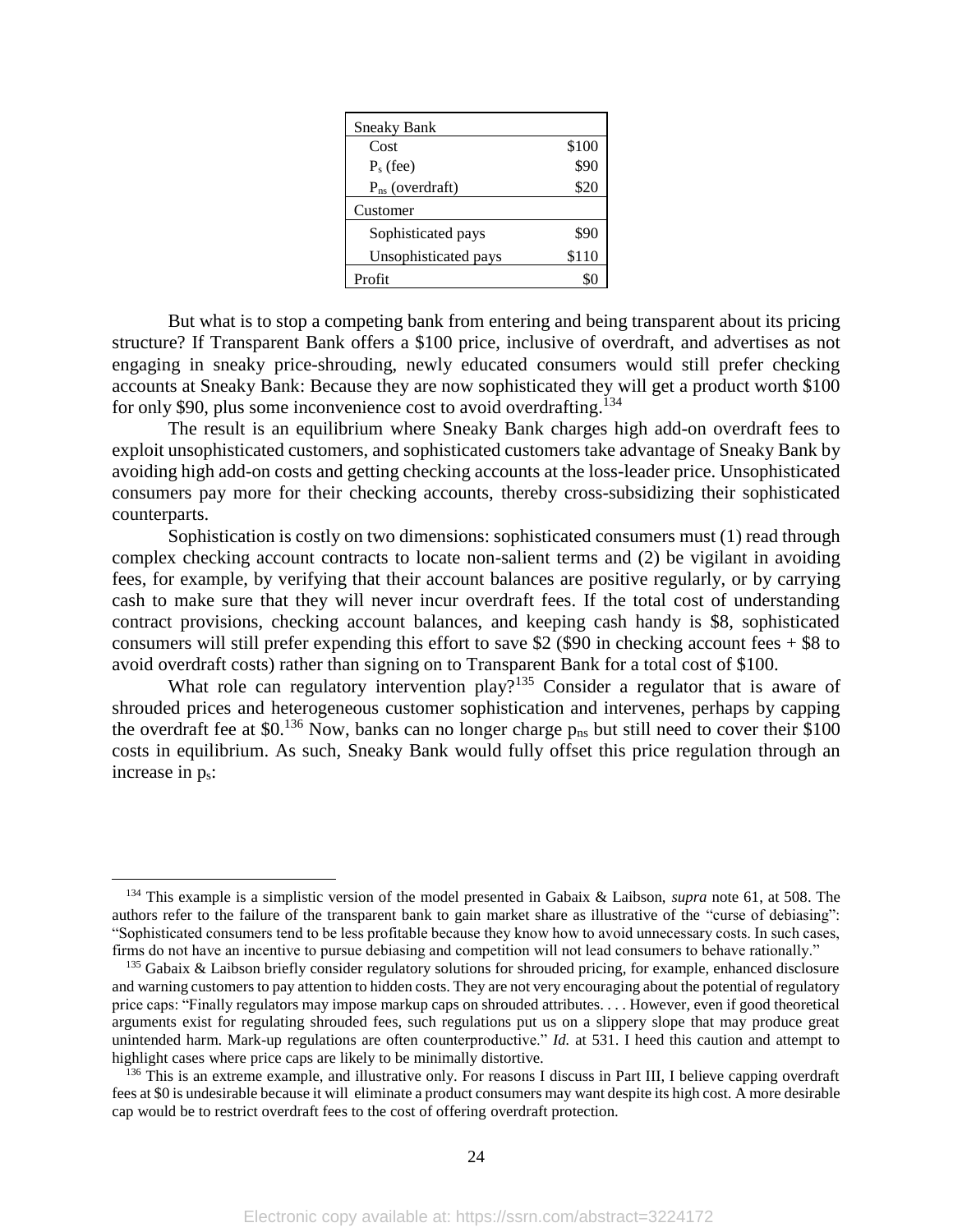| PERFECTLY COMPETITIVE |       |  |  |  |
|-----------------------|-------|--|--|--|
| <b>MARKET</b>         |       |  |  |  |
| (REGULATED)           |       |  |  |  |
| <b>Sneaky Bank</b>    |       |  |  |  |
| Cost                  | \$100 |  |  |  |
| $P_s$ (fee)           | \$100 |  |  |  |
| $P_{ns}$ (overdraft)  | \$0   |  |  |  |
| Customer              |       |  |  |  |
| Sophisticated pays    | \$100 |  |  |  |
| Unsophisticated pays  | \$100 |  |  |  |
| Profit                |       |  |  |  |

In equilibrium, this regulatory intervention eliminates the cross-subsidy of the sophisticated by the unsophisticated.<sup>137</sup> This benefit alone is sufficient to justify regulatory intervention on distributional grounds: A price cap can tilt the scales away from sophisticated consumers who have access to the checking account at a price below cost because of their lesssophisticated counterparts. As an added benefit, regulation also eliminates costly behavior by the sophisticated, like spending time obsessively reading contracts and balancing accounts to avoid being overdrawn. Also, tackling price shrouding eliminates any inefficient over-use of the consumer checking account product: A consumer will weigh the marginal benefit of a checking account against its *true* cost, not an underestimated cost that ignores non-salient price attributes.

Thus, even in a perfectly competitive world, the existence of price-shrouding suggests a role for regulatory intervention. Note that I propose behavioral differences between the two groups of consumers in this framework: sophisticated and aware of non-salient prices and unsophisticated and unaware. An alternative is a rational framework—high-type consumers have low marginal utility of income and thus are likely to use overdraft protection rather than expend energy reading contracts, hoarding cash, or searching for cheaper checking account alternatives. That is, *wealthy*  consumers are likely to take advantage of expensive overdraft add-on, and *poor* consumers are likely to avoid it; thus, wealthy customers subsidize their poorer counterparts. This "traditional" explanation<sup>138</sup> also generates a cross-subsidy that can be addressed by regulatory intervention; however, it appears unlikely to describe the reality of consumer finance markets, where consumers who bear penalty fees are disproportionately poorer and less financially sophisticated. With the behavioral cross-subsidy running from the less-sophisticated to the more, regulatory intervention can be justified on fairness and distributional grounds.

 $137$  One question for those interested in these topics is why greater product diversity does not exist in the checking account market. For example, in this simplified world, it is possible to imagine a checking account without any overdraft protection being offered at a lower fee than a checking account with overdraft protection, because banks bear costs for offering overdraft protection. Literature in economics—notably A. Michael Spence, *Monopoly, Quality, and Regulation*, 6 BELL J. ECON. 417 (1975) and Avinash K. Dixit & Joseph E. Stiglitz, *Monopolistic Competition and Optimum Product Diversity*, 67 AM. ECON. REV. 297 (1977) — suggests that imperfect competition can result in too little (but also too much) product diversity, depending on consumer demand. Interestingly, Bank of America recently reduced its product diversity, eliminating its low-cost eBanking checking accounts. *See* Colin Dwyer, *Bank of America Ends Free Checking Option, A Bastion for Low-Income Customers*, NPR (Jan. 24, 2018), https://www.npr.org/sections/thetwo-way/2018/01/24/580324251/bank-of-america-ends-free-checking-option-abastion-for-low-income-customers (last visited on Jun. 11, 2018).

<sup>138</sup> So termed by Glenn Ellison, *A Model of Add-On Pricing*, 120 Q. J. ECON. 585 (2005).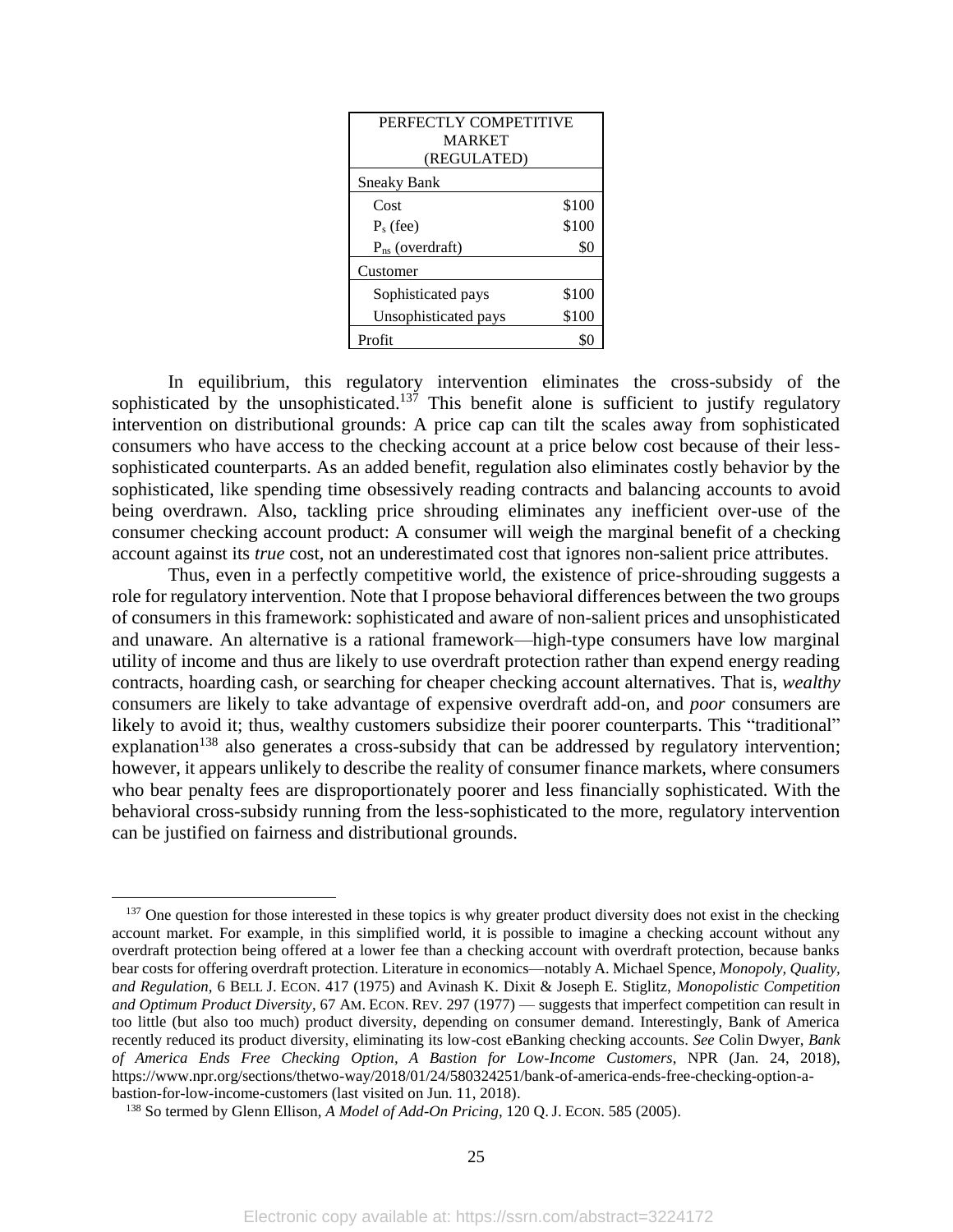Next consider a world *without* perfect competition, in which banks have substantial market power. At least in the short-run, in an imperfectly competitive market, banks are able to generate positive profits, or rents.<sup>139</sup> So, for example, Sneaky Bank can charge \$105 for its checking account, even though it costs only \$100 to provide it. Without regulatory intervention, sophisticated consumers pay \$105, and unsophisticated consumers pay a whopping \$125 for their checking accounts.

| <b>IMPERFECTLY COMPETITIVE</b> |       |  |  |  |
|--------------------------------|-------|--|--|--|
| <b>MARKET</b>                  |       |  |  |  |
| (UNREGULATED)                  |       |  |  |  |
| <b>Sneaky Bank</b>             |       |  |  |  |
| Cost                           | \$100 |  |  |  |
| $P_s$ (fee)                    | \$105 |  |  |  |
| $P_{ns}$ (overdraft)           | \$20  |  |  |  |
| Customer                       |       |  |  |  |
| Sophisticated pays             | \$105 |  |  |  |
| Unsophisticated pays           | \$120 |  |  |  |
| Profit                         | \$15  |  |  |  |

The difference between this imperfectly competitive case and the baseline of perfect competition is that now, the beneficiary of the non-sophisticated consumers' naïveté is Sneaky Bank, not the sophisticated consumers.

Why could sophisticated consumers not demand a lower price by threatening to educate the unsophisticated? This threat is not obviously credible. Sophisticated consumers would have to coordinate to spread their message; and even if they were able to, it is likely unsophisticated consumers would trust Sneaky Bank, the provider of their checking accounts, over the less-familiar sophisticated.

A cap on the shrouded overdraft fee can help decrease checking account costs for the unsophisticated. Imagine the same regulatory intervention as above: Regulators cap overdraft fees at \$0. In the perfectly competitive world, Sneaky Bank has to raise its price to cover its marginal costs. In this imperfectly competitive world, Sneaky Bank has positive profits and will not offset the losses from the non-salient price cap entirely, because its customers decide whether to open (and maintain) a checking account based on the *salient* monthly fee. That is, Sneaky Bank faces a trade-off: Raise salient fees for everyone and lower the quantity of checking accounts it provides, or keep salient fees as they are and still generate positive profits, albeit lower profits than it would generate in this absence of price regulation.

Note that the lack of full offset is attributable to the fact that some consumers ignore nonsalient prices. There would be no similar tradeoff if regulators instead targeted *salient* prices—as long as there are other aspects of the pricing bundle to adjust, banks will fully offset these losses.

<sup>&</sup>lt;sup>139</sup> The particular nature of the non-perfectly competitive market (monopoly versus monopolistic competition) will dictate whether firms are able to generate quasi-rents (positive profits in the short run that will be competed away in the longer run) or long-run rents.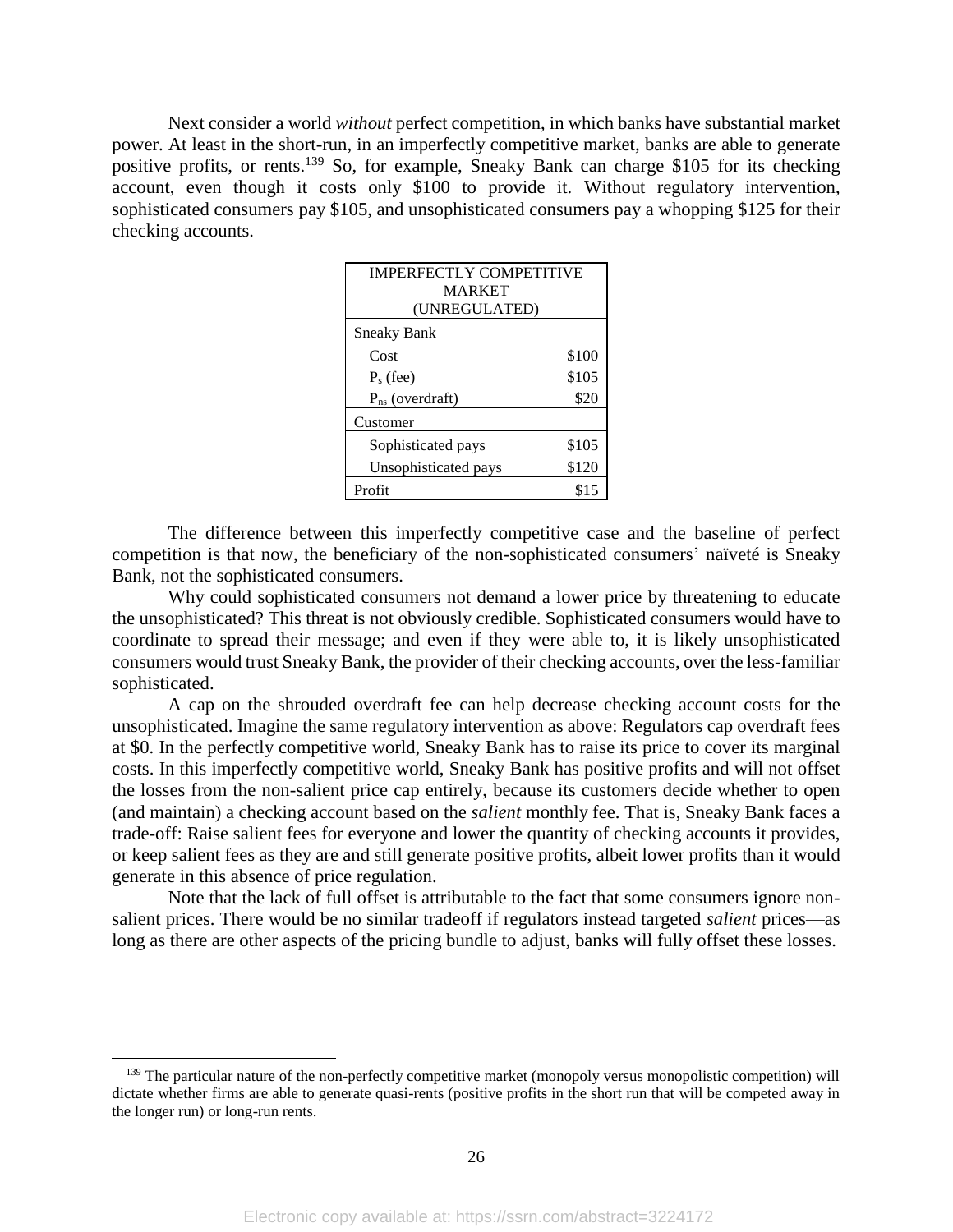| <b>IMPERFECTLY COMPETITIVE</b> |       |  |  |  |
|--------------------------------|-------|--|--|--|
| <b>MARKET</b>                  |       |  |  |  |
| (REGULATED)                    |       |  |  |  |
| Bank                           |       |  |  |  |
| Cost                           | \$100 |  |  |  |
| $P_s$ (fee)                    | \$105 |  |  |  |
| $P_{ns}$ (overdraft)           | \$0   |  |  |  |
| Customer                       |       |  |  |  |
| Sophisticated pays             | \$105 |  |  |  |
| Unsophisticated pays           | \$105 |  |  |  |
| Profit                         |       |  |  |  |

# *B. Related Literature*

The insights presented in the framework are related to a long line of both legal and economics literature considering the existence of loss-leader<sup>140</sup> pricing and its equilibrium effects on consumers and firms.<sup>141</sup> For example, Professor Glenn Ellison considers an economy with two types of consumers: high types (with a high marginal utility of income) and low types (with a low marginal utility of income).<sup>142</sup> In his framework, in equilibrium, high add-on prices are not competed away, and firms end up with positive profits because there is no incentive to lower price and attract more frugal consumers who will not consume the non-salient add-ons.<sup>143</sup> Thus, the existence of shrouded pricing lowers competitive market pressures. In follow-on work, economists Xavier Gabaix and David Laibson provide a model of shrouded pricing in which firms have zero profit in equilibrium, but price-shrouding remains and creates a cross-subsidy of the sophisticated by their unsophisticated counterparts, as described above.<sup>144</sup>

Studies by economists Sumit Agarwal, Souphala Chomsisengphet, Neale Mahoney, and Johannes Stroebel, and Professors Oren Bar-Gill and Ryan Bubb are closely related to this particular framework. In their study of the CARD Act, both sets of authors point to (1) the shrouded nature of many of the fees the CARD Act sought to regulate and (2) the imperfectly competitive card-issuer market as theoretical explanations for their finding only limited offset of CARD Act

<sup>&</sup>lt;sup>140</sup> Loss-leader pricing involves setting a low base price to attract customers and high-price add-ons. Richard H. Holton, *Price Discrimination at Retail: The Supermarket Case*, 6 J. INDUS. ECON. 28 (1957).

 $141$  Incidentally, the importance of salience in pricing was understood by both industry participants and the regulatory community before behavioral law and economics scholars began contemplating these issues. *See, e.g.,* FTC, Trade Regulation Rule; Credit Practices, 49 FED. REG. 7740, 7746 (Mar. 1, 1984):

Consumers have limited incentives to search out better remedial provisions in credit contracts. The substantive similarities of contracts from different creditors mean that a search is less likely to reveal a different alternative. Because remedies are relevant only in the event of default, and default is relatively infrequent, consumers reasonably concentrate their search on such factors as interest rates and payment terms.

<sup>142</sup> Glenn Ellison, *supra* note 142.

<sup>143</sup> *See id.* at 589.

<sup>144</sup> *See* Gabaix & Laibson, *supra* note [61.](#page-13-1) These are two prominent examples of a long line of papers around this time that model markets with sophisticated firms exploiting their customers' behavioral biases. *See also* Stefano Della Vigna & Ulrike Malmendier, *Paying Not to Go to the Gym*, 96 AM. ECON. REV. 694 (2006); Haiyan Shui & Laurence M. Ausubel, *Consumer Time Inconsistency: Evidence from a Market Experiment in the Credit Card Market* (2004) (working paper); Sendhil Mullainathan & Andrei Shleifer, *The Market for News*, 95 AM. ECON. REV. 1031 (2005).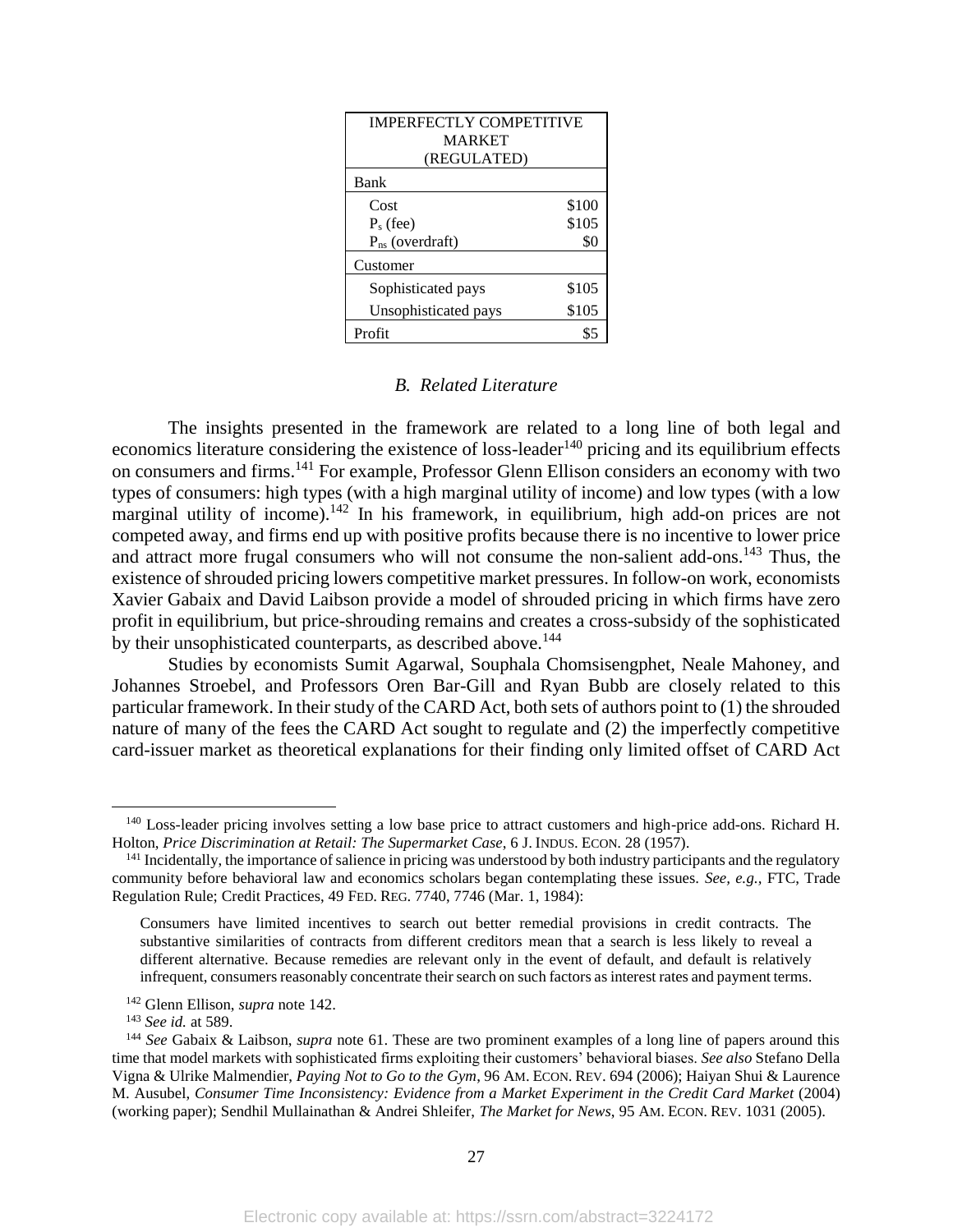losses.<sup>145</sup> In later work, Professor Bar-Gill considers the question of when regulatory price caps can increase consumer welfare.<sup>146</sup> He makes the point that consumers can under- or over-estimate what he refers to as "utility" (e.g., the base utility from subscribing to a credit card) and "price" (e.g., the per-use price of an overdraft incident) and suggests well-designed regulatory intervention can address these behavioral errors. 147

# III. LESSONS OF THESE CASE STUDIES

Like Professor Bar-Gill, my goal is to understand when price regulation will be effective. This Article focuses on what he terms "price misperception," but in the narrower consumer finance market.<sup>148</sup> The goal of this Article is to intermediate between some in the regulatory community who believe price regulations will be universally effective regardless of the market particulars<sup>149</sup> and those who believe any regulatory intervention will be ill-fated.<sup>150</sup> By studying the available empirical evidence from these three recent case studies, I form a more nuanced view and believe the lessons for regulators can be succinctly stated: Shrouding of consumer prices results in inefficient overuse of products, inefficient effort expended by the sophisticated to avoid costly add-ons, and subsidies of the sophisticated by their less-sophisticated counterparts. Regulation of non-salient prices is thus likely to be effective. In imperfectly competitive markets, price regulation, or alternatively behaviorally informed "salience shocks," can also decrease overall consumer costs. However, price regulation absent a salience problem is less likely to achieve its ends. The differential impact of Durbin and the CARD Act can be explained through this lens of salience.

<sup>145</sup> *See* Agarwal et al., *supra* note [2](#page-3-0) (on the CARD Act); Bar-Gill & Bubb, *supra* note [2](#page-3-0) (same).

<sup>146</sup> Oren Bar-Gill, *Price Caps in Multiprice Markets*, 44 J. LEGAL STUD. 453 (2015).

<sup>147</sup> *See id.* at 454–55.

<sup>&</sup>lt;sup>148</sup> Although I believe it is fair to extend these findings beyond consumer finance, to other markets where unsophisticated consumers contract with sophisticated firms. In related work, Professors Tom Baker and Peter Siegelman suggest that price-shrouding in the insurance market leads to persistent high profits on insurance products like extended warranties on consumer electronics and rental-car insurance. ["You Want Insurance with That?" Using](http://ssrn.com/abstract=2199569)  [Behavioral Economics to Protect Consumers from Add-on Insurance Products, 20](http://ssrn.com/abstract=2199569) CONN. INS. L.J. 1 (2013) (with Peter [Siegelman\).](http://ssrn.com/abstract=2199569)

<sup>149</sup> *See, e.g.,* Senator Dick Durbin and Representative Peter Welch's response to calls to repeal Durbin, arguing aggressively in favor of regulatory intervention in this market: "Make no mistake—Visa, Mastercard, and the big banks want to scare Congress and regulators away from exerting oversight…They think that by discrediting Congressional efforts to rein in their rigged schemes in the past, they will enhance their ability to get away with rigged schemes in the future." Dick Durbin & Peter Welch, *Sideswiped: The Hidden Motive Behind the Big Bank Push to Repeal Swipe Fee Reform*, MEDIUM (Sept. 28, 2016), https://medium.com/@SenatorDurbin/sideswiped-the-hiddenmotive-behind-the-big-bank-push-to-repeal-swipe-fee-reform-504b9a097827 (last visited on Jun. 11, 2018).

<sup>&</sup>lt;sup>150</sup> *See, e.g.,* Professor Todd Zywicki's sharp critiques of the three regulatory interventions studied in this paper, Todd J. Zywicki et al., *Price Controls on Payment Card Interchange Fees: The U.S. Experience*, ICLE (2014), https://www.law.gmu.edu/assets/files/publications/working\_papers/1418.pdf (criticizing Durbin); Todd Zywicki, *Overdraft Protection Rules Could Hurt Consumers More Than They Help*, MERCATUS CTR. (Nov. 24, 2014), https://www.mercatus.org/expert\_commentary/overdraft-protection-rules-could-hurt-consumers-more-they-help (last visited on Jun. 11, 2018) (criticizing overdraft reform); Zywicki, *supra* note [77.](#page-15-0)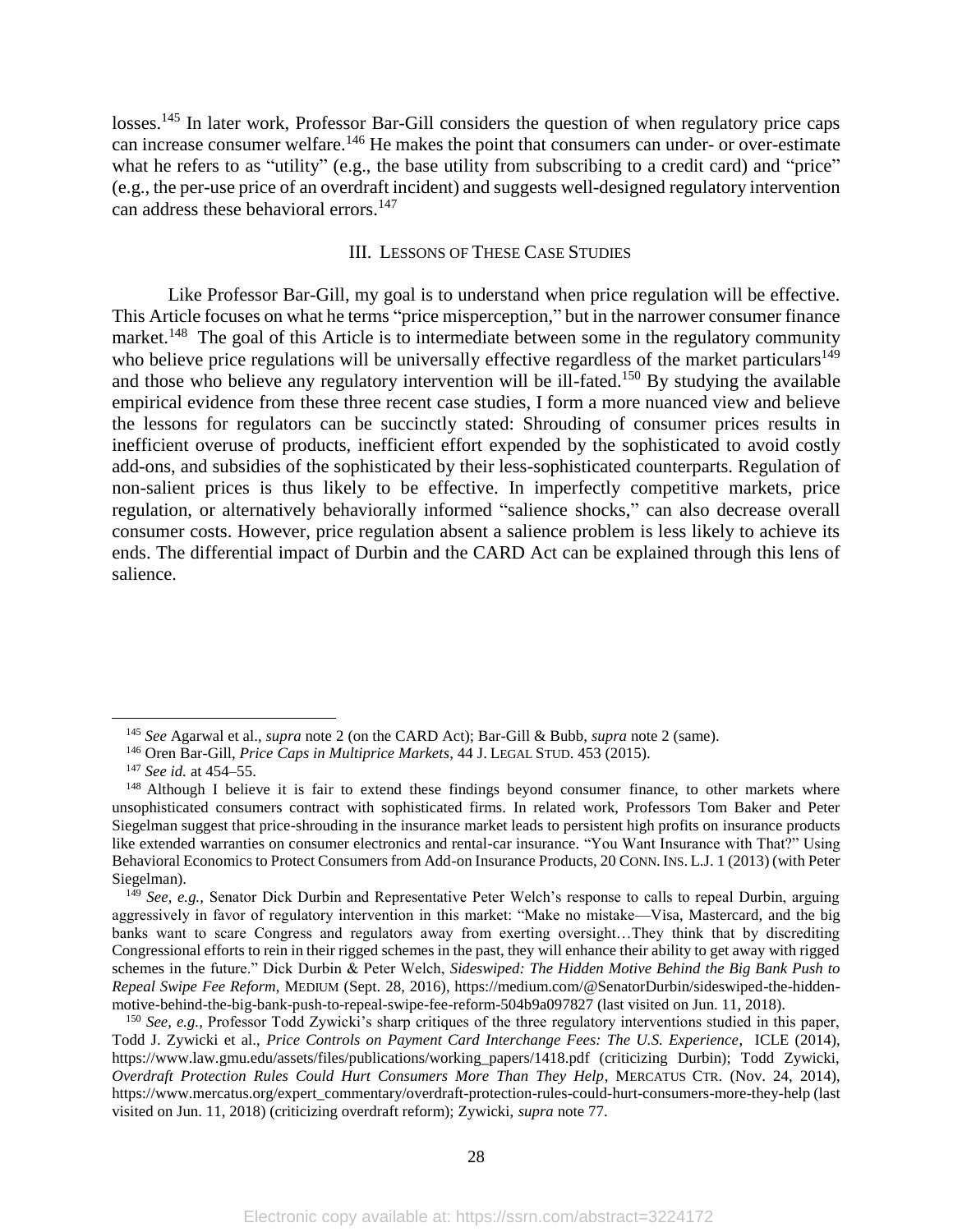# *A. Lesson 1: Non-Salient Pricing Is Common in Consumer Finance and Suggests a Role for Regulatory Intervention*

Salience problems in consumer finance markets result from inattention and irrational optimism. These are distinct problems but perhaps both at play in the case studies above. Consumers may entirely fail to read lengthy and complicated<sup>151</sup> credit card contracts, and so they ignore terms discussing penalty fees and interest rate hikes—this is an inattention problem.<sup>152</sup> Or, some consumers may read these terms, but believe (wrongly) that they will never incur penalties, and so similarly fail to factor them into product choice.<sup>153</sup>

The price structure for consumer finance products, with low up-front pricing (like low teaser rates for credit cards or checking accounts with zero monthly fees) and high long-term shrouded pricing (like overdraft/delinquency fees or increases in credit card interest rates) is designed to exploit consumer irrationality to generate profits. Behavioral failings suggest a role for price regulation to help rein in shrouded prices.

Even in a world with perfect competition—where banks' revenue is not supracompetitive—regulation of shrouded prices is desirable. This is because often high-cost hidden add-ons, like overdraft, are avoided by sophisticated consumers: In 2006, low-income customers<sup>154</sup> paid twice the overdraft fees of their high-income counterparts.<sup>155</sup> Regulating nonsalient prices will eliminate this cross-subsidy. Also, price regulation will decrease use of products by consumers who misunderstand their costs and eliminate inefficient behavior to avoid add-on prices.

From a policy perspective, regulators would be well-served to monitor growing sources of revenue for large financial institutions that appear to implicate salience concerns. The fact that overdraft revenue sky-rocketed after the introduction of automated overdraft services,<sup>156</sup> or that penalty fees became the fastest growing source of revenue for card issuers,<sup>157</sup> hinted at salience problems that price regulation was well-suited to address.

I focus on the desirability of price regulations in markets with shrouded pricing and assume that it is obvious when salience problems are at play. While I acknowledge this assumption not necessarily realistic, there are many ways we can imagine testing for price-shrouding in consumer markets. For example, we can use surveys to ascertain whether consumers correctly perceive their likelihood of needing expensive add-on services like overdraft protection.<sup>158</sup>

<sup>&</sup>lt;sup>151</sup> The typical credit card agreement is written at an  $8<sup>th</sup>$ - to  $9<sup>th</sup>$ -grade reading level, which is higher than that of the average American. Alyxandra Cash & Hui-Ju Tsai, *Readability of the Credit Card Agreements and Financial Charges*, 24 FIN. RES. LETTERS 145, 146 (2018).

<sup>152</sup> Professor Cass Sunstein discusses this exact phenomenon: "[Borrowers] might not read the fine print; they might believe that short-term 'teaser rates' are actually long-term." Sunstein, *supra* note 136, at 251.

<sup>153</sup> As Barr et al., *supra* note 137, highlight, pre-CARD Act issuers were able to levy penalty fees with "relative impunity" because consumers believed they would never bear them.

<sup>154</sup> Median household income of \$30,000 or less. *FDIC Study of Bank Overdraft supra* note 89.

<sup>155</sup> Median household income of \$70,000 or more. *Id.*

<sup>156</sup> *Id.*

<sup>&</sup>lt;sup>157</sup> "Late fees have become the fastest growing source of revenue for the industry, jumping from \$1.7 billion in 1996 to \$7.3 billion in 2001." Tamara Draut & Javier Silva, *Borrowing to Make Ends Meet*, DEMOS (Sept. 2003) http://www.demos.org/sites/default/files/publications/borrowing\_to\_make\_ends\_meet\_0.pdf.

<sup>158</sup> Gabaix & Laibson, *supra* note [61,](#page-13-1) propose this and four other empirical strategies to identify the existence of shrouding: (1) consumer surveys to determine whether consumers at the point of purchase are aware of add-on costs, (2) testing comparative statics associated with a model of muted consumer response to camouflaged pricing schemes, (3) determining whether firms increase search costs for add-on prices, (4) conducting product audits to determine if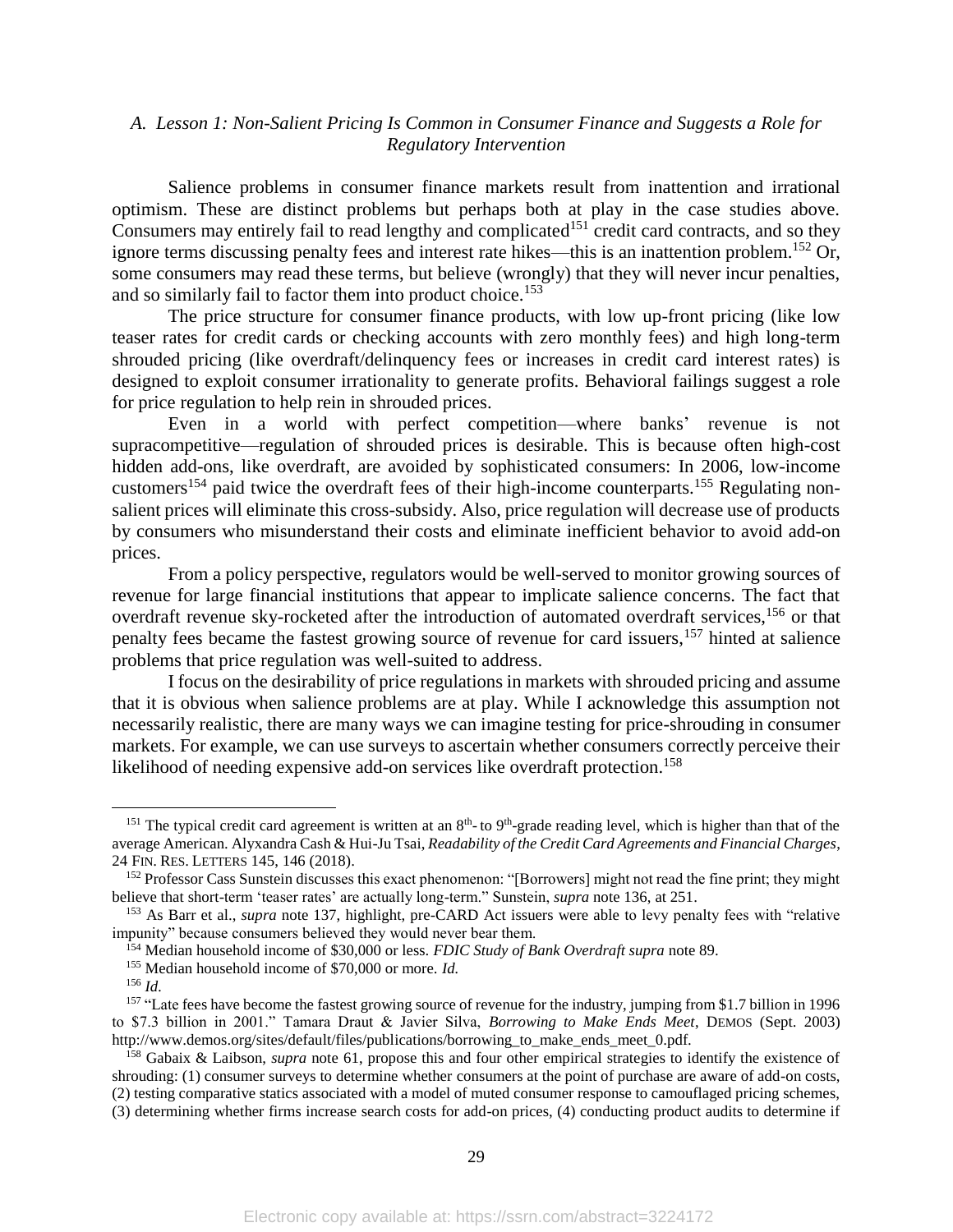## *B. Lesson 1a: Not All Consumer Finance Markets Involve Shrouded Prices.*

The existence of price-shrouding makes clear that regulatory intervention is desirable, regardless of market specifics. However, the inverse is not true. That is, the absence of non-salient pricing does not necessarily suggest that price regulation is undesirable; however, it does suggest that intervention will be more complicated, and losses are likely to be offset by profit-maximizing firms. The effect of the Durbin Amendment highlights the challenges of price regulation in the absence of a salience problem.

For many merchants, after labor, interchange fees are among the highest operating costs.<sup>159</sup> These fees—which grew substantially due to greater use of payment cards and the introduction of rewards cards with high interchange rates—prompted a series of antitrust lawsuits and merchant lobbying for legislative intervention. No price shrouding was at play here.

Unlike the CARD Act, which capped non-salient aspects of the consumer credit bundle,  $160$ Durbin instituted a price ceiling on debit interchange below banks' costs. Banks can (roughly) be understood as generating checking account revenue from two sources: consumer account fees and merchant interchange fees. Prior to Durbin, most banks did not charge an account fee to consumers and used interchange revenue from merchants (through consumer debit purchases) to cover checking account costs. Durbin capped interchange fees, so the other aspect of the checking account bundle increased to cover costs: Consumers' account fees more than doubled.<sup>161</sup> As a result, customers who cannot afford, or refuse to pay, these higher account fees were pushed into often-costlier banking alternatives such as payday lending and check-cashing services.<sup>162</sup>

The fact that interchange revenue and account servicing costs are bundled together is not obvious to one unfamiliar with the organization of banks. To forestall distortionary consequences, banks must not be forced to offer products at a price below cost. But what is a product? A payment transaction? A checking account? The sum of customers' relationships with the bank ranging from checking accounts to money market accounts to home mortgages? This question demonstrates the importance of attention to institutional detail and organization. Given how consumer banking is often siloed (for example, into deposits, cards, and consumer real estate divisions), most banks do not set prices based on the sum of a consumer's relationships with the institution. Instead, banks appear to optimize by considering all of the revenue generated from a product offering and whether

base goods are being sold at loss-leader prices, and (5) looking for learning effects to see if consumers, when made aware of add-on pricing, change their behavior. *Id.* at 528–29.

<sup>159</sup> *See* Paul Gackle, *The Fight Over Interchange Fees*, FRONTLINE (Nov. 24, 2009),

https://www.pbs.org/wgbh/pages/frontline/creditcards/themes/interchange.html (last visited on Jun. 11, 2018).

<sup>&</sup>lt;sup>160</sup> Hidden penalty fees exploded to become the fastest-growing source of revenue for issuers, accounting for 12.5% of total card industry profits immediately preceding the CARD Act's passage. *See* Tim Ranzetta, *How Much Do Consumers Pay Annually in Credit Card Late Fees?*, NGPF (Nov. 28, 2016), https://www.ngpf.org/blog/creditcards/much-consumers-pay-annually-credit-card-late-fees/. In response to the CARD Act's restrictions, even those in the industry cheered many of the changes as "completely appropriate. Jamie Dimon, *Letter to Shareholders* (Mar. 26, 2010), https://www.jpmorganchase.com/corporate/investor-relations/document/2009AR\_Letter\_to\_shareholders.pdf (last visited on Jun. 11, 2018); *see also id*. ("In fact, we had voluntarily eliminated certain of the targeted practices like double-cycle billing, which resulted in greater interest charges for customers who revolve a balance for the first time (2007); and universal default pricing, in which creditors consider credit histories with other lenders in setting rates (2008)."). Penalty fees have fallen by roughly half since the CARD Act was enacted. *See* Ranzetta, *supra*.

<sup>161</sup> *See, e.g.* Sarin & Mukharlyamov, *supra* note [30.](#page-9-0)

<sup>&</sup>lt;sup>162</sup> FDIC data suggest that of the approximately 800,000 households that once had bank accounts but are currently unbanked, an estimated 10% cite "[b]ank account fees are too high" as the primary reason for their unbanked status. *FDIC Unbanked Survey 2015, supra* note 89.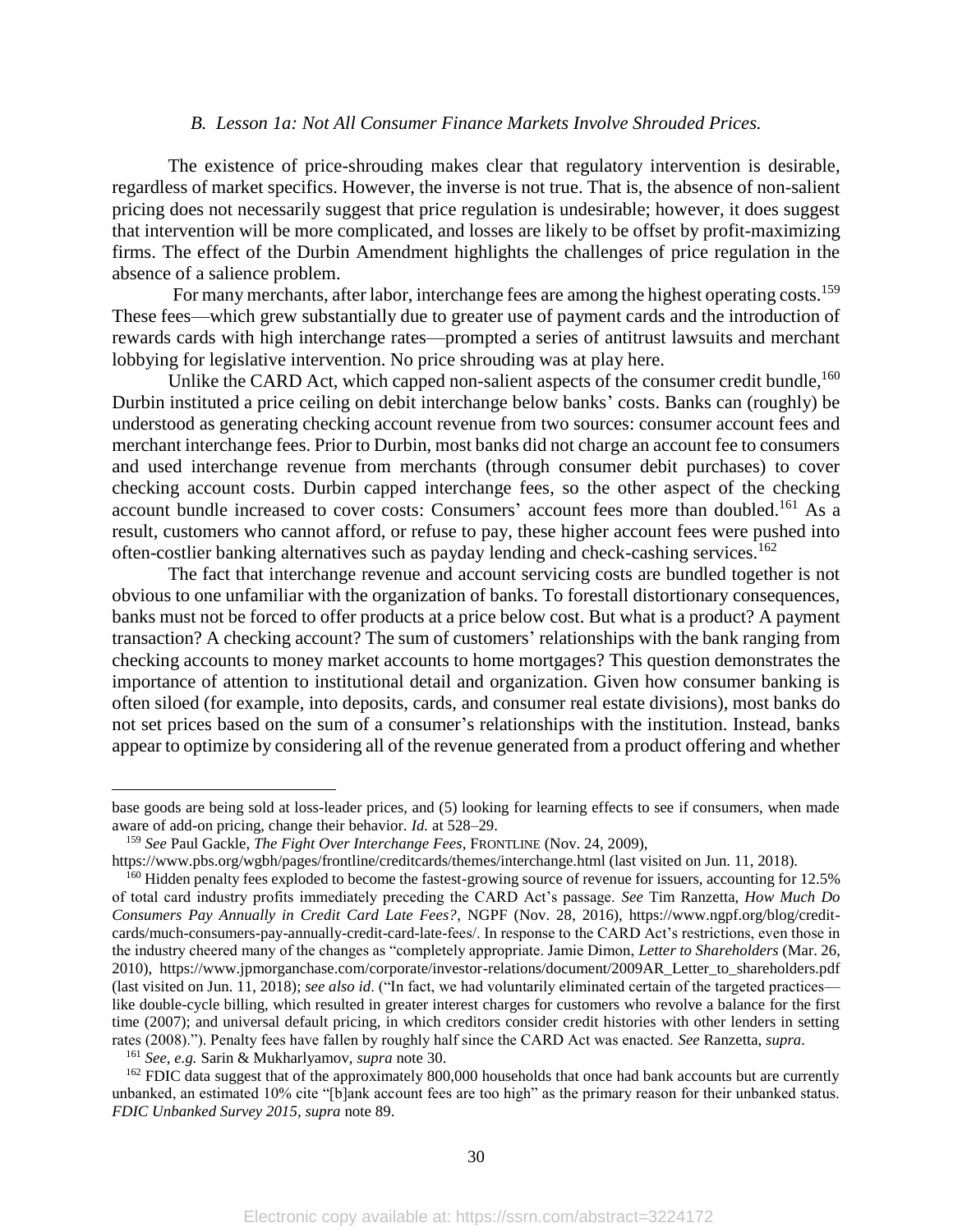this revenue exceeds the cost of offering that product. This is why industry experts cautioned that regulations reducing overdraft and interchange fees (two revenue streams for consumer checking accounts) would decrease the availability of free checking.<sup>163</sup>

Another added complexity for regulators is that costs are bank-specific. For example, large banks can charge higher fees than small banks,  $164$  and have lower funding costs.  $165$  These differences suggest significant heterogeneity in individual bank business models that results in the same regulation having differentially distortionary consequences. This is evident when studying banks' responses to the new overdraft opt-in regime: Large banks announced the end of the \$40 cup of coffee and moved beyond the requirements of the new opt-in policies.<sup>166</sup> In contrast, community banks pushed customers toward overdraft protection, achieving opt-in rates of around three times the industry average.<sup>167</sup> Fee income from deposit accounts was such a significant source of revenue for the midsize bank TCF that it challenged the constitutionality of Durbin and is being investigated by the CFPB for deceptive opt-in practices.<sup>168</sup> Such differences in bank business models highlight the desirability of tailored regulatory approaches.

The fact that price shrouding is not a concern in the interchange market does not mean that regulatory intervention cannot be justified. Many who study the credit and debit card market believe the interchange fee structure—which charges merchants for consumers' use of these payment products through zero (or, through rewards programs, even negative) per-transaction cost—incentivizes excessive card usage.<sup>169</sup> Additionally, since this market enforces price coherence,<sup>170</sup> the result is another cross-subsidy: All consumers pay higher retail prices to cover merchant costs for processing the high-cost rewards cards of the wealthiest.<sup>171</sup> This is one plausible explanation for Durbin: Rather than lower overall consumer costs, the objective may have been to shift interchange costs to consumers to disincentivize card use. If so, the fact that banks offset

<sup>166</sup> Andrew Martin, *Bank of America to End Debit Overdraft Fees,* N.Y. TIMES (Mar. 9, 2010)

<sup>&</sup>lt;sup>163</sup> 74 FED. REG. at 5903, banking industry comments note that because overdraft subsidizes checking-account maintenance costs, any loss of overdraft revenue would harm consumers who currently enjoy these services without paying for them. https://www.gpo.gov/fdsys/pkg/FR-2009-11-17/html/E9-27474.htm (last visited on Mar. 15, 2018). *See also* 76 FED. REG. at 43460, with many banks commenting that the response to Durbin would be an increase in debit card or other account fees, a decrease in cardholder rewards, and a decrease in the availability of debit cards, i.e., with transaction size limits. https://www.gpo.gov/fdsys/pkg/FR-2011-07-20/html/2011-16860.htm (last visited on March 15, 2018).

<sup>&</sup>lt;sup>164</sup> This may be because they provide access to better services like developed eBanking platforms and moreextensive branch and ATM networks. Bord, *supra* note YY.

<sup>165</sup> Large banks' access to wholesale funding sources decreases reliance on retail deposits, contributing to banks' ability to offer lower retail deposit rates. *See, e.g.*, Kwangwoo Park and George Pennacchi, *Harming Depositors and Helping Borrowers: The Disparate Impact of Bank Consolidation.* 22 REV. FIN. STUD. 1 (2009).

http://www.nytimes.com/2010/03/10/your-money/credit-and-debit-cards/10overdraft.html (last visited on Jun. 11, 2018).

<sup>167</sup> Willis, *supra* not[e 4.](#page-3-1)

<sup>&</sup>lt;sup>168</sup> The CFPB's complaint states explicitly that "Given TCF's dependence on overdraft fee revenue, the Opt-In Rule posed a serious threat to its business model." *CFPB Complaint, supra* note 118.

<sup>169</sup> *See*, *e.g.,* Jean-Charles Rochet & Jean Tirole, *Platform Competition in Two-Sided Markets*, 1 J. EURO. ECON. ASS'N 990 (2003); Julian Wright. *The Determinants of Optimal Interchange Fees in Payment Systems,* 52 J. INDUS. ECON. 1 (2004); Özlem Bedre-Defolie, *Pricing Payment Cards*, 5 AM. ECON. J. 206 (2013); Levitin, *supra* note 60.

<sup>170</sup> *See, e.g.,* Expressions Hair Design v. Schneiderman, 137 S.Ct. 1144 (2017) (holding that a New York statute that prevents credit-card surcharges but allows cash discounts requires First Amendment scrutiny because it restricts how merchants can communicate prices).

<sup>171</sup> See, for example, Benjamin Edelman & Julian Wright, *Price Coherence and Excessive Intermediation*, 130 Q. J. ECON. 1283 (2015), for a theoretical model of price coherence on consumer welfare. The authors suggest that lifting restrictions that enforce price coherence can help increase consumer surplus in these settings.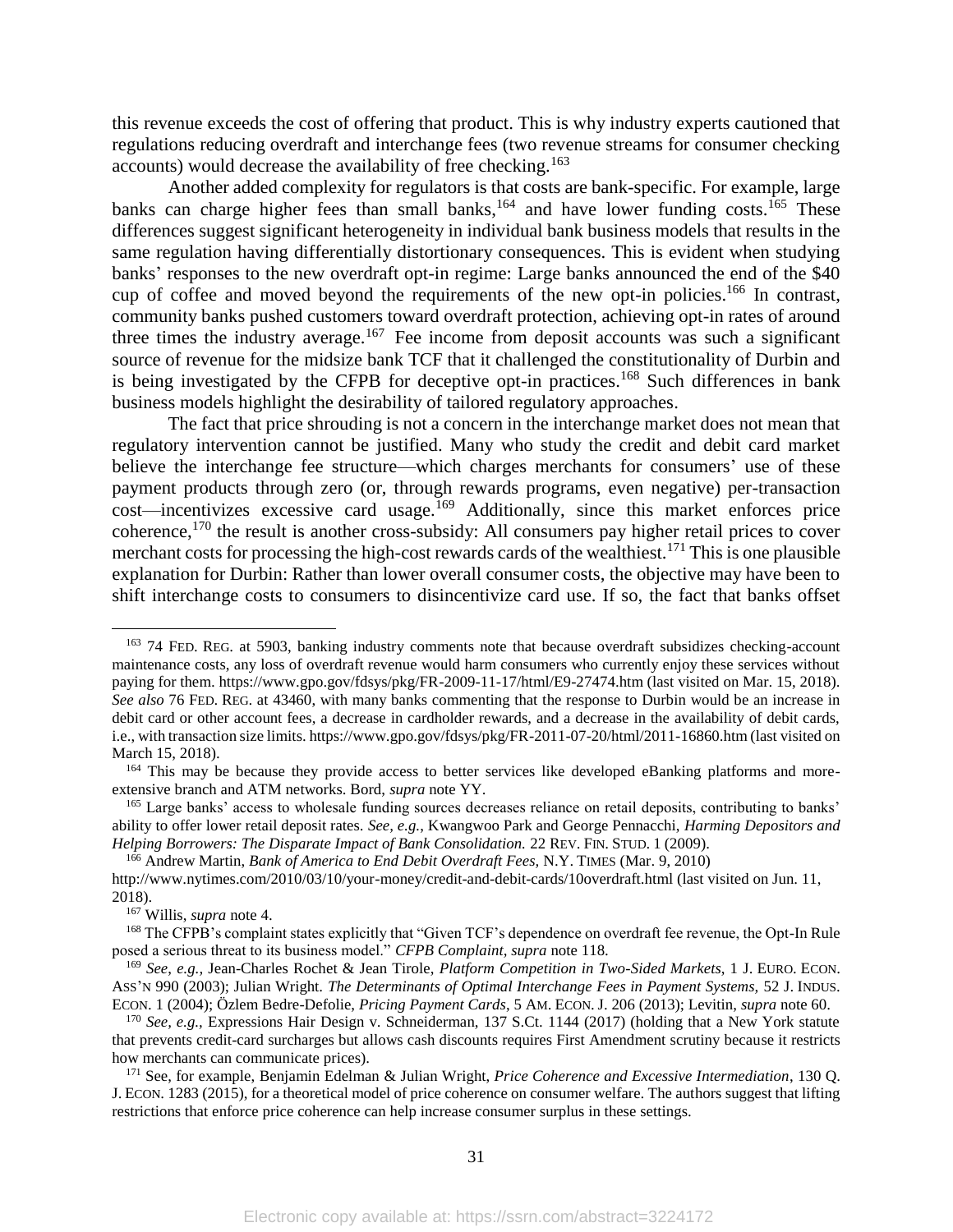Durbin's losses through higher fees was an expected outcome rather than an unexpected distortion. It is hard to reconcile this rationale with the statements of regulators who said they anticipated (and believe there was) a decrease in overall consumer costs and no bank offset to Durbin.<sup>172</sup> Additionally, it is particularly unclear why Durbin targeted *debit card* rather than *credit card* fees (or fees for both payment types) if reining in socially non-optimal excessive card usage was its goal.<sup>173</sup> Debit cards are a desirable alternative to credit because they decouple transacting from the provision of financial services through consumer credit loans: There is no concern with debit cards that overuse will increase consumer indebtedness.<sup>174</sup> Perversely, because of Durbin, banks stopped innovating their safer debit products and pushed consumers toward greater use of credit cards.

## *C. Lesson 2: The Banking Industry Is Not Perfectly Competitive*

The combination of shrouded prices and imperfectly competitive markets paves the way for price regulation to decrease overall consumer costs. Both elements were present in the credit card market, which is why the CARD Act lowered overall consumer borrowing costs by an estimated  $$12$  billion annually.<sup>175</sup>

In an imperfectly competitive market, firms with market power whose non-salient prices are capped weigh the benefits of increasing salient prices for all customers against the costs of decreasing demand for their product. Because they do not have to raise prices to get back to zero profits (as with perfect competition), they may not fully offset losses. Academics who have studied the CARD Act develop theoretical models to illustrate this point,  $176$  but relatively little work has been done to understand the origin of market power in imperfectly competitive consumer finance markets. Understanding why these markets deviate from the perfectly competitive ideal can help policymakers craft regulation to best address the market failure at hand.

To be clear, the case studies discussed involve two distinct but closely related industries: (1) credit card networks (like Visa and Mastercard) that set interchange rates on their payment instruments and intermediate between issuing banks that distribute their cards, consumers who use them, and merchants who accept them; and (2) card-issuing banks (like Bank of America and Cambridge Savings Bank) that set contract terms on the credit cards they issue and the checking accounts they provide.<sup>177</sup>

<span id="page-32-0"></span><sup>172</sup> See, for example*,* Dick Durbin, *Correcting the Record About the Durbin Amendment*, MEDIUM (Feb. 3, 2017), https://medium.com/@SenatorDurbin/correcting-the-record-about-the-durbin-amendment-94e913f014f1 (last visited on Jun. 11, 2018), in which Senator Durbin suggests that claims that banks decreased the availability of free checking in response to the Durbin Amendment are a "myth," and that retailer savings have been passed through to consumers.

<sup>&</sup>lt;sup>173</sup> Unlike predecessor legislation in Australia, which capped credit interchange with the specific goal of reducing credit usage. *See* Chang et al., *supra* not[e 18.](#page-5-0)

<sup>174</sup> Oren Bar-Gill, *Seduction by Plastic*, 98 NW. U. L. REV. 1373 (2004) (suggesting that unbundling transacting and financial services would help decrease consumer indebtedness; even absent legal intervention, the market took its first step in this direction with the advent of the debit card).

<sup>175</sup> Agarwal et al., *supra* not[e 2.](#page-3-0)

<sup>&</sup>lt;sup>176</sup> See Bar-Gill & Bubb, *supra* note [2,](#page-3-0) and Agarwal et al., *supra* note [2,](#page-3-0) as the most prominent examples.

<sup>&</sup>lt;sup>177</sup> Lawrence Ausubel focuses on this distinction in his early study on imperfect competition in the credit card industry: "If Visa and Mastercard were the relevant levels of business to examine, then two firms would control a substantial part of the credit card market. However, most relevant business decisions are made at the level of the issuing bank. Individual banks own their cardholders' accounts and determine the interest rate, annual fee, grace period, credit limit, and other terms of the accounts. Only charges such as the 'interchange fee' from the merchant's bank to the cardholder's bank are standardized . . ." Laurence M. Ausubel, *The Failure of Competition in the Credit Card Market,* 81 AM. ECON. REV. 50 (1991).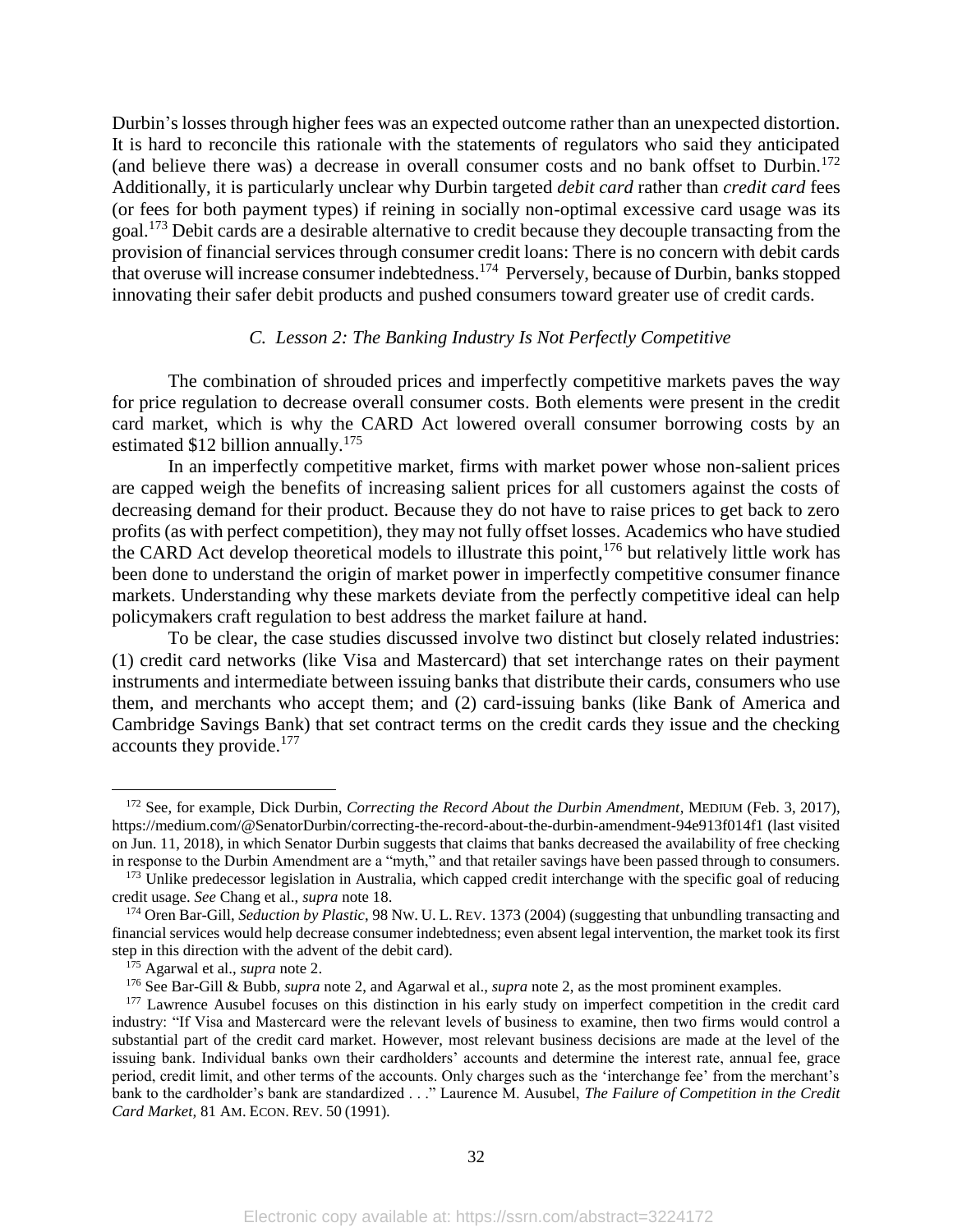From all appearances, the card network industry is much closer to oligopoly than perfect competition. Market share is highly concentrated: Visa and Mastercard together account for nearly 80% of the global debit market and 75% of the credit card market. These issuers historically erected barriers to entry to impede competitors. For example, exclusivity agreements prohibited banks from issuing credit or other charge cards for other networks, like American Express and Discover. Before these agreements were deemed to be unlawful restraints on competition, they were highly successful. Between 1996 (when American Express first offered its cards to bank issuers) and the *United States v. Visa U.S.A., Inc.*<sup>178</sup> decision in 2001, no banks concluded deals with American Express because of concerns about losing Visa and Mastercard as card providers.<sup>179</sup> Even today, only a handful of bank issuers offer American Express and Discover cards, and few other card competitors exist. On the merchant side, Visa and Mastercard exploit their market power by crafting contract terms like "Honor All Cards" and prohibiting merchants from steering consumers toward cheaper payment types.<sup>180</sup>

Some commentators point to the banking industry as similarly oligopolistic. Forty percent of U.S. deposits are concentrated in five banks: Bank of America, JPMorgan Chase, Wells Fargo, Citibank, and U.S. Bancorp. This big-bank share has more than quadrupled since 1990.<sup>181</sup> Calls to break up the banks following the Recession relate to a view that these firms are oligopolies with a government backstop that results in high consumer prices and excessive risk-taking. Progressives like Senator Elizabeth Warren point to banking as an example of how "in every corner of our economy, big, powerful corporations are killing off competition."<sup>182</sup>

But, unlike credit card networks, the banking industry has neither contractually-implied barriers to entry nor a near-constant stream of antitrust cases alleging collusive pricing practices. Professor Oren Bar-Gill distinguishes these two markets: "While competition at the network level might be less than perfect, it is difficult to deny the intensity of competition at the issuing level, where thousands of banks, as well as American Express and Discover, compete for customers."<sup>183</sup>

The fact that the card-issuing banks are less oligopolistic than card networks does not mean banking is perfectly competitive. However, it suggests that market failures in this industry are not a by-product of too-big-to-fail firms erecting impediments to competition to concentrate their market power. Instead, in the card-issuing market, deviations from competitive pricing arise from customer loyalty: Once you have a Bank of America checking account, you're unlikely to leave to join Cambridge Savings Bank, even if Cambridge Savings Bank offers you a lower price. Banks exploit this stickiness by charging fees and imposing interest rates that earn them positive profits.

Customer stickiness has two sources: ex-ante and ex-post product differentiation. Ex-ante, bank products are different: Bank of America's checking account comes with a set of amenities (like ATMs conveniently located nationally and a mobile app for check deposits) that are distinct from those at Cambridge Savings Bank (like personal relationships with the bank's staff) that make the cost of the account but one part of a consumer's decision-making process. If the cost of switching banks and the value to the consumer of her home bank's slightly differentiated product

<sup>178</sup> 163 F. Supp. 2d 322, 340–42 (S.D.N.Y. 2001), *aff'd*, 344 F.3d 229 (2d Cir. 2003), *cert. denied*, 543 U.S. 811 (2004).

<sup>179</sup> *Id.*

<sup>180</sup> Professor Adam Levitin discusses these rules—which prohibit merchants from steering customers to cheaper payment system—as causes of imperfect competition in the credit card industry that harm consumers. Levitin, *supra*  note 60.

<sup>181</sup> *See* Bank Call Reports.

<sup>182</sup> Senator Elizabeth Warren, *Speech to Open Markets* (Dec. 6, 2018).

<sup>183</sup> *See* Bar-Gill, *supra* note 54, at 16.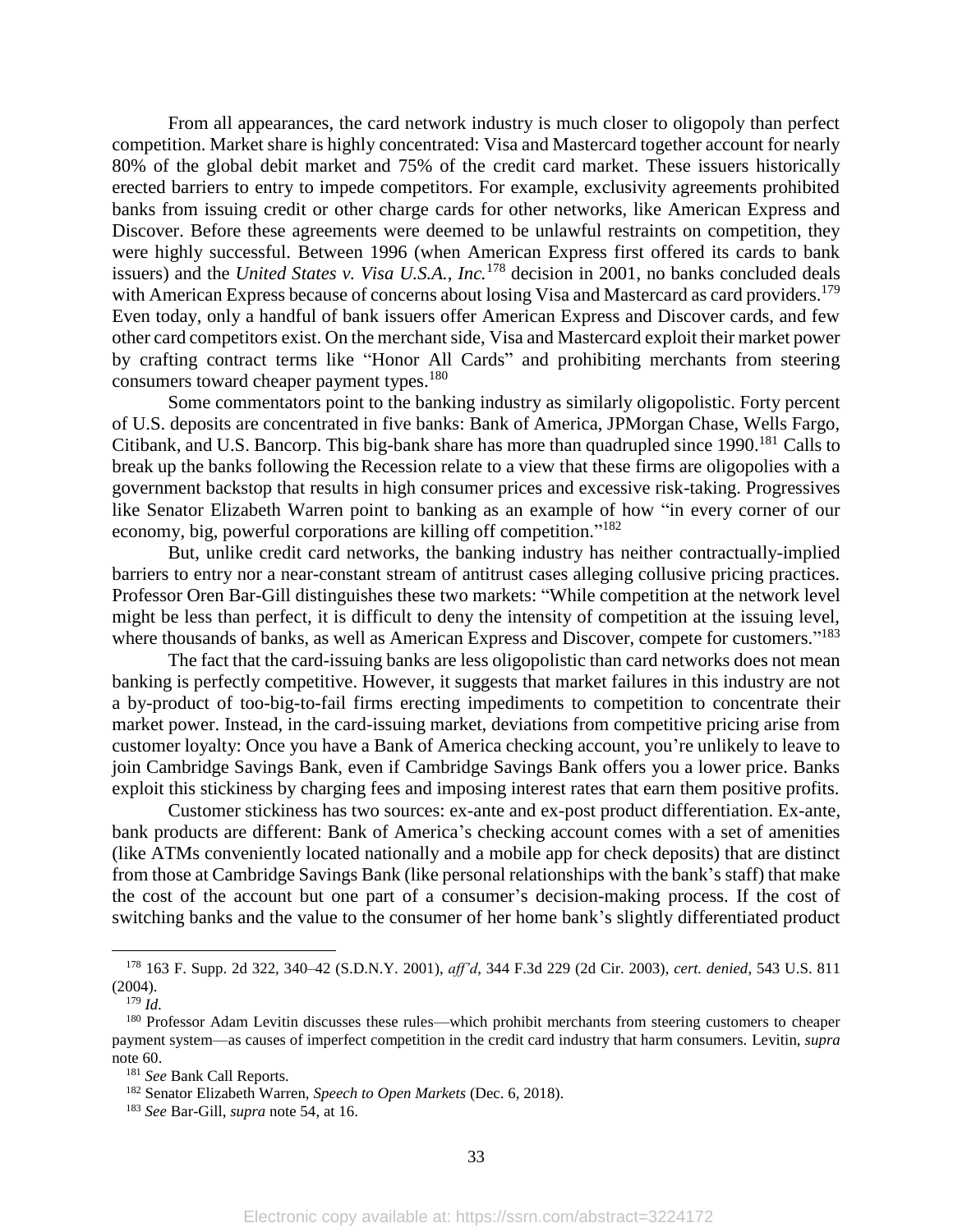are higher than the mark-up of the bank over marginal cost, she will bear the higher price rather than take her business to a cheaper competitor. However, ex-ante product differentiation alone will not sustain large profits, because there is an incentive for a national bank competitor to enter and offer Bank of America's amenities, or a local bank to enter that parallels Cambridge Savings Bank almost exactly but has a lower price. This is a market with differentiated products and monopolistic competition rather than a monopoly with supracompetitive long-term profits.

However, gains from product differentiation will not necessarily be competed away due to switching costs that discourage customers from taking their business to lower-price competitors.<sup>184</sup> One example is a search cost—that is, the physical cost of performing research on neighboring banks to locate cheaper checking account alternatives. Another is a transaction cost, such as the time cost associated with closing an account once a cheaper alternative is identified, a cost firms consciously try to keep high. <sup>185</sup> Another switching cost is a learning cost: Once a consumer knows how to check her account balance, or inform her bank that she'll be traveling, learning a whole new set of such practices may be daunting. Additionally, the existence of customer loyalty programs, like extra rewards points for being a long-term client, are contractual switching costs that entrench customers. Yet another cost arises from brand loyalty: A customer who has banked with Cambridge Savings Bank her whole life may prefer it to East Cambridge Savings Bank with an identical product because the mortgage officer helped her parents refinance their house, and because the teller never forgets her birthday. Even if products are ex-ante identical, ex-post switching costs make it unlikely that customers will sever banking relationships. This is empirically true: estimates suggest that only 3% of checking account holders move banks annually, and nearly 60% have been with their provider for more than a decade.<sup>186</sup>

Ex-post product differentiation can and does sustain long-run positive profits because once customers are locked into their banking relationship, banks can exploit them—for example, by levelling high fees. Stickiness becomes a source of market power for large financial institutions. Incidentally, one plausible explanation for different degrees of market power in the deposits and the consumer credit market is that stickiness varies for these two products. Solicitations for new credit cards are extremely common—in the pre-crisis period, credit card issuers averaged 6.7 million pieces of mail per year;<sup>187</sup> yet, new checking account offers are much less frequent. Still, there is evidence of stickiness in both markets, which increases financial institutions' profitability:

<sup>184</sup> The switching-cost model is outlined theoretically by Paul Klemperer, *Markets with Consumer Switching Costs,* 102 Q. J. ECON. 375 (1987), and its implications for the credit card market are discussed by Ausubel, *supra* not[e 177;](#page-32-0) as well as Paul S. Calem & Loretta J. Mester, *Consumer Behavior and the Stickiness of Credit Card Interest Rates*, 85 AM. ECON. REV. 1327 (1991)*;* and Victor Stango, *Pricing with Consumer Switching Costs: Evidence from the Credit Card Market,* 50 J. INDUS. ECON. 475 (2002); among others.

<sup>185</sup> *See,* e.g., Connie Prater, *For Some, Switching Credit Cards Gets Harder*, CREDIT CARD NEWS (Feb. 19, 2009), https://www.creditcards.com/credit-card-news/switching-credit-cards-gets-harder-1267.php (last visited on Jun. 11, 2018). In this article, Professor Levitin discusses how, for many credit card users, "[w]alking away is costly."

<sup>&</sup>lt;sup>186</sup> Emma Dunkley, *CMA Told to Drop Efforts to Make Customers Switch Banks*, FIN. TIMES (June 7, 2016), https://www.ft.com/content/70741fc6-2ca8-11e6-bf8d-26294ad519fc (last visited on Jun. 11, 2018).

<sup>187</sup> These volumes have fallen post-crisis, to closer to 4 million. Bob Bryan, *Credit Card Companies Have Sent Out 3.2 Billion Pieces of Mail This Year, and That's Not Even Close to the Record,* BUS. INSIDER (Nov. 24 2015), http://www.businessinsider.com/credit-card-companies-32-billion-pieces-of-mail-this-year-2015-11 (last visited on Jun. 20, 2018).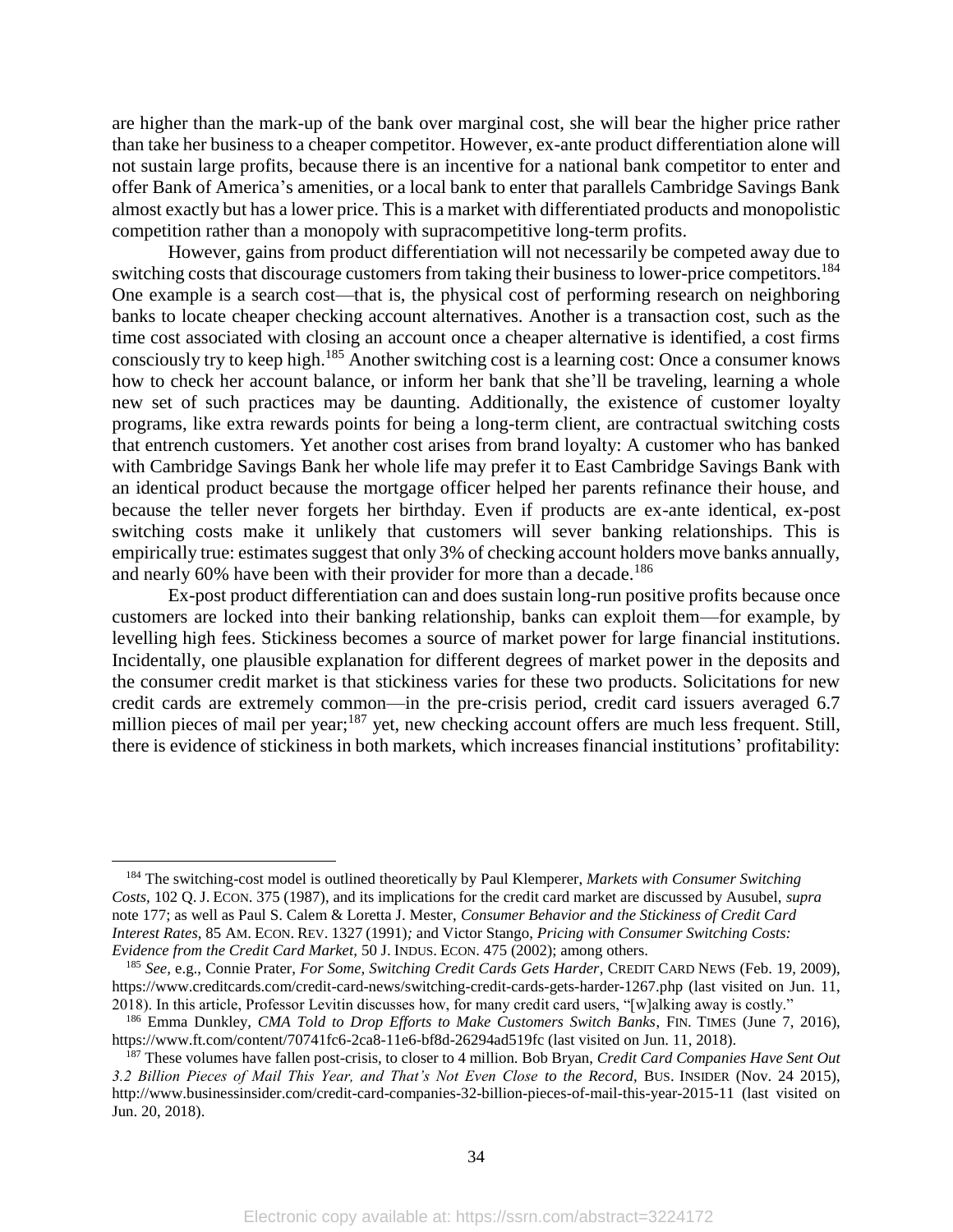Consumers tend not to switch credit cards when attractive introductory rates expire,<sup>188</sup> and banks feel little pressure to pass down increases in interest rates<sup>189</sup> to their sticky deposit customers.<sup>190</sup>

Why does the nature of market imperfection matter? It is true that, in the presence of shrouded prices, no matter the cause of the market imperfection, price regulation—like the CARD Act or changes to the overdraft default rules—can decrease overall consumer costs. But market dynamics provide useful insights for regulators beyond the attractiveness of regulating hidden prices: While monopoly markets may necessitate stricter antitrust enforcement, markets that are imperfectly competitive due to switching costs can be brought closer to perfect competition by lowering these costs. Although ex-ante product differentiation is societally beneficial because it increases the choices available to consumers (for example, offering different products for consumers who care about national ATM networks and those who do not), <sup>191</sup> differentiating functionally identical products through switching costs has no similar benefits.

Thus, practical measures—like requiring banks to simplify account closure—may help move the market closer to perfect competition, thus curbing excessive bank profits. Similarly, regulators should consider limiting customer loyalty programs and standardizing product types between institutions to decrease the learning hurdle for potential switchers. In a world with lower switching costs, it is plausible that some banks—specifically, those that did not rely on lost interchange revenue to cover their costs—would have been more reluctant to raise checking account fees post-Durbin. If customers are fluid, these banks would have to weigh benefits from higher prices against costs from lower demand. If instead customers are sticky, there is room for banks to adjust price without losing customers.

There is an added benefit to reining in switching costs. Like regulations that decrease priceshrouding, interventions that lower switching costs will disincentivize inefficient consumer behavior. For example, imagine your friend Penny is highly cost-sensitive. If there is a penny to be saved by closing her current checking account and switching to another bank, she will expend tremendous effort to locate the slightly cheaper bank, close her current account, and open another. Although this is an extreme example, variants are not far from reality—many consumers are

<sup>188</sup> *See* Sumit Agarwal et al., *Do Consumers Choose the Right Credit Contracts?* REV. CORP. FIN. STUDIES (2015), who provide large-scale experimental evidence that around 40% of consumers choose sub-optimal credit contracts.

<sup>189</sup> On bank deposits, see David Neumark & Steven A. Sharpe, *Market Structure and the Nature of Price Rigidity: Evidence from the Market for Consumer Deposits*, 107 Q.J.ECON. 657 (1992) (showing banks are slow to raise interest rates on deposits in response to rising market interest rates; but fast to reduce deposit rates in response to declining market interest rates); John C. Driscoll & Ruth A. Judson, *Sticky Deposit Rates*, FED. RESERVE BD. (2013) (working paper) (suggesting that in the absence of such stickiness, depositors would have received as much as \$100 billion more in interest per year when market rates were rising); Maria Lamagna, *Banks Have Raised Credit-Card Interest Rates— But Not Savings Account Rates*, FORBES (Jul. 23, 2017), https://www.marketwatch.com/story/banks-have-raisedcredit-card-interest-rates-but-not-savings-account-rates-2017-07-20 (last visited Jun. 20, 2018) (pointing out that recent increases in interest rates have increased the cost of credit but not been passed through to depositors).

<sup>&</sup>lt;sup>190</sup> There is also evidence of significant stickiness in other consumer finance markets; for example, borrowers fail to refinance expensive home mortgages. *See, e.g.,* John Y. Campbell, *Household Finance*, 61 J. FIN. 1553, 1579-85 (2006) (documenting that 25% of borrowers pay more than 200 basis points above the prevailing market rate, and that these refinancing mistakes are concentrated in less-educated, lower income, and minority borrowers); Alex Yoon-Ho Lee & K. Jeremy Ko, *Consumer Mistakes in the Mortgage Market: Choosing Unwisely Versus Not Switching Wisely,*  14 U. PA. BUS. L. J. 417 (2012) (suggesting that failure-to-switch problems are unlikely to be corrected by the market and arguing for a salience-shock-style approach to convey the wealth effects of refinancing).

<sup>&</sup>lt;sup>191</sup> Although the psychology literature counters that cognitive limitations—like information overload from too many choices and cognitive strain from evaluating varied options—mean that policymakers seeking to help consumers "should avoid adding options without considering their content and quality" Simona Botti & Sheena S. Iyengar, *The Dark Side of Choice: When Choice Impairs Social Welfare*, 25 J. PUB. POL'Y & MARKETING 24 (2006).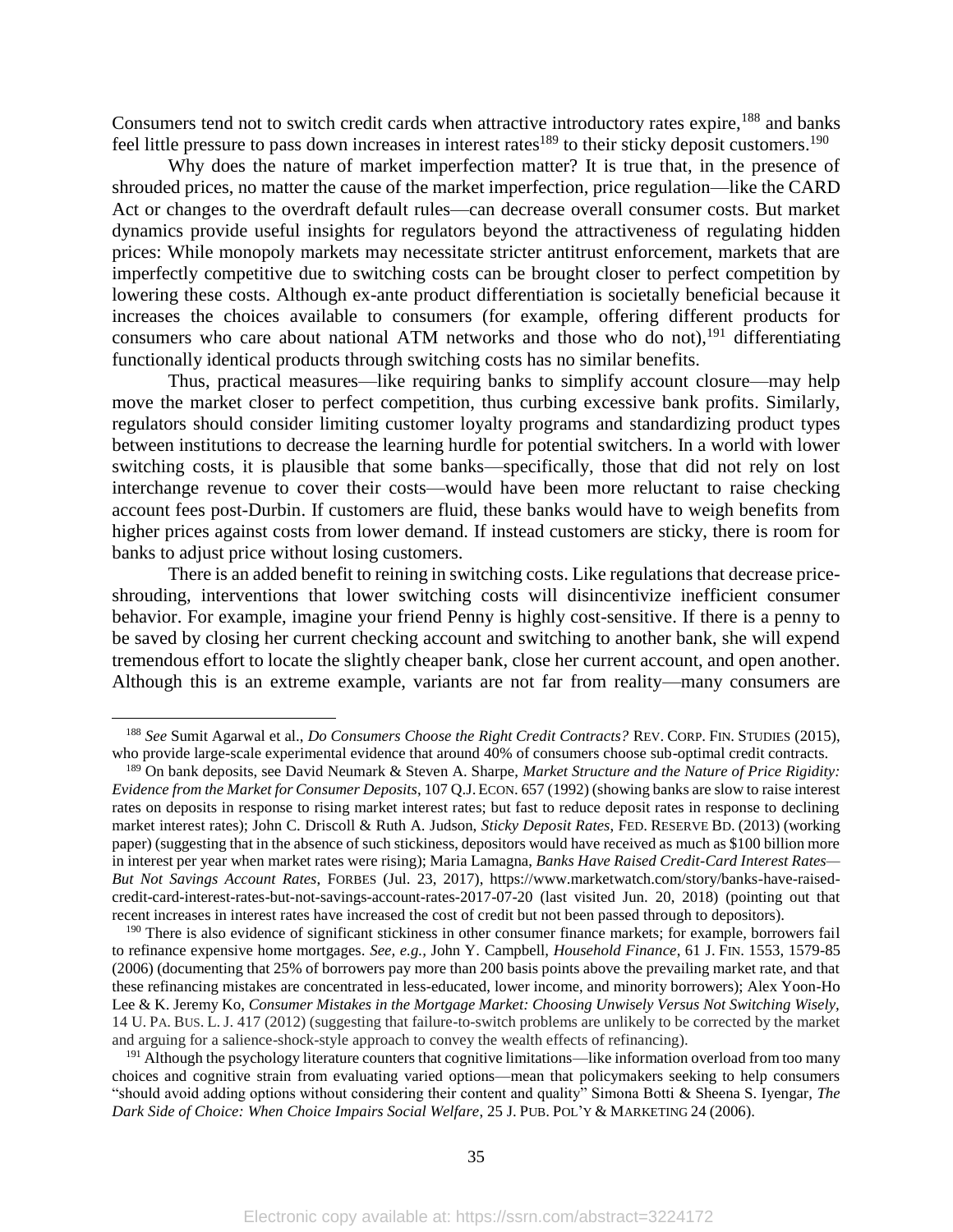"point-chasing fanatics," maintaining several credit cards and expending both mental energy and time to determine which card to use for groceries, which offers the highest cash-back rewards, and when to close accounts before teaser offers expire. Some even take so-called "mileage runs," that is, traveling by air for the sole purpose of earning frequent flier miles.<sup>192</sup> Finding the best deal is likely utility-enhancing for these individuals; however, it is hard to see why this intensity of search as socially desirable.<sup>193</sup>

# *D. Lesson 3: Non-Salient Cost Shocks May Not Be Fully Passed Through to Consumers*

In advocating for the Durbin Amendment, Senator Dick Durbin argued that these cost savings to merchants would "lead to lower consumer prices at grocery stores, convenience stores, and other retailers that, unlike Visa and MasterCard, have to vigorously compete with one another on price."<sup>194</sup>

A host of empirical evidence suggests that such savings have not come to pass. Although Durbin decreased merchant costs by an estimated \$6.5 billion annually, academics studying Durbin's retail price impacts have found little evidence of a pass-through of interchange savings.<sup>195</sup> If increasing consumer welfare was the goal, a regulatory intervention that directly increased consumer wealth instead of relying on merchant pass-through would have been preferable.

The failure of retail prices to decrease in response to interchange cost savings parallels the impact of interchange regulation in Australia.<sup>196</sup> Conceptually, the lack of a full price pass through is surprising—as Representative Peter Welch noted, these are fairly competitive industries: "you have one gas station on a corner and there are three competitors, most of us when we are filling up with gas, go to the one that is a penny or two cheaper. And is there any reason to think that wouldn't happen[?]"<sup>197</sup>

Incidentally, interchange is not the only case in which merchants appear slow to pass through cost savings to their customers and the gas industry in particular provides a helpful case study for when Welch's simple economic intuition can break down. While increases in wholesale prices are quickly passed through, it takes much longer for decreases in wholesale prices to result in *lower* retail gas prices. This is often referred to as the "rockets and feathers effect." 198

<sup>192</sup> There are even conferences for point-chasers. Chavie Lieber, *The Credit Card Obsessives Who Game the System—And Share Secrets Online*, RACKED (Apr, 1, 2015, 11:00 AM), https://www.racked.com/2015/4/1/8320731/credit-card-points-miles (last visited on Jun. 11, 2018). (quoting Angelina Acullo, a conference attendee and then stay-at-home mother who took 90 international flights on points in 2014).

<sup>&</sup>lt;sup>193</sup> *Id.* (noting that "a large part of the community doesn't actually like to travel, but they love gaming the system. It's like extreme couponing: Those people get, like, 10,000 diapers for free even though they don't have kids. In this case, some people care about screwing the airline.").

<sup>194</sup> 156 Cong. Rec. S4839 (daily ed. June 10, 2010).

<sup>195</sup> *See, e.g.,* Wang et al., *supra* note [36](#page-10-0) (discussing how merchants that saved did not change prices meaningfully and how small-ticket merchants whose interchange fees rose following Durbin's enactment increased prices). *See also* Sarin & Mukharlyamov, *supra* note [30](#page-9-0) (estimating that Durbin saved gas stations on the order of \$.006 cents per gallon and ruling out a price impact of even 25% that size).

<sup>196</sup> Testimony of Governor Sarah Bloom Raskin, *supra* note [47](#page-11-0) (noting that the Australian credit interchange cap had an "inconclusive" impact on retail prices) https://financialservices.house.gov/uploadedfiles/112-8.pdf <sup>197</sup> *Id.*

<sup>198</sup> *See* Nick Collins, *Fuel Prices: The 'Rocket and Feather Effect' Explained*, TELEGRAPH (Nov. 6, 2014, 12:49 PM), https://www.telegraph.co.uk/news/uknews/road-and-rail-transport/11212890/Fuel-prices-the-rocket-andfeather-effect-explained.html (last visited on Jun. 11, 2018); Michael T. Owyang & E. Katarina Vermann, *Rockets and Feathers: Why Don't Gasoline Prices Always Move in Sync with Oil Prices?* REGIONAL ECONOMIST (Oct. 2014),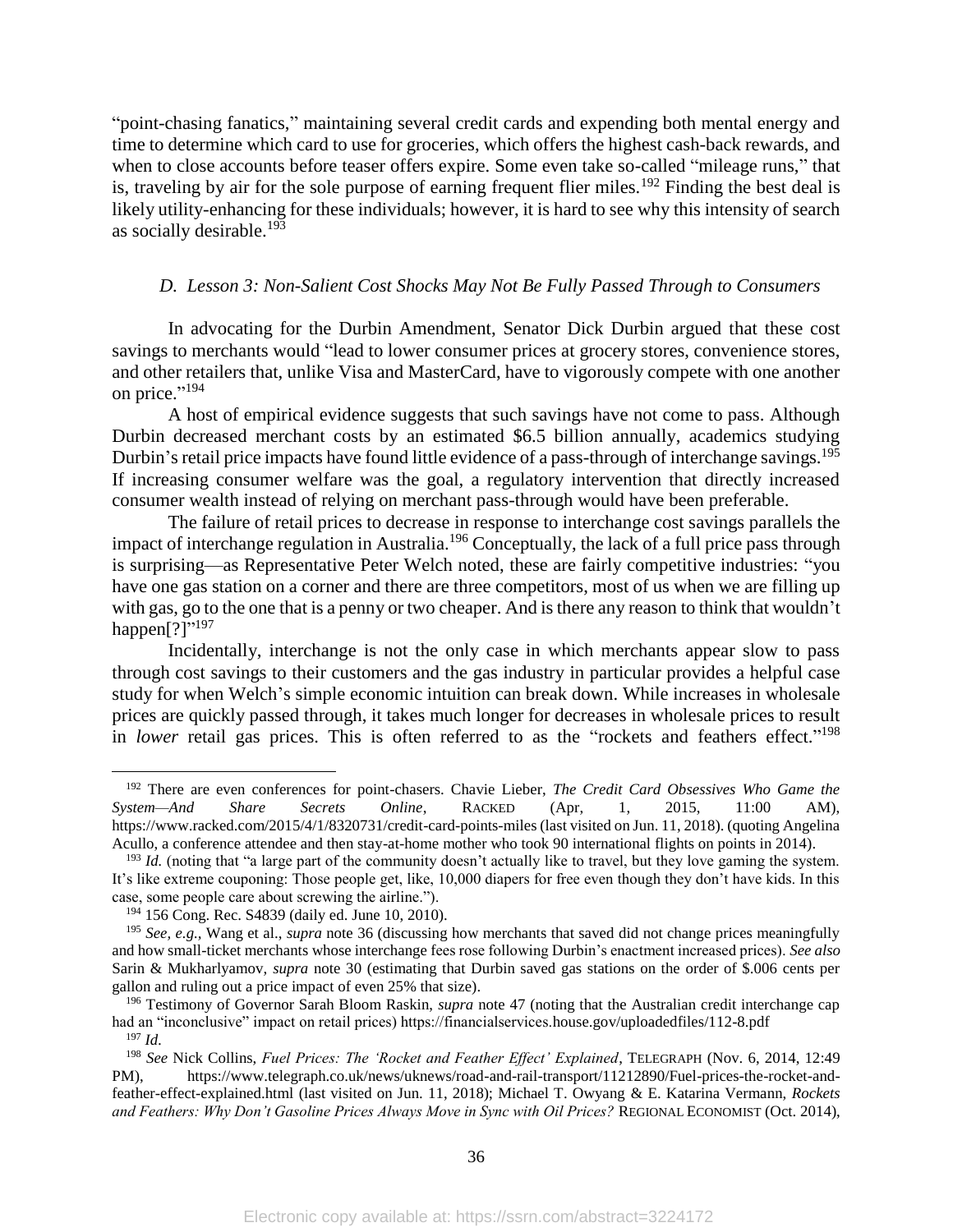<span id="page-37-0"></span>Economists Severin Borenstein, Colin Cameron, and Richard Gilbert find that a one-cent increase in crude oil prices is almost fully incorporated into retail prices within two weeks, whereas a onecent decrease results in a barely 0.2-cent decrease over this same horizon.<sup>199</sup> While this is an oftrevisited question in the economics literature,<sup>200</sup> a review of the available evidence indicates an asymmetric response to price hikes and decreases. Evidence of this asymmetry exists more broadly. In a seminal article, economist Sam Peltzman studied a large sample of diverse products spanning 77 consumer and 165 producer goods and found evidence that output prices respond faster to input increases than decreases in two-thirds of the markets examined.<sup>201</sup> On average, he concludes that the response to a positive price shock is at least twice the response to a negative shock, and this difference is sustained for at least five to eight months.<sup>202</sup> Especially relevant to this study of consumer finance, banks respond to increases in the federal funds rate by raising interest rates for borrowers but not for depositors.<sup>203</sup> So, even in the same market, and sometimes to the same consumer, banks charge higher prices to consumers who borrow from them when interest rates rise, but fail to pay more to consumers from whom they borrow.

There are two common explanations in the economics literature to explain asymmetric price adjustment in retail gas that seem plausibly related to merchants' responses to the Durbin Amendment.<sup>204</sup> The first relies on gas stations being oligopolists. Although a significant positive cost shock triggers retail price increases (otherwise, margins become negative), negative cost shocks need not be immediately passed through. Prevailing prices (prior to the shock) are a coordination mechanism for oligopolists that allows for the market price to exceed marginal cost, at least temporarily. The possibility of oligopolistic pricing is bolstered by evidence that asymmetries are largest—and persist longest—for gas stations with market power, because they are either isolated from competitors or have brand loyalty from customers.<sup>205</sup>

The second explanation relates to the impact of wholesale cost shocks on incentives for consumer search. One version relies on volatility in the crude oil market: The average consumer assumes changes in retail gas prices are a by-product of volatile wholesale prices. Thus, they

https://www.stlouisfed.org/~/media/Files/PDFs/publications/pub\_assets/pdf/re/2014/d/oil\_prices.pdf (last visited on Jun. 11, 2018).

<sup>199</sup> Severin Borenstein et al., *Do Gasoline Prices Respond Asymmetrically to Oil Price Changes?* 112 Q. J. ECON. 305 (1997).

<sup>200</sup> There is not a broad consensus on the existence or magnitude of this asymmetry. *See, e.g.*, Michael C. Davis & James D. Hamilton, *Why Are Prices Sticky? The Dynamics of Wholesale Gasoline Prices*, 36 J. MONEY, CREDIT, & BANKING 17 (2004); Matthew S. Lewis, *Asymmetric Price Adjustment and Consumer Search: An Examination of the Retail Gasoline Market*, 20 J. ECON. & MGMT. STRATEGY 409 (2011); Jeremy A. Verlinda, *Do Rockets Rise Faster and Feathers Fall Slower in an Atmosphere of Local Market Power? Evidence from the Retail Gasoline Market*, 56 J. INDUS. ECON. 581 (2008); among many others.

<sup>201</sup> Sam Peltzman, *Prices Rise Faster than They Fall*, 108 J. POL. ECON. 466 (2000).

<sup>202</sup> *Id.*

<sup>203</sup> *See* Annalyn Kurtz, *Rising Interest Rates Aren't Going to Do Much for Your Savings Account*, FORTUNE (Mar. 9, 2017), http://fortune.com/2017/03/09/federal-reserves-saving-accounts-rates/ (last visited on Jun. 11, 2018); George Deltas, *Retail Gasoline Price Dynamics and Local Market Power*, 56 J. INDUS. ECON. 613 (2008) (comparing asymmetric pricing in the retail gasoline industry to the banking industry, where deposits and loans exhibit price stickiness and asymmetric responses to the cost of funds).

<sup>&</sup>lt;sup>204</sup> Although the most common, these are not the only explanations for asymmetric price pass-through. For detailed discussion, *see* Borenstein et al., *supra* note [199.](#page-37-0)

<sup>205</sup> *See, e.g.,* Verlinda, *supra* note 207. (finding market power decreases the propensity to pass through savings and that branded stations—Chevron, Shell, and Texaco—exhibit greater asymmetry than unbranded stations).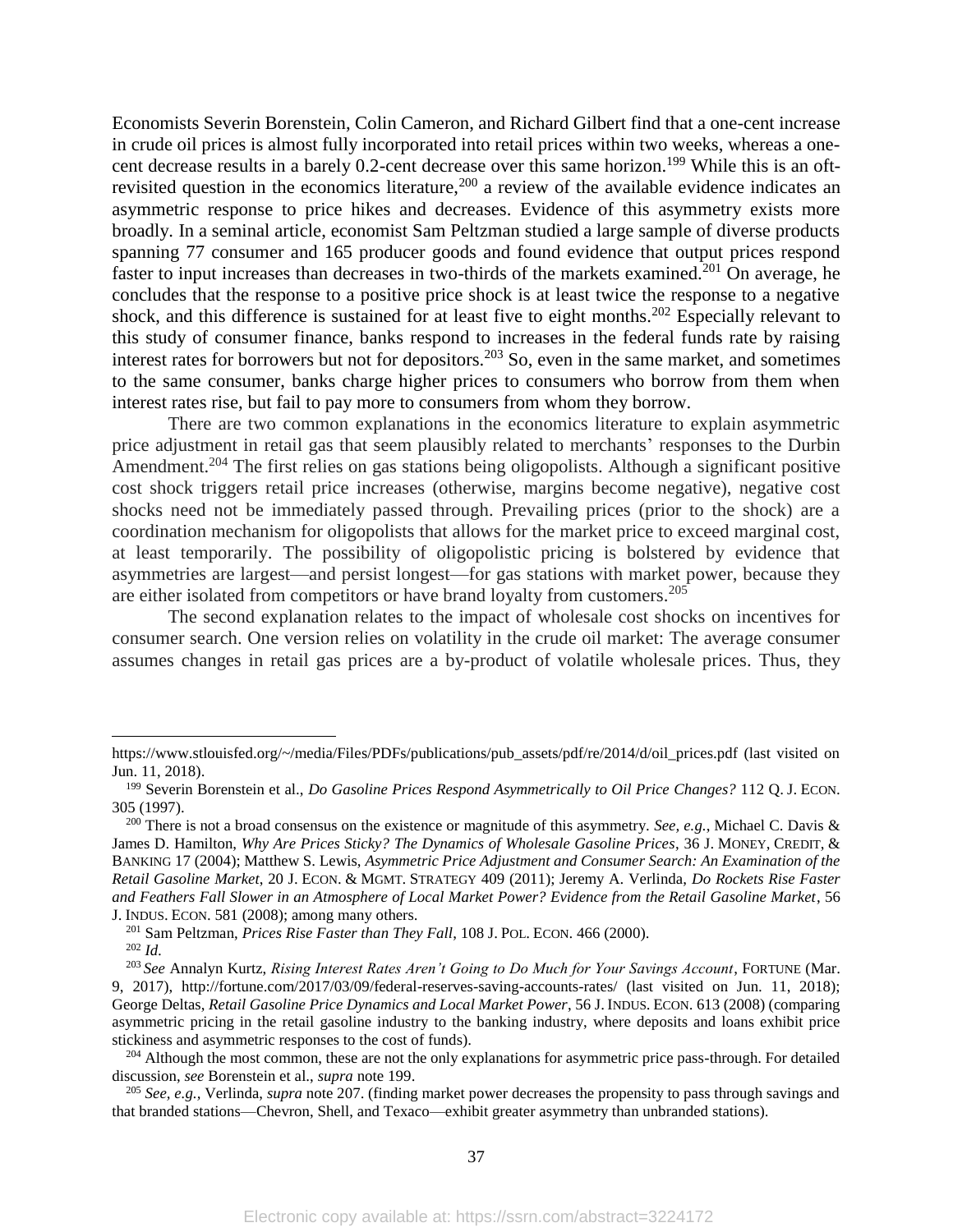believe gains from search are small.<sup>206</sup> Gas retailers realize that, at least temporarily, consumers have little incentive to search for a cheaper alternative and, therefore, fail to pass through wholesale cost savings. Another version, the "reference cost model,"<sup>207</sup> instead suggests that retailers adjust prices only as needed to keep price above marginal cost. A positive cost shock requires full passthrough; however, in response to a negative cost shock, retailers lower price just enough to forestall search. In either case, because no one is searching in response to a negative cost shock, competitors are unable to attract customers by lowering their prices. It is worth noting that if low consumer search is responsible for the failure of merchants to pass through Durbin savings, policymakers can help encourage greater pass-through by making these savings more salient to retail customers.<sup>208</sup>

There are several important caveats to this lesson. First, as the gas literature makes clear, negative cost shocks are eventually passed through to consumers—although this price adjustment can take months. So, the fact that economists who study retail price adjustments to Durbin<sup>209</sup> fail to observe lower prices may be related to the fact that these studies do not consider long-term price adjustment. It would be useful to understand whether retail margins have increased post-Durbin. Incidentally, given retailers' extensive Durbin lobbying,  $2^{10}$  it seems likely that they believed its passage would result in profits. Such merchant gains are consistent with direct statements by retailers<sup>211</sup> as well as by equity price reactions to Durbin.<sup>212</sup>

Whether or not these savings are a long-run gain for retailers, however, available empirical evidence suggests that consumers lost immediately on the bank side (with higher fees) and failed to gain immediately on the merchant side (with lower prices). As such, the Durbin case study cautions against indirect price regulation, like targeting merchants' interchange fees and trusting that these savings will quickly pass through to consumers. More direct price regulation—like caps on non-salient prices in the CARD Act or decreasing the likelihood that consumers incur overdraft fees—are most likely to increase welfare and decrease costs.

Although Durbin was repeatedly lauded as a regulatory intervention to benefit consumers,<sup>213</sup> an alternative justification is that it tilted the balance in the interchange bargaining relationship away from oligopolistic card networks in favor of merchants, and particularly small businesses without the market power to negotiate attractive side-deals with Visa and MasterCard for lower interchange rates.

<sup>206</sup> See, for example*,* Roland Bénabou & Robert Gertner, *Search with Learning from Prices: Does Increased Inflationary Uncertainty Lead to Higher Markups?* 60 REV. ECON. STUD. 69 (1993), who formalize this theory, and Borenstein et al., *supra* note [199,](#page-37-0) who apply it to the retail gas industry.

<sup>207</sup> Matthew Lewis, *Asymmetric Price Adjustment and consumer search: An examination of the retail gasoline market.* J. OF ECON. & MGMT. STRATEGY (2011).

<sup>&</sup>lt;sup>208</sup> The Electronic Payments Coalition sought to do exactly this: In response to Durbin, they launched a "Where Is My Debit Discount" campaign, which sought to estimate, for example, the magnitude of savings in the gasoline industry (more than \$1 billion). *See Congress Gave Gas Retailers \$1 Billion Annual Subsidy*, ELECTRONIC PAYMENTS COALITION, http://www.electronicpaymentscoalition.org/gasprices/#gaschart (last visited May 3, 2018).

<sup>209</sup> *See, e.g.*, Sarin & Mukharlyamov, *supra* note [30;](#page-9-0) Wang et al., *supra* note [36.](#page-10-0)

<sup>&</sup>lt;sup>210</sup> Durbin was so contentious that it precipitated more unique comments than any other rule issued by the Federal Reserve under Dodd-Frank. Brian Libgober & Daniel Carpenter, *Lobbying with Lawyers: Financial Market Evidence for Banks' Influence on Rule-Making,* WASH. CTR. FOR EQUITABLE GROWTH Working Paper (Jan. 2018).

<sup>&</sup>lt;sup>211</sup> Supra note 37 (Home Depot earnings report speculated gains from Durbin totaling \$35M).

<sup>212</sup> Sarin & Mukharlyamov, *supra* note [30.](#page-9-0)

<sup>213</sup> *See, e.g.*, Dick Durbin, *Durbin Statement on His Debit Card Swipe Fee Amendment*, DICK DURBIN, UNITED STATES SENATOR, ILLINOIS (May 13, 2010), https://www.durbin.senate.gov/newsroom/press-releases/durbinstatement-on-his-debit-card-swipe-fee-amendment.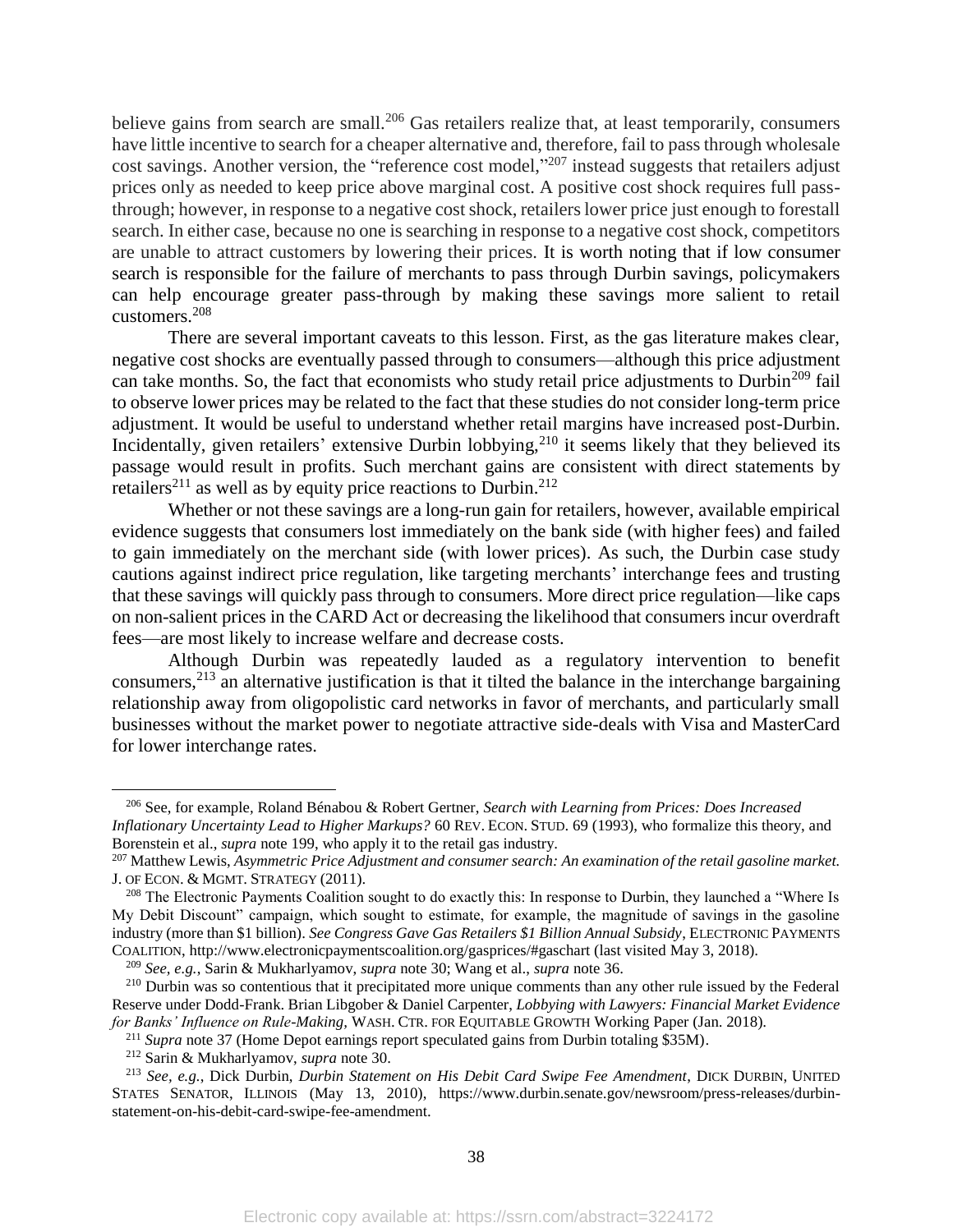Historically, merchants relied on antitrust enforcement, not regulatory price caps, to limit card networks' power. For example, litigation challenging "Honor all Cards" rules resulted in a \$3 billion settlement and the forced decoupling of Visa and Mastercard credit and debit card acceptance;<sup>214</sup> and a recent class action suit alleging collusive pricing practices was settled but then invalidated, largely because it restricted merchants' future ability to bring such suits.<sup>215</sup>

Recent trends in antitrust—directly related to interchange—question the viability of continued reliance on judicial enforcement in this setting. In *Ohio v. American Express*, believed by some to be the "most significant antitrust decision in a decade,"<sup>216</sup> the Supreme Court held that since interchange implicates a two-sided market, courts must include both sides of the platform merchants and cardholders—when defining the market and assessing whether competition is impeded. This approach differs from that recently advocated by Michael Katz and Jonathan Sallet in the *Yale Law Journal* who suggest a "multiple-markets approach" to cases involving multisided platforms, such that these are viewed as involving different, yet deeply interrelated markets that both may (independently) implicate antitrust concerns.<sup>217</sup>

In *Ohio v. American Express*, <sup>218</sup> the Court adopts the "single-markets" approach disfavored by Katz and Sallet, holding that although merchants suffer harm (higher fees) from American Express contract terms that prohibit them from steering consumers toward cheaper payment instruments, on the other side of the market consumers may benefit (through rebates or rewards such as airline miles) and thus merchant harm is not sufficient to demonstrate that steering prohibitions are anti-competitive.<sup>219</sup> With far-ranging implications for several platforms,<sup>220</sup> in the context of card networks the decision clearly signals a shift—"credit card networks are different" and the standards for antitrust violations thus heightened.<sup>221</sup> Concerns about the ability of antitrust

<sup>&</sup>lt;sup>214</sup> Although "Honor all Cards" lawsuits for debit versus credit cards resulted in settlement, merchant suits to decouple rewards credit acceptance from non-premium credit card acceptance remain live and a new set of litigation is likely to emerge around "Honor all Devices" terms, whereby merchants that accept payment instruments housed in one digital wallet have to accept all digital wallets, regardless of the costs associated. Adam Levitin, *Pandora's Digital Box: Digital Wallets and the Honor All Devices Rule*, CREDIT SLIPS (May 31, 2016), http://www.creditslips.org/files/pandoras-digital-box.pdf.

<sup>215</sup> AnnaMaria Andriotis, *Visa, Mastercard Near Settlement Over Card-Swipe Fees*, WALL ST. J. (June 29, 2018), https://www.wsj.com/articles/visa-mastercard-near-settlement-over-card-swipe-fees-1530193694.

<sup>216</sup> Lina Khan, *The Supreme Court Just Quietly Gutted Antitrust Law*, VOX (Jul. 3, 2018 9:40 AM) https://www.vox.com/the-big-idea/2018/7/3/17530320/antitrust-american-express-amazon-uber-tech-monopolymonopsony

<sup>217</sup> Michael Katz & Jonathan Sallet, *Multisided Platforms and Antitrust Enforcement*, 127 YALE L.J. 2142, 2144 (2018).

<sup>218</sup> 138 S. Ct. 355 (2017).

<sup>219</sup> *Id.* at 365.

<sup>&</sup>lt;sup>220</sup> "Consider: Under the logic the appeals court used, an anticompetitive scheme by Uber to suppress driver income would not be considered illegal unless those bringing the suit showed that riders were also harmed." Khan, *supra* note 223.

<sup>&</sup>lt;sup>221</sup> In fact, the ruling appears to have pushed merchants toward another settlement with Visa and Mastercard in the decades-old price-fixing litigation. One industry commentator suggested that "The Supreme Court AmEx ruling probably dissuaded [merchants] from the notion that they had more leverage." Emily Bary, *How Visa and Mastercard Could Benefit from a Settlement Over Card-Swipe Fees*, MARKETWATCH (Jul. 1, 2018 10:23 AM), https://www.marketwatch.com/story/how-visa-and-mastercard-could-benefit-from-a-settlement-over-card-swipefees-2018-06-29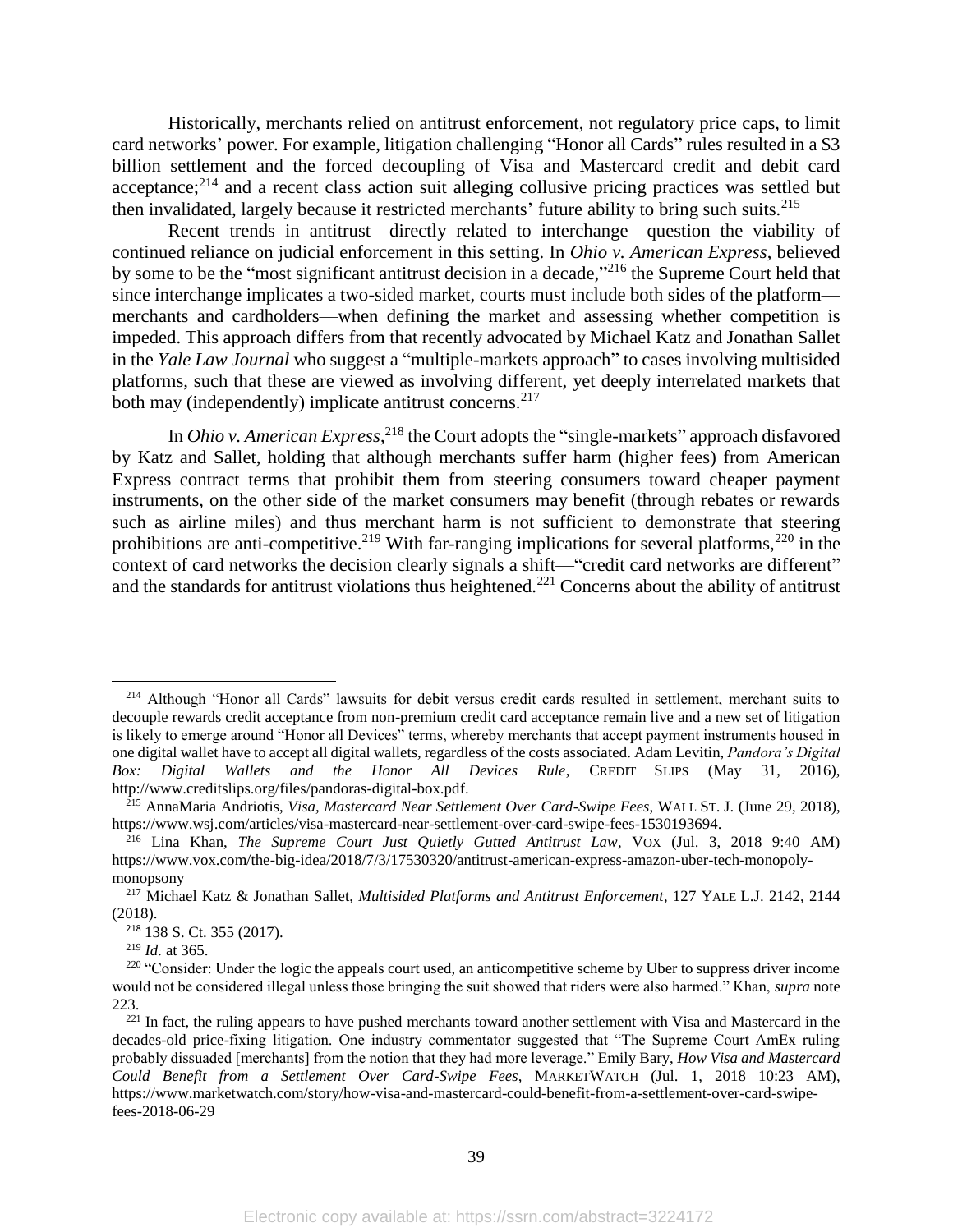law to adequately address the increased concentration of corporate power throughout the economy have pushed many to argue for a legislative overhaul of antitrust.<sup>222</sup>

Although not the focus of this Article, emerging judicial barriers to the use of antitrust enforcement to intermediate the merchant/card network relationship may push in favor of regulating interchange fees directly, even absent salience problems. However, while such regulation—like Durbin's cap on debit interchange—can help limit card networks' and issuers' power and supracompetitive profits, it is a mistake to ignore the possible unintended consequences on consumers, for example through the increase in bank fees to recoup these losses.

# *E. Lesson 4: Salience-Increasing Regulations and Behaviorial Approaches Will Likely Curb Abusive Practices*

Given that at least some consumers fail to incorporate non-salient prices into their product choice, price regulations are socially desirable. But this is not the only regulatory option—making non-salient prices salient to consumers is a useful alternative.

Banks' initial response to Durbin illustrates the impact of making fees salient on both consumer and firm behavior. In the immediate aftermath of Durbin, many large banks proposed a \$5 monthly fee for customers who use their debit cards as a form of purchase. This fee became a rallying cry for the Occupy Wall Street movement—protesters burned Bank of America debit cards<sup>223</sup> and an online petition against the fee garnered more than 200,000 signatures.<sup>224</sup> Lawmakers scorned the proposal, with then-Vice President Joe Biden labelling it as "incredibly tone deaf"<sup>225</sup> and Senator Durbin urging consumers to "vote with their feet" and close accounts at these institutions.<sup>226</sup> Normally inattentive depositors heeded the call: Bank of America CEO Brian Moynihan reported that the number of people closing accounts in the immediate aftermath of the proposal jumped by more than 20% compared to the same period the prior year.<sup>227</sup> The proposed \$5 fee became so unpopular that all of the institutions chose to reverse it. Bank of America's COO said the bank "listened to our customers very closely" and decided against moving forward with plans to charge the fee.<sup>228</sup> While banks increased other fees in response to Durbin, the lesson of

<sup>222</sup> *See, e.g.* Dave Jamieson, *Democrats Are Finally Waking Up to the Monopoly Problem*, HUFFPOST (Jul. 24, 2017), https://www.huffingtonpost.com/entry/democrats-antitrust\_us 5976572fe4b0a8a40e817612. ""In fact, several members of Congress already have proposed anti-monopoly legislation in the past year, including United States Senators Cory Booker (D-NJ), Amy Klobuchar (D-MN), and Elizabeth Warren (D-MA) and Representatives David Cicilline (D-RI), Keith Ellison (D-MN), and Seth Moulton (D-MA). Khan, *supra* note 216.

<sup>223</sup> *See* Bernard, *supra* note [27.](#page-7-0)

<sup>224</sup> Ann Carrns, *Petition on Debit Card Fee Attracts 200,000 Supporters*, N.Y. TIMES (Oct. 13, 2011),

https://bucks.blogs.nytimes.com/2011/10/13/petition-on-debit-card-fee-attracts-200000-supporters/ (last visited on Jun. 11, 2018).

<sup>225</sup> Amanda Terkel, *Joe Biden on Bank of America: At a Minimum, They Are Incredibly Tone Deaf,* HUFFPOST (Oct. 6, 2011), https://www.huffingtonpost.com/2011/10/06/joe-biden-bank-america-tone-deaf\_n\_998055.html (last visited on Jun. 11, 2018).

<sup>226</sup> Dick Durbin, Press Release, *Bank of America's Outrageous New Fees*, DICK DURBIN, UNITED STATES SENATOR, ILLINOIS (Oct. 3, 2011) https://www.durbin.senate.gov/newsroom/press-releases/bank-of-americas-outrageous-newfees (last visited on Jun. 11, 2018).

<sup>227</sup> Martha C. White, *Bank of America's \$5 Debit Fee Led to More Account Closings, CEO Says,* TIME (Jan. 23, 2012), http://business.time.com/2012/01/23/bank-of-americas-5-debit-fee-led-to-more-account-closings-ceo-says/ (last visited on Jun. 11, 2018).

<sup>228</sup> Bernard, *supra* not[e 27.](#page-7-0)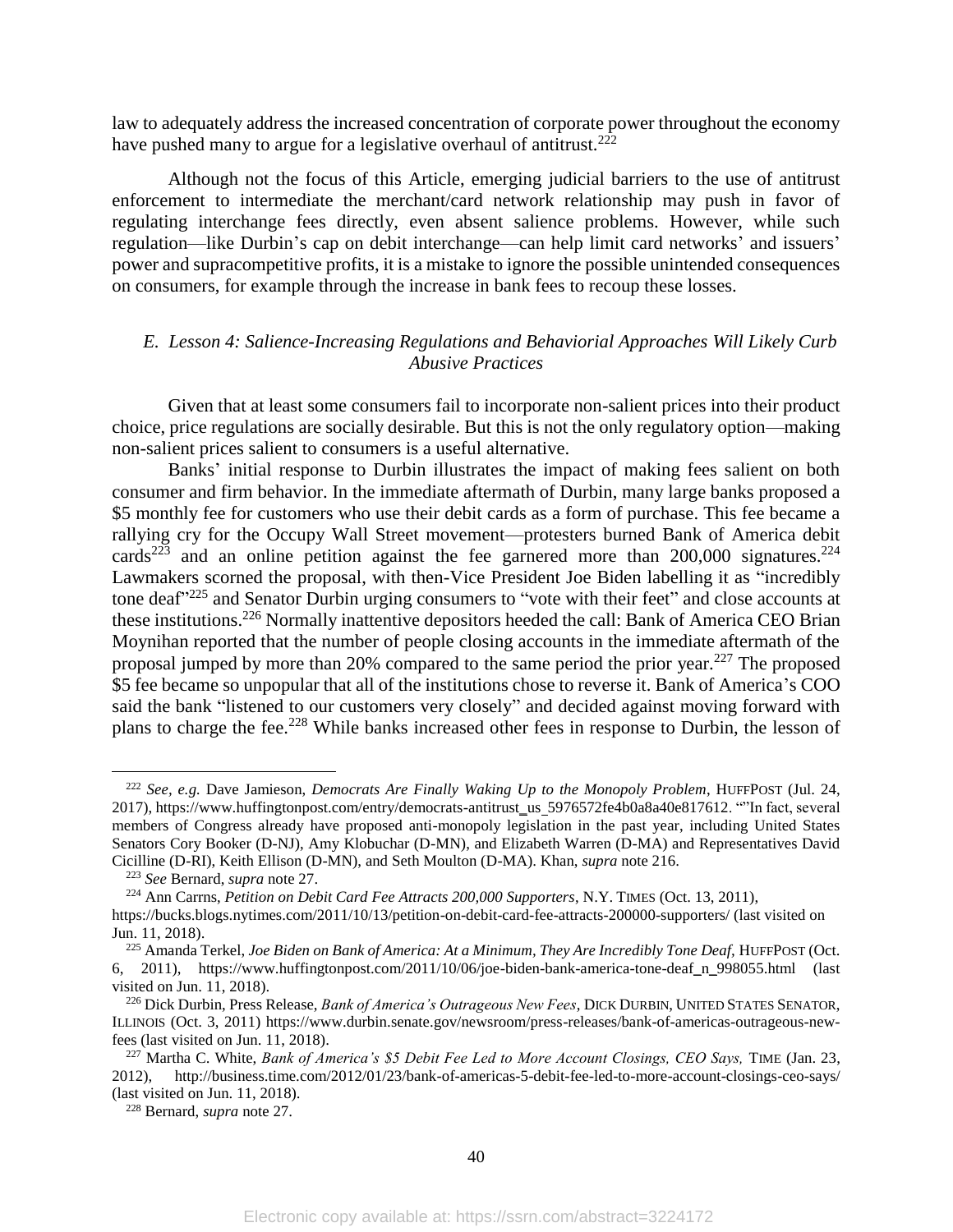the failed \$5 debit charge is clear: Raising the salience of a price can incentivize consumers to make more informed product choices.

The potential of such an approach is evident in the overdraft domain. Changing the policy default to consumer opt-in for overdraft protection decreased the share of customers capable of incurring overdraft fees by more than  $80\%$ . Still, many observers<sup>229</sup> point to higher opt-in rates for frequent overdrafters<sup>230</sup> as evidence that this behavioral nudge is not sufficient. These authors contend that frequent overdrafters are targeted for opt-in because they are unsophisticated and easy targets for revenue generation.<sup>231</sup> Professors Ryan Bubb and Richard Pildes argue that bank overdraft is a case where behavioral economics "trims its sails" by limiting itself to "choicepreserving regulatory tools" that can generate "incomplete or counterproductive policy implications" by enabling firms to continue to exploit consumers' cognitive limitations.<sup>232</sup>

An alternative proposed by critics is a mandate banning overdraft protection, which would prohibit banks' provision of this costly product to irrational consumers. But such mandates decrease the set of options available to consumers, some of whom may prefer the convenience of overdraft protection despite its high costs.<sup>233</sup> Rather than abandon a behavioral nudge in favor of a prohibitive mandate, in the case of overdraft, there is room for a "salience shock" that preserves consumer choice.

Making consumers aware of overdraft fees before they are incurred—for example, through surveys—discourages overdraft incidence.<sup>234</sup> It is possible to imagine a shock that is stronger than survey questions. Forcing all banks to offer a version of the new Bank of America ATM overdraft protection—such that when a customer attempts a withdrawal, if she is about to overdraft, the bank informs her of the fee and provides her the opportunity to cancel the withdrawal—will make these fees salient immediately before an overdraft occurs and allow consumers to weigh the benefits of completing the transaction against the high costs.

The same is easily possible for point-of-sale transactions. If a consumer is buying a coffee and is about to overdraft, she could receive an alert indicating that if she completes the purchase, she will be charged a fee. The alert could also include a reminder that she can set up a lessexpensive overdraft line of credit through her bank that will still allow her to complete the transaction. If the consumer is eager for caffeine, has no other means of payment, and values her time such that she wants to avoid engaging with her bank, she may elect to complete the transaction. But making the fee salient will decrease overdraft incidence for the nearly 70% of overdrafters who claim they would have preferred their transactions be declined to high overdraft fees. $235$ 

It is important to distinguish this call for a "salience shock" in the context of overdraft from mandatory disclosures. Professors Omri Ben-Shahar and Carl Schneider provide a scathing

<sup>229</sup> *See, e.g.,* Bubb & Pildes, *supra* note [5;](#page-3-2) Willis, *supra* note [4.](#page-3-1)

<sup>&</sup>lt;sup>230</sup> Forty-five percent of accounts that had more than 10 non-sufficient funds (NSF) items during the first six months of 2010 opted in by the end of 2010, in contrast to only 11% of accounts with no NSF incident. *CFPB Study of Overdraft Programs, supra* note 88.

<sup>231</sup> *Issue Brief: Consumers Need Protection from Excessive Overdraft Costs,* PEW CHARITABLE TRUSTS (Dec. 20, 2016), http://www.pewtrusts.org/en/research-and-analysis/issue-briefs/2016/12/consumers-need-protection-fromexcessive-overdraft-costs (last visited on Jun. 11, 2018).

<sup>232</sup> Bubb & Pildes, *supra* note [5.](#page-3-2)

<sup>233</sup> Sunstein, *supra* note 136 (highlighting this possibility in response to Bubb & Pildes, *supra* note [5\)](#page-3-2).

<sup>234</sup> Victor Stango & Jonathan Zinman, *Limited and Varying Consumer Attention: Evidence from Shocks to the Salience of Bank Overdraft Fees,* 27 REV. FIN. STUD. 990 (2014).

<sup>235</sup> *Overdraft America*, *supra* note 97.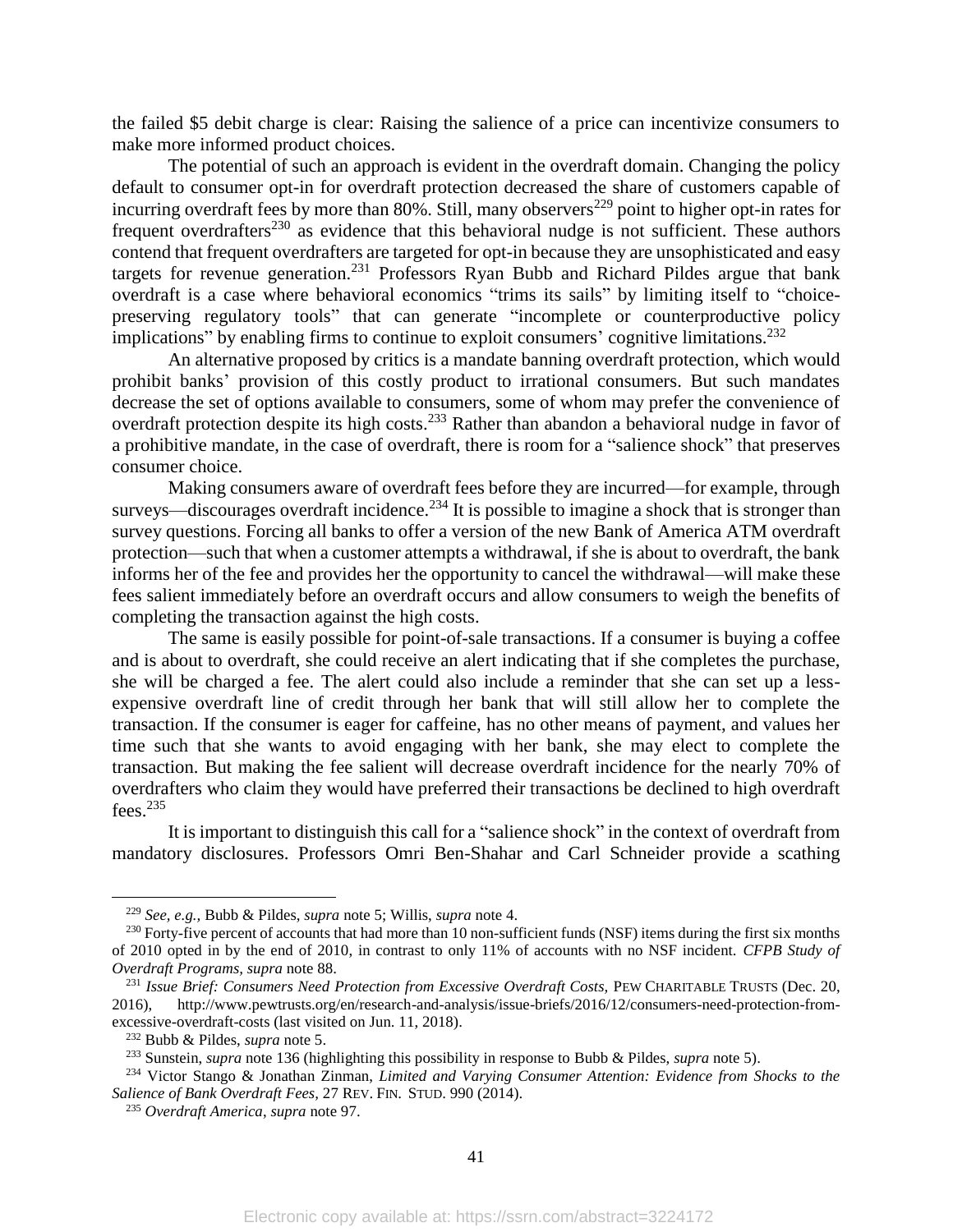<span id="page-42-0"></span>indictment of mandatory disclosures, suggesting consumers suffer from two main problems that render disclosures ineffective: (1) an overload effect (because disclosures are too complex to be understood) and (2) an accumulation problem (because it is hard to remember a disclosure when it competes in your memory with information about all other disclosures—"memory is a sieve.").<sup>236</sup> Professors Michael Barr, Sendhil Mullainathan, and Eldar Shafir are also skeptical of the usefulness of disclosures, because they note that one way financial institutions generate rents from penalty fees is by exploiting consumers' tendency to underestimate the likelihood they will make a late payment or overdraft.<sup>237</sup> Therefore, overly optimistic consumers may opt in to overdraft protection (even if the high fees are clearly disclosed) because, although they believe it is unlikely they will ever use service, they want protection in case of emergency.

A behavioral "salience shock" like alerting consumers to the cost of an overdraft fee *immediately* before an overdraft incident has the potential to be successful because it avoids the overload and accumulation problems. This immediate alert is a very simple disclosure (closer in spirit to sanitation grades outside restaurants that Ben-Shahar and Schneider approve of than complicated credit card contracts) that does not need to be recalled: The information is presented to a consumer the moment prior to decision-making. As such, it also addresses the Barr, Mullainathan, and Shafir concern because it makes the cost of overdraft salient when the overdraft incident is imminent, not long before when consumers optimistically believe they will never make use of this service. Thus, a salience shock is likely to be more effective in reducing costly overdrafts than recent proposed changes to opt-in disclosure forms.<sup>238</sup>

In proposing this salience shock, I follow the Ben-Shahar and Schneider suggestion that "brief, simple, and easy" disclosures work best when they are part of a "larger program of social change. Sometimes, the purpose of mandates is not to give people information for making the choice they prefer but rather to induce them to make the choice the lawmaker deems preferable."<sup>239</sup> This shock is meant to do precisely that—strongly nudge consumers away from the \$40 coffee but preserve their choice to reject the nudge.

One reason to be confident about the efficacy of a salience shock in the overdraft market is that it is already proven to work in practice. The UK Financial Conduct Authority found that customers who receive text alerts when their checking account balances fall close to zero reduce

<sup>236</sup> Omri Ben-Shahar & Carl E. Schneider, *The Failure of Mandated Disclosures*, 159 U. PENN. L. REV. 647 (2011).

<sup>237</sup> *See* Michael S. Barr, et al., *The Case for Behaviorally Informed Regulation*, *in* NEW PERSPECTIVES ON REGULATION (D. Moss and J. Cisternino eds. 2009).

<sup>238</sup> *See Know Before You Owe: Current Model Form A-9,* CONSUMER FIN. PROTECTION BUREAU, http://files.consumerfinance.gov/f/documents/201708\_cfpb\_A-9-form-ficus\_overdraft-model-forms-prototypes.pdf (last visited on Mar. 15, 2018). Professors Bubb and Pildes provide a vivid analogy for why they believe mandated disclosures to be ineffective: "Given the structure of the self-control problem, solving it requires forcing or enticing the consumer not to engage in a transaction that, even with a clear-eyed understanding of the terms and risks, the consumer in that moment wants to make. But while Odysseus could have himself forcibly lashed to the mast, no easy way exists for consumers to commit themselves not to open that store line of credit promising no payments and no interest for the next twelve months. After all, Odysseus did not instruct his sailors to provide him with a 'Total Cost of Swimming with the Sirens' disclosure as soon as he got within earshot." Bubb & Pildes, *supra* not[e 5.](#page-3-2) While a fair critique of disclosure in general, this is not an indictment of the proposed salience shock because we believe that, when made aware of the costs of overdrafting, consumers will overwhelmingly choose not to complete a transaction likely to incur a large fee. This is consistent with survey evidence suggesting that nearly all consumers do not realize they have overdrafted. In this setting, it's more like Odysseus being tied to the mast when a simple alert from his fellow sailors— there are sirens coming and if they lure you off this boat it won't end well—would have sufficed.

<sup>239</sup> Ben-Shahar & Schneider, *supra* note [236,](#page-42-0) at 744.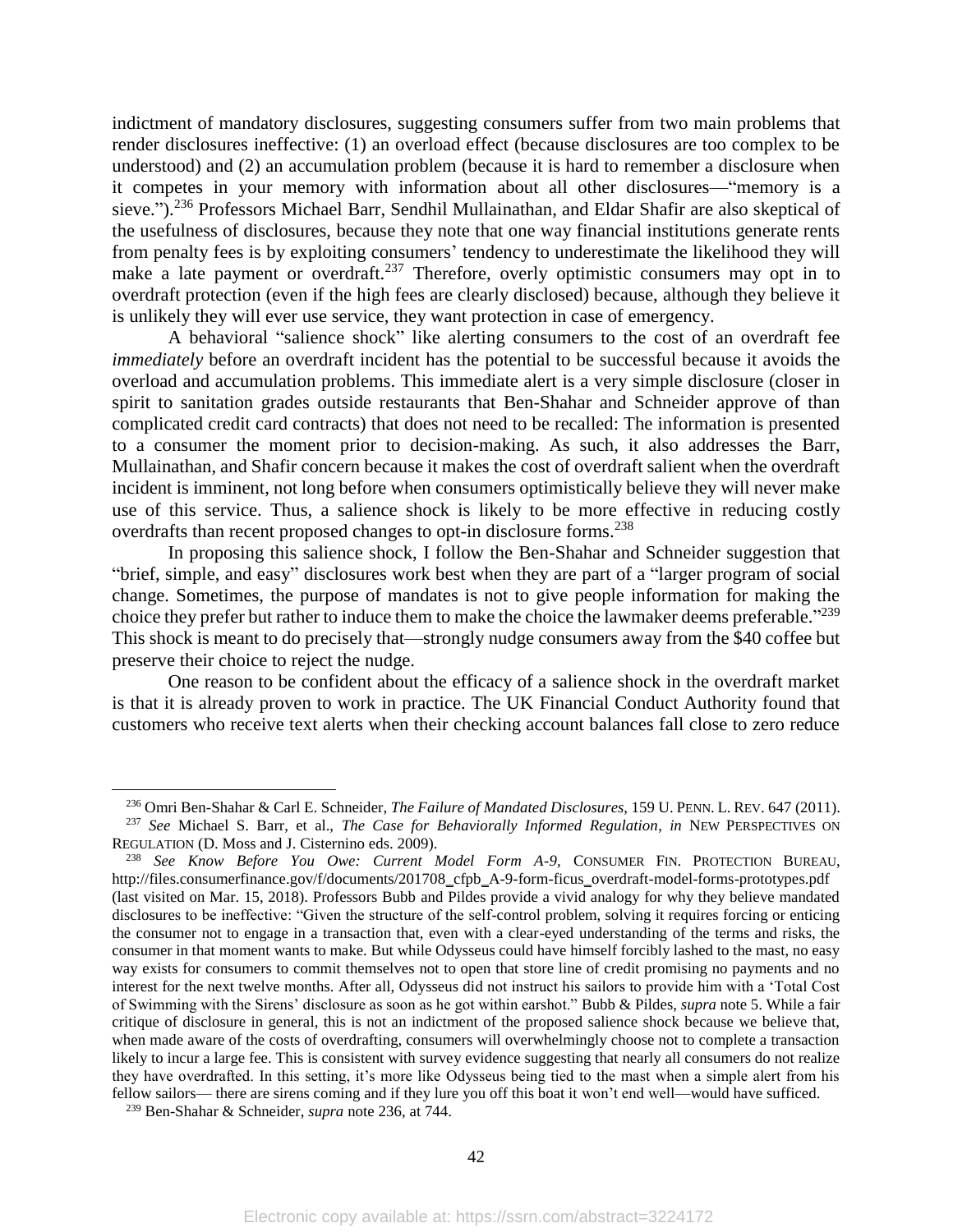overdraft charges by  $24\%$ .<sup>240</sup> As a result, all UK banking customers now receive these notifications. $241$ 

The ability of increased salience to shape consumer choice is also evident in the payday lending space. When consumers considering a payday loan learn how its financing charge compares with the cost of borrowing a similar sum on a credit card, the take-up of payday loans falls significantly.<sup>242</sup> The same is true in the credit card market, where the CARD Act's requirement that issuers disclose the benefits of early repayment increases consumers' prepayment significantly<sup>243</sup> and the retail investing market, where consumers made aware of high mutual fund fees re-allocate investments. 244

Salience shocks can thus be extended to consumer finance products more generally. For example, for credit card, mortgage, or student loan late fees, a notification reminding a consumer to pay her bill immediately or incur a penalty would be more effective in discouraging delinquency than ex-ante disclosure of high penalty fees in these contracts. Given consumers' limited attention, interventions that make prices salient just prior to decisions that will precipitate penalties will limit costly consumer mistakes.

It is important to restrict these sorts of salience interventions and dynamically assess when they are most necessary and most likely to be effective. "Shocking" consumers along all the decisions they make—and all the fees they are assessed—is likely to run into Ben-Shahar and Schneider's "accumulation" problem: "So many disclosures assail disclosees that they cannot possibly attend to more than a fraction of them."<sup>245</sup> As such, it will be important to focus on salience shocks to target only lines of revenue generation that are (1) generating significant profits for large financial institutions and (2) seem poorly understood by the consumers bearing them.<sup>246</sup>

<sup>240</sup> *New Overdraft Alerts as CMA Banking Rules Come into Force*. GOV.UK (Feb. 2, 2018)

https://www.gov.uk/government/news/new-overdraft-alerts-as-cma-banking-rules-come-into-force (last visited on Jun. 27, 2018).

<sup>241</sup> Rob Goodman, *Red Alert: Banks Must Now Text You If You're About to Slip into Your Overdraft,* THE SUN (Feb. 2, 2018) https://www.thesun.co.uk/money/5484712/banks-must-now-text-you-if-youre-about-to-slip-into-your-

overdraft/ (last visited on Jun. 27, 2018).

<sup>242</sup> *See* Marianne Bertrand & Adair Morse, *Information Disclosure, Cognitive Biases, and Payday Borrowing*, 66 J. FIN. 1865 (2011).

<sup>243</sup> *See* Agarwal et al., *supra* note [69](#page-14-1) (finding making salient the benefits of early repayment on monthly statements increases the number of account holders that repay early).

<sup>244</sup> Jill E. Fisch & Tess Wilkinson-Ryan, *Why Do Retail Investors Make Costly Mistakes? An Experiment on Mutual Fund Choice*, 162 U. PENN. L. REV. 605 (2014).

<sup>245</sup> Ben-Shahar and Schneider, *supra* note 243.

<sup>&</sup>lt;sup>246</sup> For example, pre-crisis dependency on overdraft income and credit card back-end fee income hinted at numerous salience problems. Further work should consider the appropriate regulatory design, but as a starting point, I suggest a model for consumer finance following on Robin Greenwood et al., *Strengthening and Streamlining Bank Capital Regulation*, BROOKINGS PAPERS ON ECON. ACTIVITY (Fall 2017), in the macroprudential risk arena. These authors propose a dynamic stress test by each year rounding up the "most highly compensated line managers or traders" and then "stressing the exposures most closely associated with these employees." In the consumer finance setting, the CFPB seems well suited to such dynamic assessments. *See id.*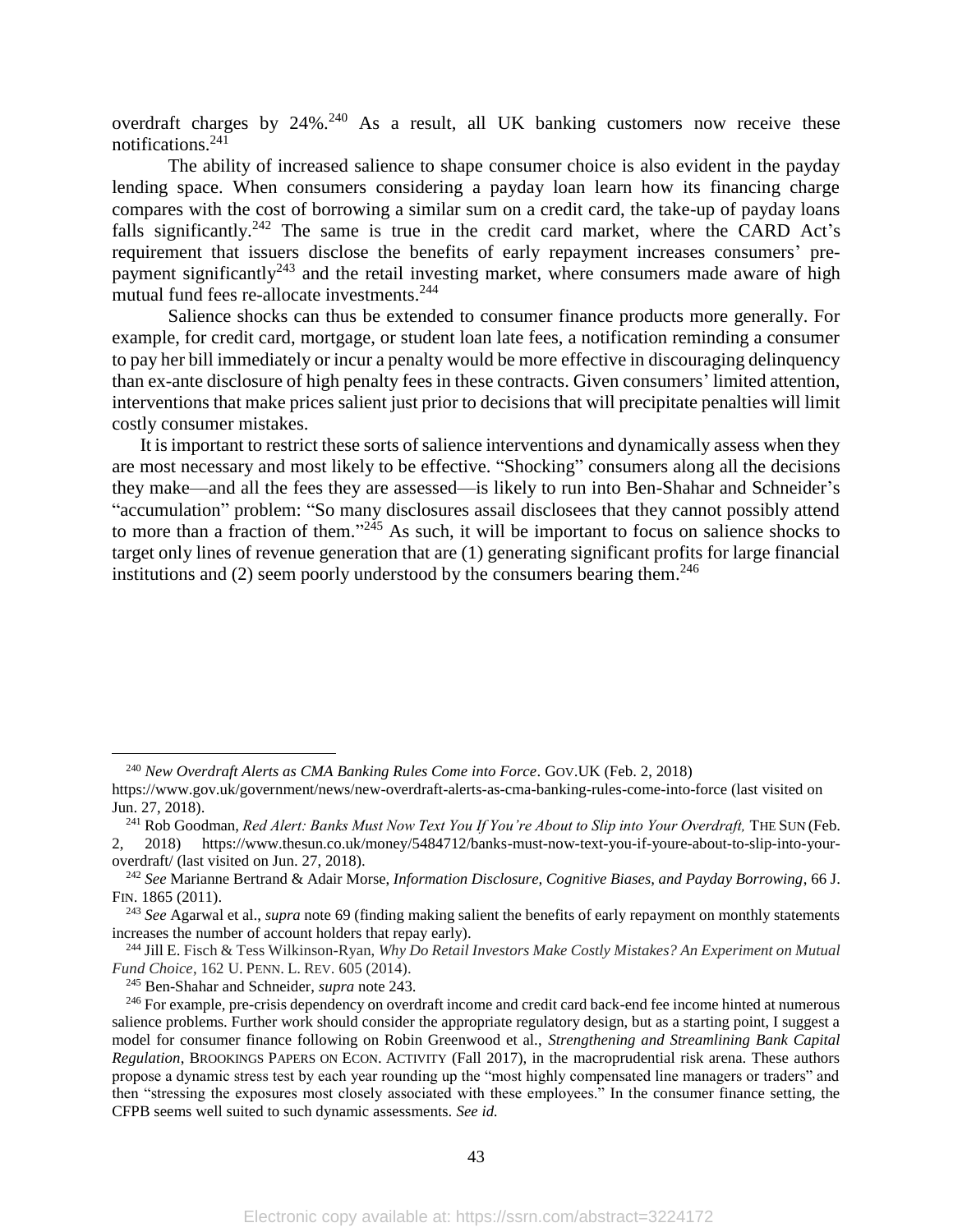#### IV. CAVEATS

The salience theory presented herein can neither explain all aspects of bank responses to the regulations discussed nor elucidate for regulators the optimal intervention in all consumer finance settings. For example, at least part of the success of the overdraft default change stems from large financial institutions moving even beyond the new requirements. It is perhaps possible to fit this large-versus-small bank heterogeneity into the context of the salience theory, if there is reason to believe overdraft costs became more salient to large-bank customers than to their smallbank counterparts. This seems unlikely. Anecdotally, larger financial institutions suggest that their decision to move away from overdraft as a product is related to reputational consequences and fears of costly litigation.<sup>247</sup> These concerns are less pronounced for small banks. Consequently, the fact that small and midsize banks failed to move away from overdraft is not a by-product of differential salience of these fees to their consumers, but instead a consequence of these differences in reputational risk as well as heterogeneity in bank business models: Small and midsize banks depend on fee income more than large national banks, whose market shares are rising substantially.<sup>248</sup>

Also, I have not considered the full set of possible behaviorally informed interventions in these markets. For example, Professors Michael Barr, Sendhil Mullainathan, and Eldar Shafir suggest an alternative: Banks have high add-on prices because they increase profits. Forcing issuers to place a portion of consumer penalty fees into a public trust for financial education decouples fee revenue from firms' bottom lines so the incentive for shrouding would be removed.<sup>249</sup> This suggestion tackles salience problems in a manner similar to price regulation directly limiting banks' ability to profit from hidden fees.

This Article advocates for regulation in response to price-shrouding, but engages less with how to design these interventions. One alternative is new legislation, like the CARD Act or Durbin. Another is Section 1031 of the Dodd-Frank Act, which provides the CFPB with rule-making authority to intervene to prohibit "abusive" bank practices that take "unreasonable advantage" of the "lack of understanding on the part of the consumer of the material risks, costs, or conditions of the product or service."<sup>250</sup> The nature of price-shrouding fits clearly into this abusive standard financial institutions use loss-leader pricing (0% APR, free checking) to attract customers who lack understanding of the true costs of these products. Although there are limits to this authority,  $251$ it seems natural for salience-focused interventions to be promulgated as CFPB rule-makings.<sup>252</sup>

Additionally, this Article focuses on understanding the differential response to Durbin and the CARD Act but only tangentially engages with an important distinction between these two case studies: The CARD Act relates to a direct transaction between a sophisticated bank and a naïve

<sup>247</sup> *See infra* note [125.](#page-20-0) 

<sup>248</sup> *See, e.g.,* Rachel Louise Ensign, *Biggest Three Banks Gobble Up \$2.4 Trillion in New Deposits Since Crisis,* WALL ST. J. (Mar. 22, 2018), https://www.wsj.com/articles/biggest-three-banks-gobble-up-2-4-trillion-in-newdeposits-since-crisis-1521711001 (last visited on Jun. 27, 2018).

<sup>249</sup> Michael S. Barr et al., *The Case for Behaviorally Informed Regulation*, 25 NEW PERSPECTIVES ON REGULATION 41 (2009).

<sup>250</sup> 12 U.S.C. § 5531.

<sup>251</sup> *See* Adam J. Levitin, *The Consumer Financial Protection Bureau: An Introduction,* 32 Rev. BANKING & FIN. L. 321 (2013) ("The CFPB must make particular findings in order to exercise its authority to restrict or prohibit acts and practices as unfair, deceptive, or abusive.").

<sup>252</sup> *See, e.g.,* Carey Alexander, *Abusive: Dodd-Frank Section 1031 and the Continuing Struggle to Protect Consumers.* 85 ST. JOHN'S L. REV. 1105 (2011) (arguing that lengthy consumer credit contracts and high overdraft fees implicate Section 1031).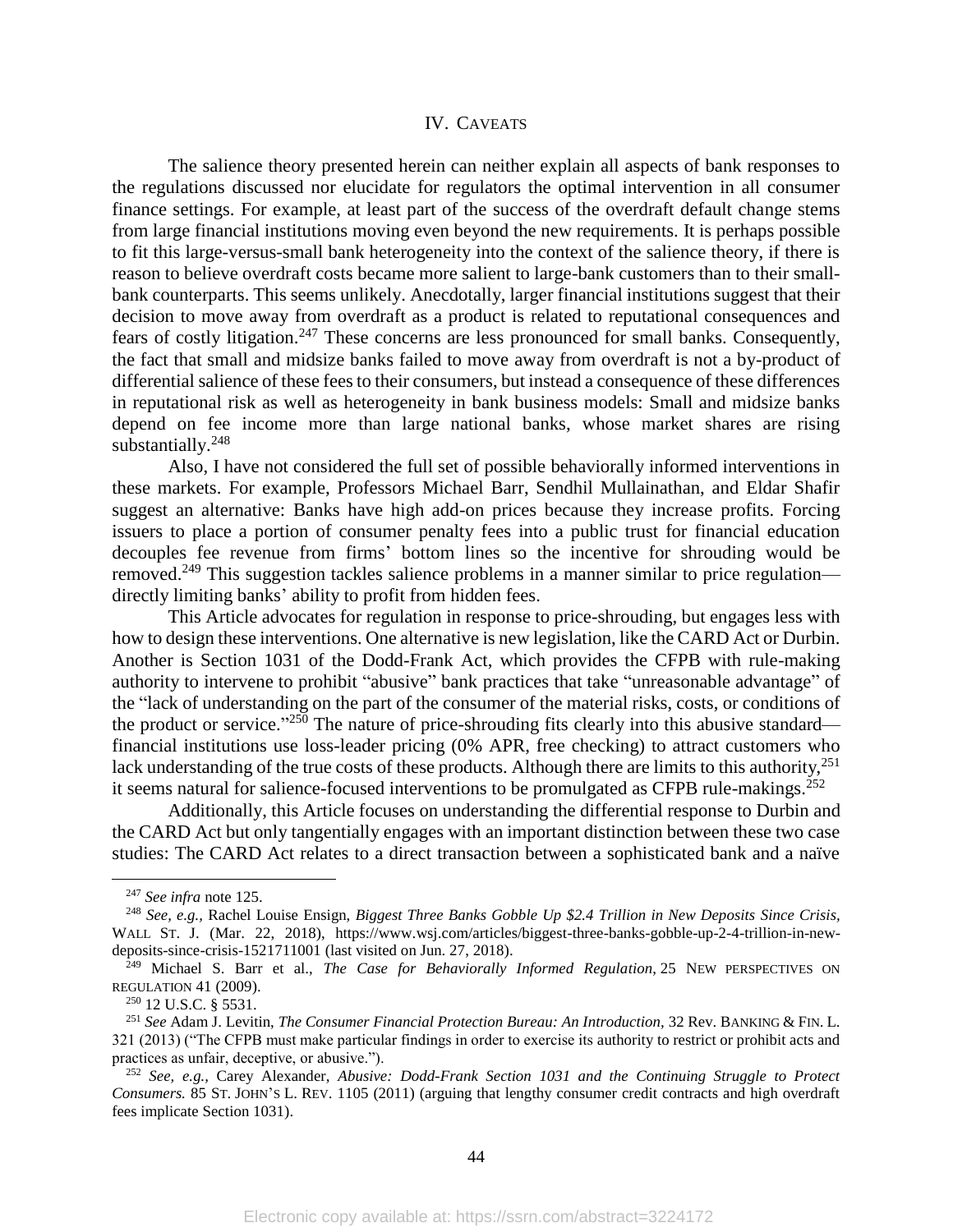consumer, whereas Durbin regulated a firm-to-firm transaction between retailers and merchants (with consumers indirectly involved as the purchasers of retail goods and the holders of bank checking accounts). There are reasons to believe regulatory interventions are differentially necessary and will have heterogeneous impact in these two settings. Professors Oren Bar-Gill and Omri Ben-Shahar focus on this distinction in their work on default rules in consumer markets, noting that the general theory—that default rules mimic what most parties would agree to becomes less plausible in consumer markets.<sup>253</sup> It is likely that, given the asymmetry of information and bargaining power in the consumer/firm relationship, the need for intervention is most clear. This is another way to distinguish the success of the CARD Act relative to Durbin's interchange price cap. Though, it is important to note that small merchants have little bargaining power with Visa and Mastercard, much like retail consumers in their banking relationships.<sup>254</sup>

Also, there is an important difference between behavioral agents who fail to consider nonsalient prices in their product decisions (for example, bank customers who do not realize overdraft is costly) and behavioral agents who, even when provided full information, make a seemingly irrational choice.<sup>255</sup> This Article is concerned principally with agents who neglect certain aspects of a price, primarily for behavioral reasons like inattention or over-optimism. This Article is not concerned with agents who, when faced with the true price, will still make irrational decisions. Such a case would prove more complicated for a regulator and is one where "salience shock" type interventions are unlikely to be effective.

Furthermore, there is robust discussion among academics interested in financial regulation around the merits of traditional cost-benefit analysis.<sup>256</sup> While this Article does not take a stand on this debate, it is worth noting that both formal cost-benefit analysis and the more informal approaches advocated by its critics would do well to consider possible unintended consequences of regulatory interventions—for example, the push toward credit usage resulting from Durbin's debit fee cap.

Finally, this Article suggests that well-designed regulatory intervention can decrease overall consumer costs in imperfectly competitive markets with shrouded prices. However, it does not deal with the appropriate design or magnitude of price caps. Although beyond the scope of this Article, this hinges on market particulars: The larger the consumer misperception, the more likely price will deviate from cost, and thus the more aggressive the intervention should be.

<sup>253</sup> Oren Bar-Gill & Omri Ben-Shahar, *Optimal Defaults in Consumer Markets*, 45 J. LEGAL STUD. 137 (2016).

<sup>&</sup>lt;sup>254</sup> This is precisely why merchants with sufficient credit and debit volume receive lower base interchange rates. *See, e.g., Mastercard 2018-2019 U.S. Region Interchange Programs and Rates* (effective Apr. 13, 2018), MASTERCARD, https://www.mastercard.us/content/dam/mccom/en-us/documents/merchant-interchange-rates.pdf (last visited on Jun. 27, 2018).

<sup>&</sup>lt;sup>255</sup> Professor Bordalo and his coauthors refer to these different kinds of mistakes as the difference between Forgetful But Otherwise Rational (FBOR) agents and Forgetful and Salient Thinkers (FAST). For these authors, salience means agents with selective memory and attention for information they are provided, not agents who are unaware of certain aspects of a product's price, as in this Article. *See* Pedro Bordalo et al., *Salience Theory of Choice Under Risk*, 127 Q. J. ECON. 1243 (2012).

<sup>256</sup> *See, e.g.,* Eric A. Posner & E. Glen Weyl, *Benefit-Cost Analysis for Financial Regulation,* 103 AM. ECON. REV. 393 (2013); Eric A. Posner & E. Glen Weyl, *Benefit-Cost Paradigms in Financial Regulation,* 43 J. LEGAL STUD. S1 (2014) (urging the use of CBA in the financial regulatory context); John C. Coates IV, *Cost-Benefit Analysis of Financial Regulation: Case Studies and Implications,* 24 YALE L.J. 882 (2015) (critiquing the use of quantifiable costbenefit analysis as no more than 'guestimmation' using causal inferences that are unreliable, problematic data, and assumption-based modeling).